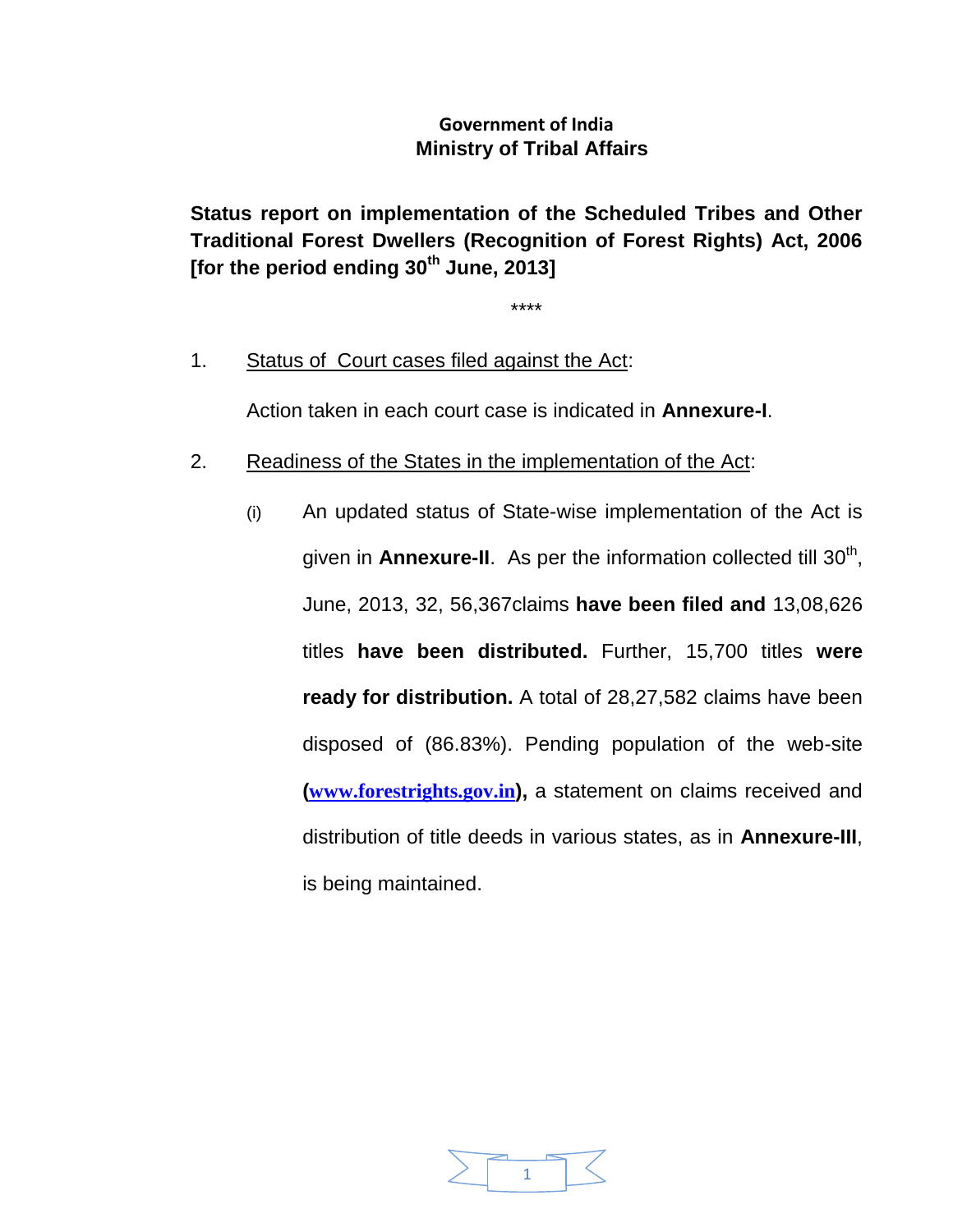**(ii) State wise details of claims received, titles distributed and the extent of forest land for which titles distributed (individual and community), as on 30.06.2013, in major States, is as indicated below:**

| <b>States</b>        | No. of claims received                                               | No. of titles distributed                                                                                                     | <b>Extent of forest land for</b><br>which titles distributed<br>(in acres)                                                                                                                 |
|----------------------|----------------------------------------------------------------------|-------------------------------------------------------------------------------------------------------------------------------|--------------------------------------------------------------------------------------------------------------------------------------------------------------------------------------------|
| Andhra Pradesh       | 3,30,479<br>(3,23,765)<br>individual<br>6,714<br>and<br>community)   | 1,67,797<br>(1,65,691)<br>individual<br>2,106<br>and<br>community)                                                            | 14,51,223                                                                                                                                                                                  |
| Assam                | (1, 26, 718)<br>1,31,911<br>individual<br>5,193<br>and<br>community) | 36,267 (35,407 individual<br>and 860 community)                                                                               | 77,609.17 for 34,286<br>titles <sup>#</sup>                                                                                                                                                |
| Bihar*               | 2,930                                                                | 28                                                                                                                            | Not Available                                                                                                                                                                              |
| Chhattisgarh         | (4, 87, 332)<br>4,92,068<br>individual<br>4,736<br>and<br>community) | 2,15,443<br>(2, 14, 668)<br>individual<br>and<br>775<br>community)                                                            | 5,38,076.38<br>(5,36,303.69)<br>for<br>individual<br>and<br>1,772.69<br>for<br>community)<br>for<br>2,14,918<br>(2, 14, 668)<br>individual<br>and<br>250<br>community) titles <sup>#</sup> |
| Gujarat              | 1,91,592<br>(1,82,869)<br>individual<br>8,723<br>and<br>community    | 42,752 (40,994 individual<br>and 1,758 community)                                                                             | 51,570.79<br>for<br>40,994titles#                                                                                                                                                          |
| Himachal<br>Pradesh* | 5,692                                                                | 346                                                                                                                           | 0.3548                                                                                                                                                                                     |
| Jharkhand            | 42,003                                                               | 15,296                                                                                                                        | 37,678.93                                                                                                                                                                                  |
| Karnataka            | 1,68,718<br>(1,63,638)<br>individual<br>3,080<br>and<br>community)   | 6,577<br>individual<br>(6, 487)<br>90<br>community)<br>and<br>distributed                                                     | 34856.77                                                                                                                                                                                   |
| Kerala               | (36, 140)<br>37,535<br>individual<br>and<br>1,395<br>community)      | 23,167 (23,163 individual<br>and<br>community)<br>4<br>distributed                                                            | 32,104                                                                                                                                                                                     |
| Madhya<br>Pradesh    | 4,80,500<br>(4,63,818)<br>individual and<br>16,682<br>community)     | 1,75,904<br>(1,66,496)<br>individual<br>9,408<br>and<br>distributed<br>community)<br>and 9,008 are ready for<br>distribution. | 6,93,986.42                                                                                                                                                                                |

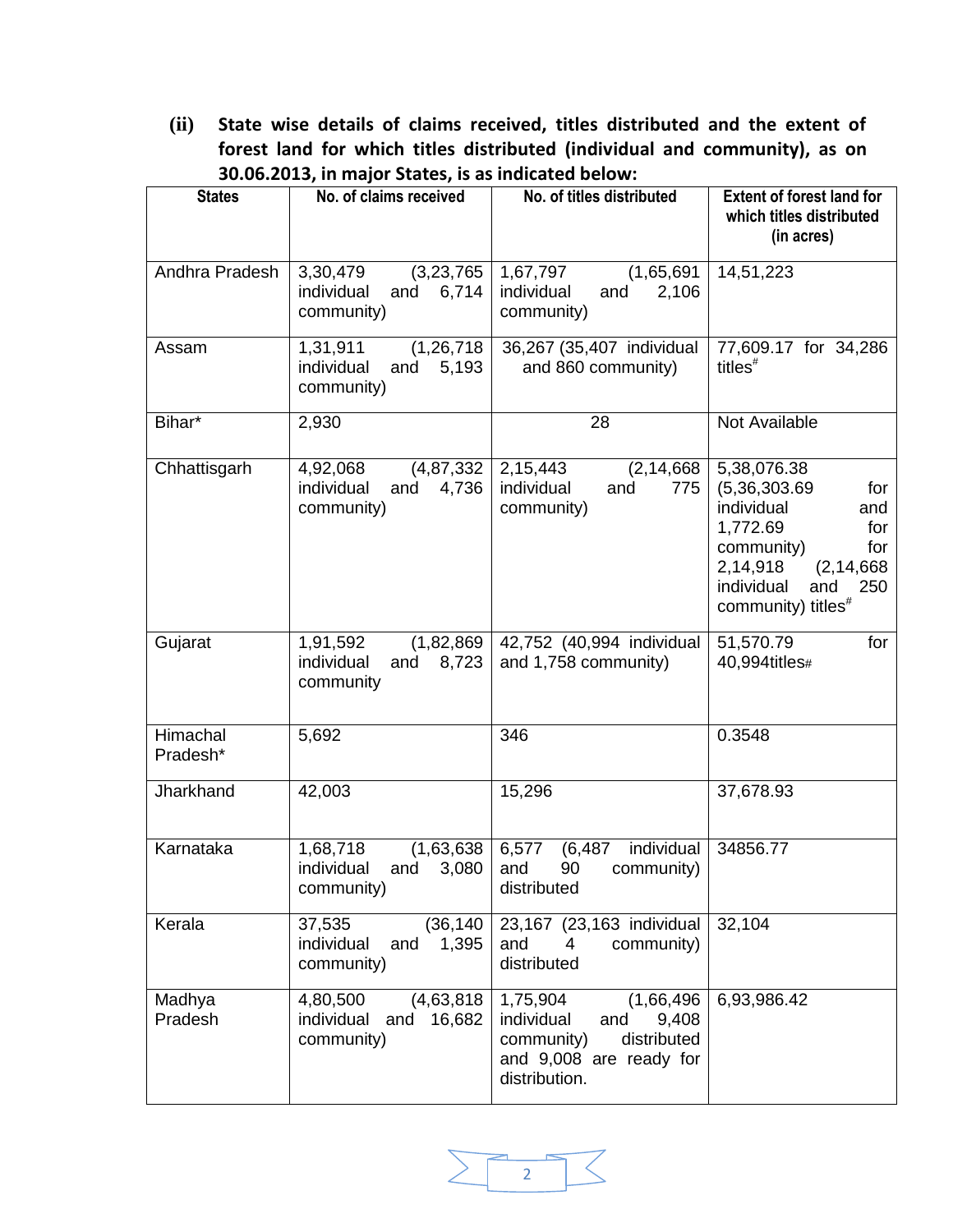| <b>States</b>        | No. of claims received                                               | No. of titles distributed                                                                     | <b>Extent of forest land for</b><br>which titles distributed<br>(in acres)                                          |
|----------------------|----------------------------------------------------------------------|-----------------------------------------------------------------------------------------------|---------------------------------------------------------------------------------------------------------------------|
| Maharashtra          | (3, 40, 927)<br>3,45,975<br>individual<br>5,048<br>and<br>community) | (1,01,356)<br>1,03,225<br>individual<br>1,869<br>and<br>community)                            | 7,90,735.35<br>(2, 36, 577.45)<br>individual<br>and<br>5,54,157.90<br>community)                                    |
| Orissa               | 5,24,162<br>(5, 19, 055)<br>individual<br>5,107<br>and<br>community) | (3, 18, 375)<br>3,20,149<br>individual<br>and<br>1,774<br>community)                          | 6,03,002.35<br>(5,08,365.33)<br>individual<br>and<br>94,637.02 community)                                           |
| Rajasthan            | 68,501                                                               | 33,645 distributed<br>(33,586 individual and 59<br>community)                                 | 50,899.87 (50,477.72)<br>individual and 422.15<br>community)                                                        |
| Tripura              | (1,82,340)<br>1,82,617<br>individual<br>and<br>277<br>community)     | 1,20,473<br>distributed<br>(1,20,418 individual and<br>55 community)                          | 4, 16, 555. 58<br>(4, 16, 498.79)<br>for<br>individual and<br>56.79<br>community)<br>for<br>for<br>1,16,100 titles# |
| <b>Uttar Pradesh</b> | (91, 298)<br>92,433<br>individual<br>1,135<br>and<br>community)      | 17,705 distributed (16,891<br>individual<br>and<br>814<br>community)                          | 1,39,778.04                                                                                                         |
| West Bengal          | 1,37,278<br>[1,29,454 individual and<br>7,824 community]             | 29,852 distributed (29,744<br>individual<br>and<br>108<br>community)<br>2,969<br>and<br>ready | 16,648.88 (16798.59<br>individual<br>for<br>and<br>50.29 for community)                                             |

Total of 5 States [Chhattisgarh, Maharashtra, Orissa, Rajasthan and West Bengal]

| Total: | 7,03,381 titles                      | $=$     | 8,00,009.26 Hac (19,76,846.92 Acres) |
|--------|--------------------------------------|---------|--------------------------------------|
|        | Community $(4,188 \text{ titles}) =$ |         | 2,54,276.20 Hac (6,28,324.14 Acres)  |
|        | Individual (6,99,193 titles)         | $=$ $-$ | 5,45,733.06 Hac (13,48,522.78 Acres) |

Total of 9 States (Andhra Pradesh, Assam, Gujarat, Jharkhand, Karnataka, Kerala, Madhya Pradesh, Tripura and Uttar Pradesh)

**Individual + Community (5,97,826 titles) = 11,87,910.58 Hac ( 29,35,362.70 Acres)**

**Grand Total: 13,01,207 titles = 19,87,919.84 Hac (49,12,209.62 Acres)** 

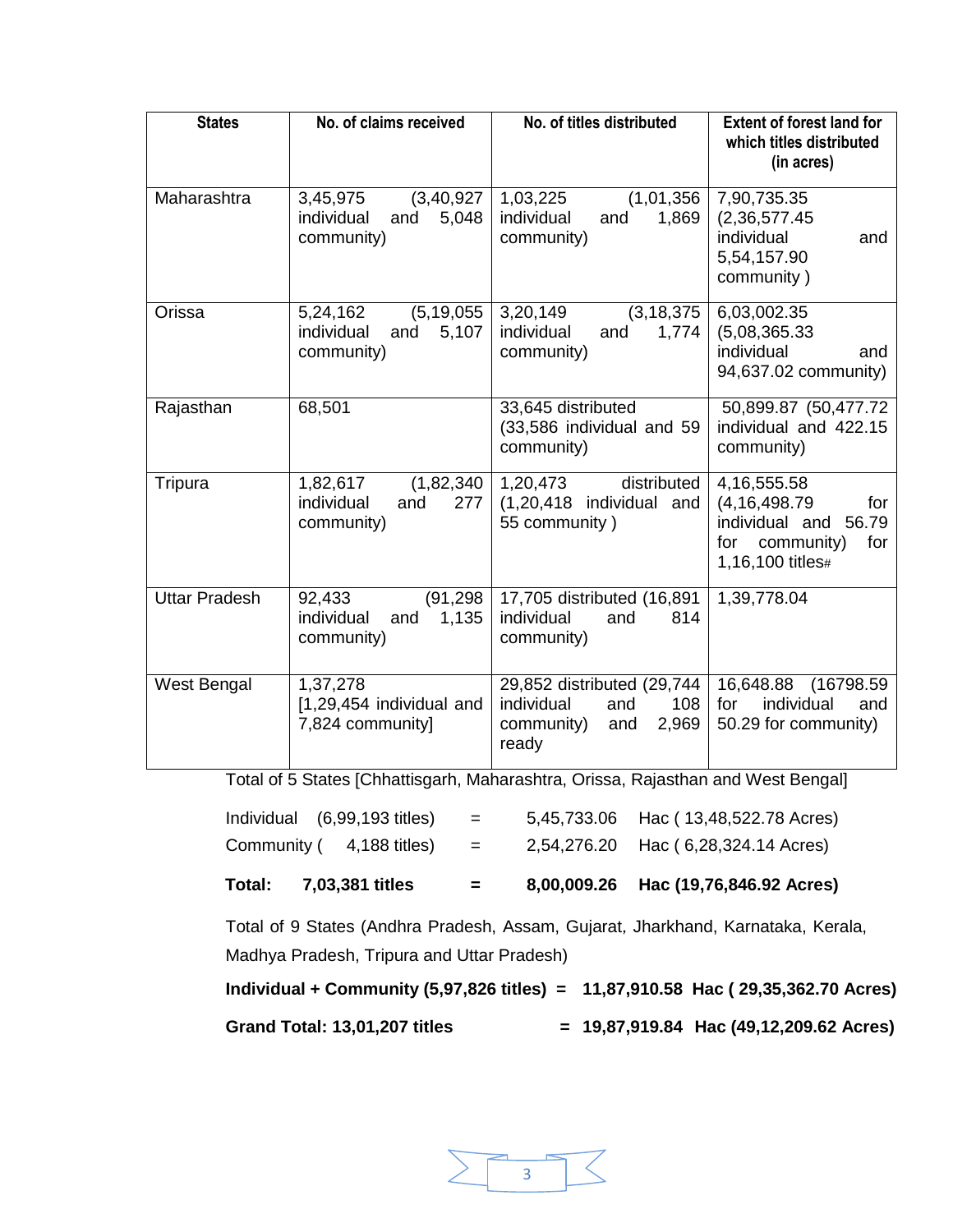\**The Governments of Bihar and Himachal Pradesh have not furnished* i*nformation regarding extent of forest land for which titles have been distributed* 

*# The Governments of Assam, Chhattisgarh, Gujarat, Madhya Pradesh and Tripura have not furnished updated information regarding the extent of forest land in respect of all the titles that have been distributed.* 

- (iii) Progress in implementation of the Act relating to the number of claims received and the number of titles distributed in the LWE affected States has separately been shown in **Annexure-IV.**
- (iv) A list of States/UTs that are not uploading the website is at **Annexure-V.** A list of States/UTs that have not distributed any title so far is also given in Annexure-V. Annexures II, III, IV and V are being put up on the Ministry's web-site.
- 3. Clarifications sought by the States, if any:

Nil.

4. Matters relating to the Act pending at the level of Government of India

Nil.

**\*\*\*\*\*\*\*\*\*\*\*\*\*\***

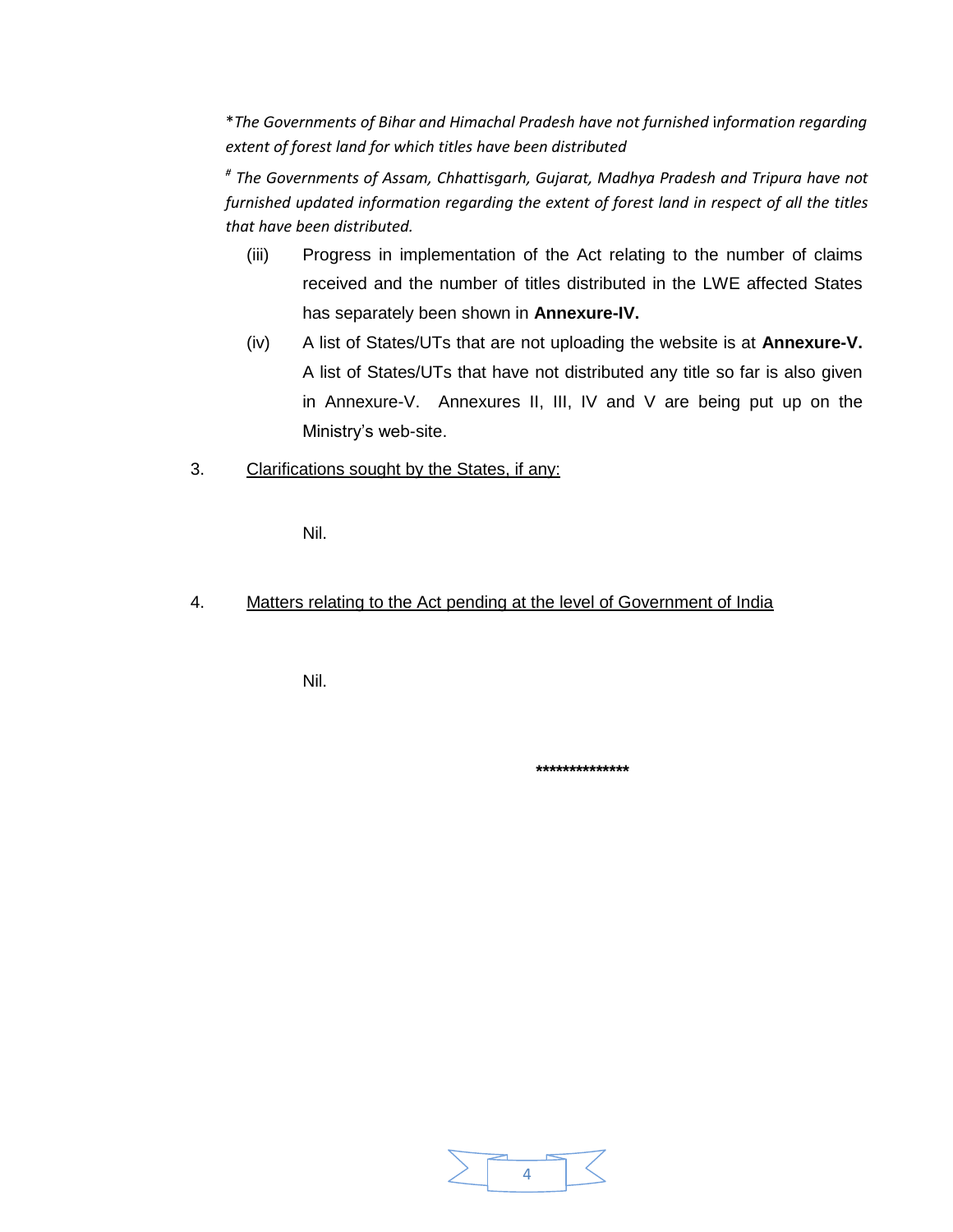# **Annexure-II**

# **Statement showing State-wise status of implementation of the Scheduled Tribes and Other Traditional Forest Dwellers (Recognition of Forest Rights) Act, 2006**

| Name of the<br>State/UT  | <b>Activities</b>                                                                                                | <b>Status</b>                                                 |     |
|--------------------------|------------------------------------------------------------------------------------------------------------------|---------------------------------------------------------------|-----|
|                          |                                                                                                                  |                                                               |     |
|                          |                                                                                                                  |                                                               |     |
| Andhra<br><b>Pradesh</b> | 1) Appointment of a Nodal officer                                                                                | Yes                                                           |     |
|                          | 2) Status of formation of various Committees (a) SDLC                                                            | Yes                                                           |     |
|                          | (b) DLC                                                                                                          | Yes                                                           |     |
|                          | (c) SLMC                                                                                                         | Yes                                                           |     |
|                          | 3) Translation of the Act and the Rules into the regional languages and<br>distribution to Gram Sabha, FRCs etc. | Yes                                                           |     |
|                          | 4) Creation of Awareness about the provision of the Act and the Rules                                            | Yes                                                           |     |
|                          | 5) Arrangements made for the training of PRI officials, SDLC, DLC<br>members                                     | Yes                                                           |     |
|                          | 6) Constitution of Forest Rights Committees by the Gram Sabhas                                                   | 3,744                                                         |     |
|                          | 7) No. of claims filed at Gram Sabha level                                                                       | 3,30,479<br>(3,23,765)<br>individual<br>6,714<br>community)   | and |
|                          | 8) No. of claims recommended by Gram Sabha to SDLC                                                               | 2,30,476<br>(2, 26, 943)<br>individual<br>3,533<br>community) | and |
|                          | 9) No. of claims recommended by SDLC to DLC                                                                      | 1,94,391                                                      |     |
|                          | 10) No. of claims approved by DLC for title                                                                      | 1,74,693                                                      |     |
|                          | 11) Number of titles distributed                                                                                 | 1,67,797<br>(1,65,691)<br>individual<br>2,106<br>community)   | and |
|                          | 12) Extent of forest land for which title deeds issued (in acres)                                                | 14,51,223                                                     |     |

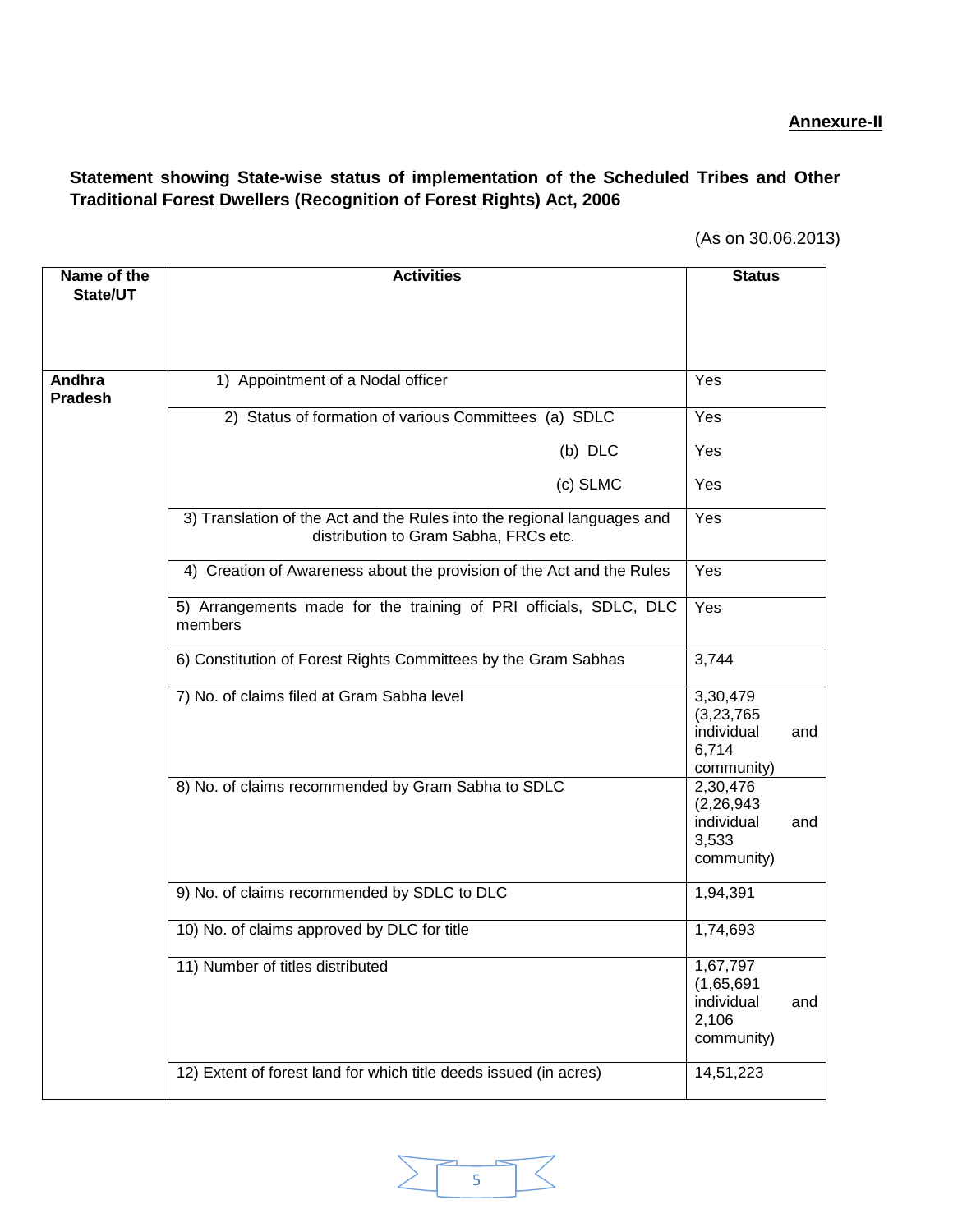|                                    | 13) No. of claims rejected                                                                                       | 1,53,438                                                                                                                                                                  |
|------------------------------------|------------------------------------------------------------------------------------------------------------------|---------------------------------------------------------------------------------------------------------------------------------------------------------------------------|
|                                    | 14) Projected date for distribution of title deeds                                                               | $\overline{a}$                                                                                                                                                            |
|                                    | 15) Problems/Remarks:                                                                                            |                                                                                                                                                                           |
|                                    | Land records                                                                                                     |                                                                                                                                                                           |
|                                    |                                                                                                                  |                                                                                                                                                                           |
| <b>Arunachal</b><br><b>Pradesh</b> | 1) Appointment of a Nodal officer                                                                                | However,<br>No.<br>Department<br>οf<br>Welfare<br>Social<br>has<br>been<br>selected as the<br>Nodal<br>Department<br>for<br>implementation of<br>the Act in the<br>State. |
|                                    | 2) Status of formation of various Committees (a) SDLC                                                            | Yes                                                                                                                                                                       |
|                                    | (b) DLC                                                                                                          | Yes                                                                                                                                                                       |
|                                    | (c) SLMC                                                                                                         | Yes                                                                                                                                                                       |
|                                    | 3) Translation of the Act and the Rules into the regional languages and<br>distribution to Gram Sabha, FRCs etc. | $\overline{a}$                                                                                                                                                            |
|                                    | 4) Creation of Awareness about the provision of the Act and the Rules                                            | $\overline{\phantom{a}}$                                                                                                                                                  |
|                                    | 5) Arrangements made for the training of PRI officials, SDLC, DLC<br>members                                     | $\overline{\phantom{a}}$                                                                                                                                                  |
|                                    | 6) Constitution of Forest Rights Committees by the Gram Sabhas                                                   | $\overline{\phantom{a}}$                                                                                                                                                  |
|                                    | 7) No. of claims filed at Gram Sabha level                                                                       | $\overline{\phantom{a}}$                                                                                                                                                  |
|                                    | 8) No. of claims recommended by Gram Sabha to SDLC                                                               | $\blacksquare$                                                                                                                                                            |
|                                    | 9) No. of claims recommended by SDLC to DLC                                                                      |                                                                                                                                                                           |
|                                    | 10) No. of claims approved by DLC for title                                                                      | $\overline{a}$                                                                                                                                                            |
|                                    | 11) Number of titles distributed                                                                                 | $\blacksquare$                                                                                                                                                            |
|                                    | 12) Extent of forest land for which title deeds issued (in acres)                                                | $\blacksquare$                                                                                                                                                            |
|                                    | 13) No. of claims rejected                                                                                       | $\blacksquare$                                                                                                                                                            |
|                                    | 14) Projected date for distribution of title deeds                                                               | $\blacksquare$                                                                                                                                                            |

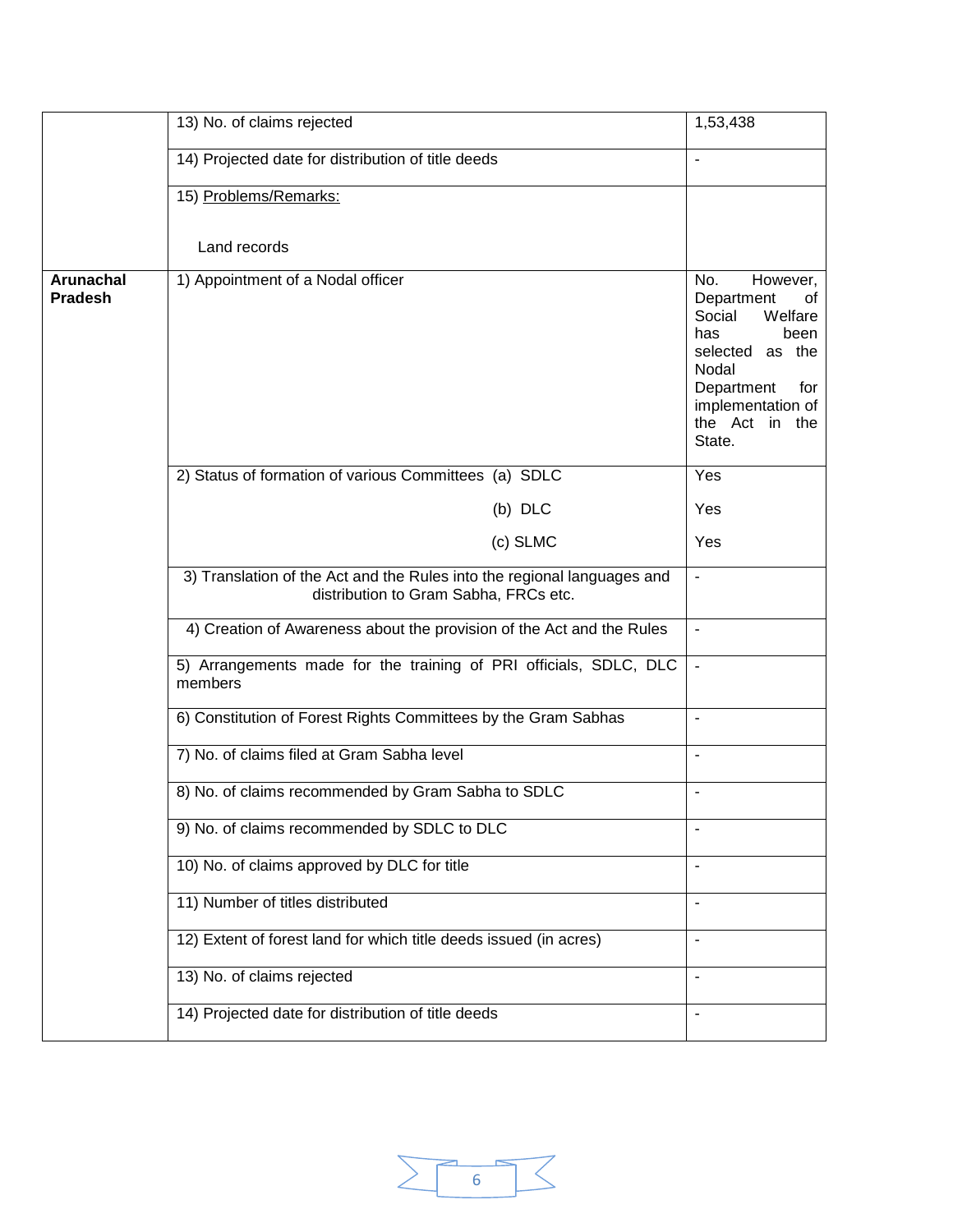|       | 15) Problems/Remarks:                                                                                                                                                                                                                                                                                                                                                                                                                                                                                                                                                                                                                                                                                                                                                                                                                                                             |                                                                      |
|-------|-----------------------------------------------------------------------------------------------------------------------------------------------------------------------------------------------------------------------------------------------------------------------------------------------------------------------------------------------------------------------------------------------------------------------------------------------------------------------------------------------------------------------------------------------------------------------------------------------------------------------------------------------------------------------------------------------------------------------------------------------------------------------------------------------------------------------------------------------------------------------------------|----------------------------------------------------------------------|
|       | State Govt. has informed that though they have constituted the<br>SDLC, DLC and SLMC under the Act but unlike the other States where<br>the STs and other traditional forest dwellers are in minority, Arunachal<br>Pradesh is wholly domiciled by various ethnic tribal groups whose land<br>and forests are specifically identified with natural boundaries of hillocks,<br>ranges, rivers and tributaries. Barring few pockets of land under wildlife<br>sanctuaries, reserved forests, most of the land in entire State is<br>community land. Territorial boundaries of land and forest belonging to<br>different communities or tribes are also identified in the same line<br>leaving no scope for any dispute over the possession of land, forest and<br>water bodies among the tribes. Therefore, Forest Rights Act does not<br>have much relevance in Arunachal Pradesh. |                                                                      |
| Assam | 1) Appointment of a Nodal officer                                                                                                                                                                                                                                                                                                                                                                                                                                                                                                                                                                                                                                                                                                                                                                                                                                                 | Yes                                                                  |
|       | 2) Status of formation of various Committees (a) SDLC                                                                                                                                                                                                                                                                                                                                                                                                                                                                                                                                                                                                                                                                                                                                                                                                                             | Yes                                                                  |
|       | $(b)$ DLC                                                                                                                                                                                                                                                                                                                                                                                                                                                                                                                                                                                                                                                                                                                                                                                                                                                                         | Yes                                                                  |
|       | (c)SLMC                                                                                                                                                                                                                                                                                                                                                                                                                                                                                                                                                                                                                                                                                                                                                                                                                                                                           | Yes                                                                  |
|       | 3) Translation of the Act and the Rules into the regional languages and<br>distribution to Gram Sabha, FRCs etc.                                                                                                                                                                                                                                                                                                                                                                                                                                                                                                                                                                                                                                                                                                                                                                  | Yes                                                                  |
|       | 4) Creation of Awareness about the provision of the Act and the Rules                                                                                                                                                                                                                                                                                                                                                                                                                                                                                                                                                                                                                                                                                                                                                                                                             | Is being done                                                        |
|       | 5) Arrangements made for the training of PRI officials, SDLC, DLC<br>members                                                                                                                                                                                                                                                                                                                                                                                                                                                                                                                                                                                                                                                                                                                                                                                                      | Yes                                                                  |
|       | 6) Constitution of Forest Rights Committees by the Gram Sabhas                                                                                                                                                                                                                                                                                                                                                                                                                                                                                                                                                                                                                                                                                                                                                                                                                    | Yes                                                                  |
|       | 7) No. of claims filed at Gram Sabha level                                                                                                                                                                                                                                                                                                                                                                                                                                                                                                                                                                                                                                                                                                                                                                                                                                        | 1,31,911<br>(1, 26, 718)<br>individual<br>and<br>5,193<br>community) |
|       | 8) No. of claims recommended by Gram Sabha to SDLC                                                                                                                                                                                                                                                                                                                                                                                                                                                                                                                                                                                                                                                                                                                                                                                                                                | 1.23,330<br>(1, 18, 535)<br>individual<br>and<br>4,795<br>community) |
|       | 9) No. of claims recommended by SDLC to DLC                                                                                                                                                                                                                                                                                                                                                                                                                                                                                                                                                                                                                                                                                                                                                                                                                                       | 72,891<br>(69, 224)                                                  |
|       |                                                                                                                                                                                                                                                                                                                                                                                                                                                                                                                                                                                                                                                                                                                                                                                                                                                                                   | individual<br>and<br>3,667                                           |
|       |                                                                                                                                                                                                                                                                                                                                                                                                                                                                                                                                                                                                                                                                                                                                                                                                                                                                                   | community)                                                           |
|       | 10) No. of claims approved by DLC for title                                                                                                                                                                                                                                                                                                                                                                                                                                                                                                                                                                                                                                                                                                                                                                                                                                       | $\blacksquare$                                                       |

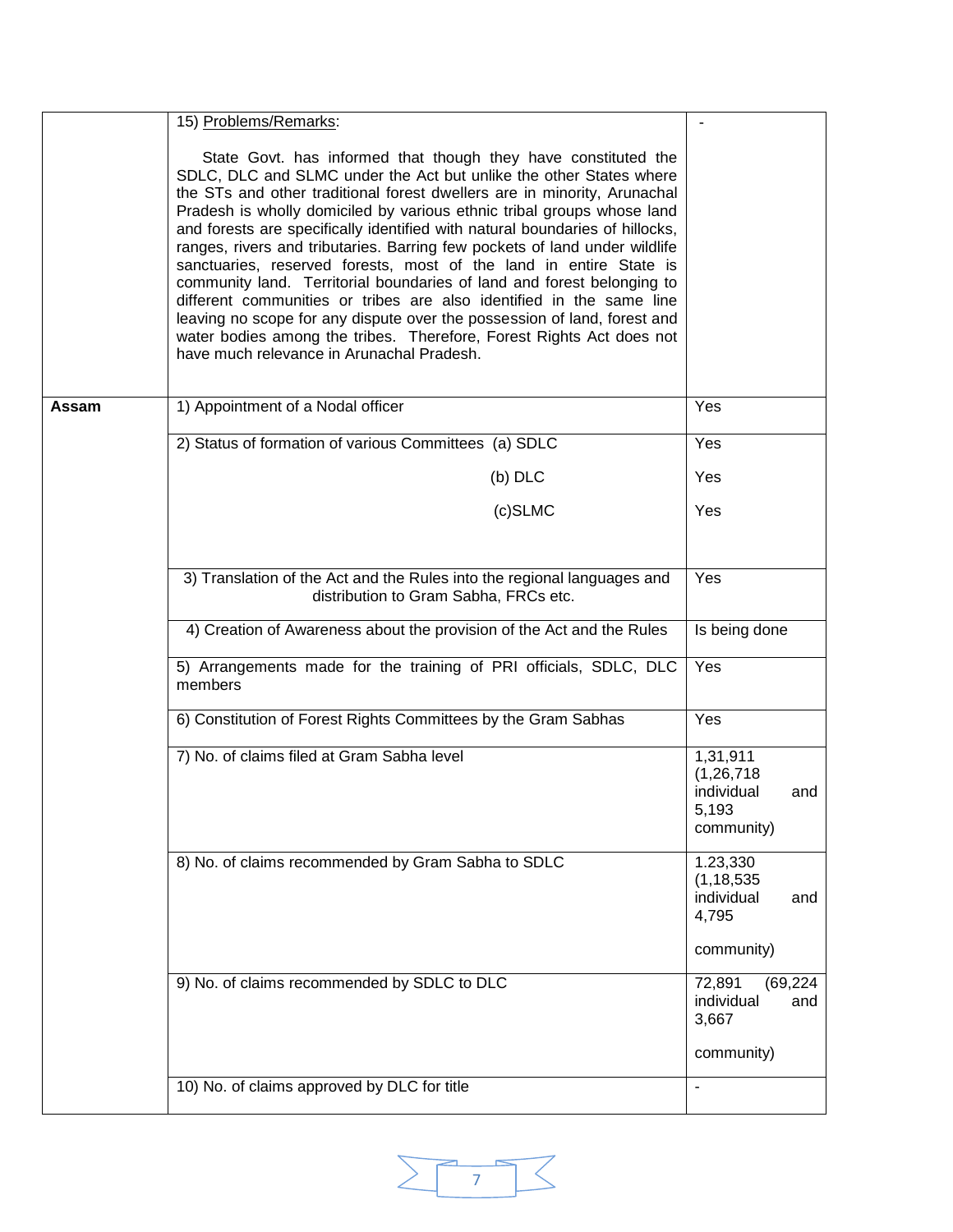|              | 11) Number of titles distributed                                                                                                                                                                                                                      | 36,267<br>(35, 407)<br>individual<br>and<br>860<br>community)                                          |
|--------------|-------------------------------------------------------------------------------------------------------------------------------------------------------------------------------------------------------------------------------------------------------|--------------------------------------------------------------------------------------------------------|
|              | 12) Extent of forest land for which title deeds issued (in acres)                                                                                                                                                                                     | 77609.17 Acres<br>for 34,286 titles                                                                    |
|              | 13) No. of claims rejected                                                                                                                                                                                                                            | 37,669                                                                                                 |
|              | 14) Projected date for distribution of title deeds                                                                                                                                                                                                    | 31-12-2011                                                                                             |
|              | 15) Problems/Remarks:                                                                                                                                                                                                                                 | $\overline{a}$                                                                                         |
|              | Disputes in settling claims get converted into law and order<br>1.<br>problem which adversely affects the pace of implementation.<br>Claims from false claimants under the category of other<br>2.<br>traditional forest dwellers are being received. |                                                                                                        |
| <b>Bihar</b> | 1) Appointment of a Nodal officer                                                                                                                                                                                                                     | Yes                                                                                                    |
|              | 2) Status of formation of various Committees (a) SDLC                                                                                                                                                                                                 | 9                                                                                                      |
|              | $(b)$ DLC                                                                                                                                                                                                                                             | 13                                                                                                     |
|              | (c)SLMC                                                                                                                                                                                                                                               | 1                                                                                                      |
|              |                                                                                                                                                                                                                                                       |                                                                                                        |
|              | 3) Translation of the Act and the Rules into the regional languages and<br>distribution to Gram Sabha, FRCs etc.                                                                                                                                      | $\blacksquare$                                                                                         |
|              | 4) Creation of Awareness about the provision of the Act and the Rules                                                                                                                                                                                 | Is being created<br>in a limited way<br>through<br>advertisements in<br>local newspapers               |
|              | 5) Arrangements made for the training of PRI officials, SDLC, DLC<br>members                                                                                                                                                                          | Out of 390 Gram<br>Sabhas,<br>training<br>been<br>has<br>completed<br>in<br>about 50<br>Gram<br>Sabhas |
|              | 6) Constitution of Forest Rights Committees by the Gram Sabhas                                                                                                                                                                                        | 1299                                                                                                   |
|              | 7) No. of claims filed at Gram Sabha level                                                                                                                                                                                                            | 2,930 (1019 ST<br>1911<br>and<br>OTFDs)                                                                |
|              | 8) No. of claims recommended by Gram Sabha to SDLC                                                                                                                                                                                                    | L,                                                                                                     |

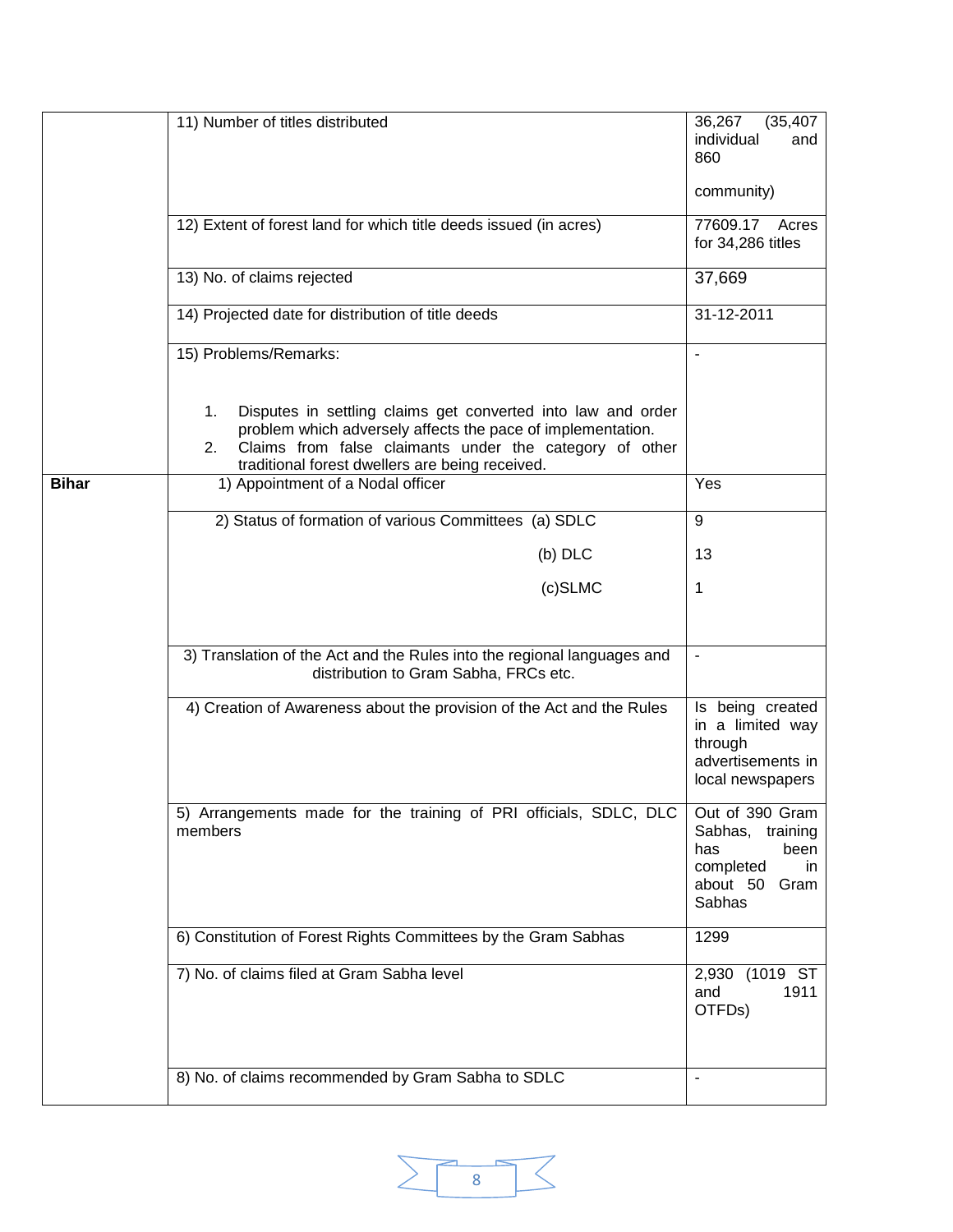|              | 9) No. of claims recommended by SDLC to DLC                                                                      | $\blacksquare$                                                                                                  |
|--------------|------------------------------------------------------------------------------------------------------------------|-----------------------------------------------------------------------------------------------------------------|
|              | 10) No. of claims approved by DLC for title                                                                      |                                                                                                                 |
|              | 11) Number of titles distributed                                                                                 | 28 (28 ST)                                                                                                      |
|              | 12) Extent of forest land for which title deeds issued (in acres)                                                | $\overline{\phantom{a}}$                                                                                        |
|              | 13) No. of claims rejected                                                                                       | 1,644                                                                                                           |
|              | 14) Projected date for distribution of title deeds                                                               | $\overline{\phantom{a}}$                                                                                        |
|              | 15) Problems/Remarks:                                                                                            | Not reported.                                                                                                   |
| Chhattisgarh | 1) Appointment of a Nodal officer                                                                                | Yes                                                                                                             |
|              | 2) Status of formation of various Committees (a) SDLC                                                            | Yes                                                                                                             |
|              | (b) DLC                                                                                                          | Yes                                                                                                             |
|              | $(c)$ SLMC                                                                                                       | Yes                                                                                                             |
|              |                                                                                                                  |                                                                                                                 |
|              | 3) Translation of the Act and the Rules into the regional languages and<br>distribution to Gram Sabha, FRCs etc. | Yes                                                                                                             |
|              | 4) Creation of Awareness about the provision of the Act and the Rules                                            | Going on in a<br>large scale                                                                                    |
|              | 5) Arrangements made for the training of PRI officials, SDLC, DLC<br>members                                     | Yes                                                                                                             |
|              | 6) Constitution of Forest Rights Committees by the Gram Sabhas                                                   | Yes                                                                                                             |
|              | 7) No. of claims filed at Gram Sabha level                                                                       | 4,92,068<br>(4, 87, 332)<br>individual<br>$(3,49,976$ ST and<br>1,37,356<br>OTFD)<br>4,736<br>and<br>community) |
|              | 8) No. of claims recommended by Gram Sabha to SDLC                                                               | $\blacksquare$                                                                                                  |
|              | 9) No. of claims recommended by SDLC to DLC                                                                      | $\frac{1}{2}$                                                                                                   |
|              | 10) No. of claims approved by DLC for title                                                                      | Not Given                                                                                                       |

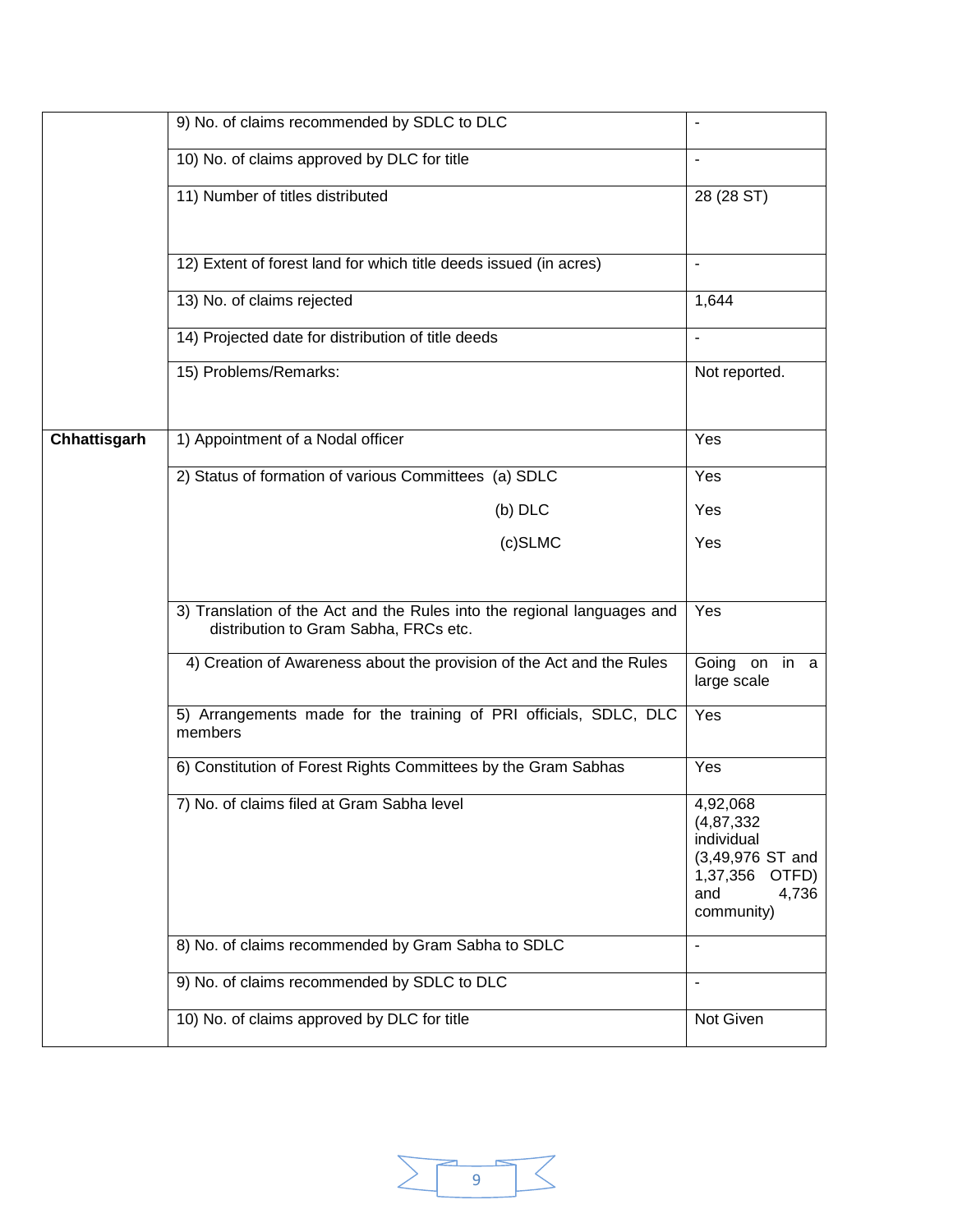|     | 11) Number of titles distributed                                                                                                           | 2,15,443<br>(2, 14, 668)<br>individual<br>and<br>775 community)                                    |
|-----|--------------------------------------------------------------------------------------------------------------------------------------------|----------------------------------------------------------------------------------------------------|
|     | 12) Extent of forest land for which title deeds issued (in acres)                                                                          | 5,38,076.38<br>(536303.69)<br>individual<br>and<br>1772.69<br>community)<br>for<br>2,14,918 titles |
|     | 13) No. of claims rejected                                                                                                                 | 2,72,664                                                                                           |
|     | 14) Projected date for distribution of title deeds                                                                                         | 31.12.2009 (over)                                                                                  |
|     | 15) Problems/Remarks                                                                                                                       | $\blacksquare$                                                                                     |
|     | Out of 85 blocks, at least 40 blocks are affected by naxalism and this<br>had slowed down the pace of implementation of Forest Rights Act. |                                                                                                    |
| Goa | 1) Appointment of a Nodal officer                                                                                                          | Yes                                                                                                |
|     | 2) Status of formation of various Committees (a) SDLC                                                                                      | (a) Yes                                                                                            |
|     | (b) DLC                                                                                                                                    | (b) Yes                                                                                            |
|     | (c)SLMC                                                                                                                                    | (c) Yes                                                                                            |
|     | 3) Translation of the Act and the Rules into the regional languages and<br>distribution to Gram Sabha, FRCs etc.                           | Work in progress.                                                                                  |
|     | 4) Creation of Awareness about the provision of the Act and the Rules                                                                      | Done.                                                                                              |
|     | 5) Arrangements made for the training of PRI officials, SDLC, DLC<br>members                                                               | Training<br>PRI<br>to<br>Institutions<br>has<br>been imparted.                                     |
|     | 6) Constitution of Forest Rights Committees by the Gram Sabhas                                                                             | So far 91<br><b>FRCs</b><br>have<br>been<br>constituted.                                           |
|     | 7) No. of claims filed at Gram Sabha level                                                                                                 | Nil                                                                                                |
|     | 8) No. of claims recommended by Gram Sabha to SDLC                                                                                         | Nil                                                                                                |
|     | 9) No. of claims recommended by SDLC to DLC                                                                                                | Nil                                                                                                |
|     | 10) No. of claims approved by DLC for title                                                                                                | Nil                                                                                                |
|     | 11) Number of titles distributed                                                                                                           | Nil                                                                                                |
|     | 12) Extent of forest land for which title deeds issued (in acres)                                                                          |                                                                                                    |

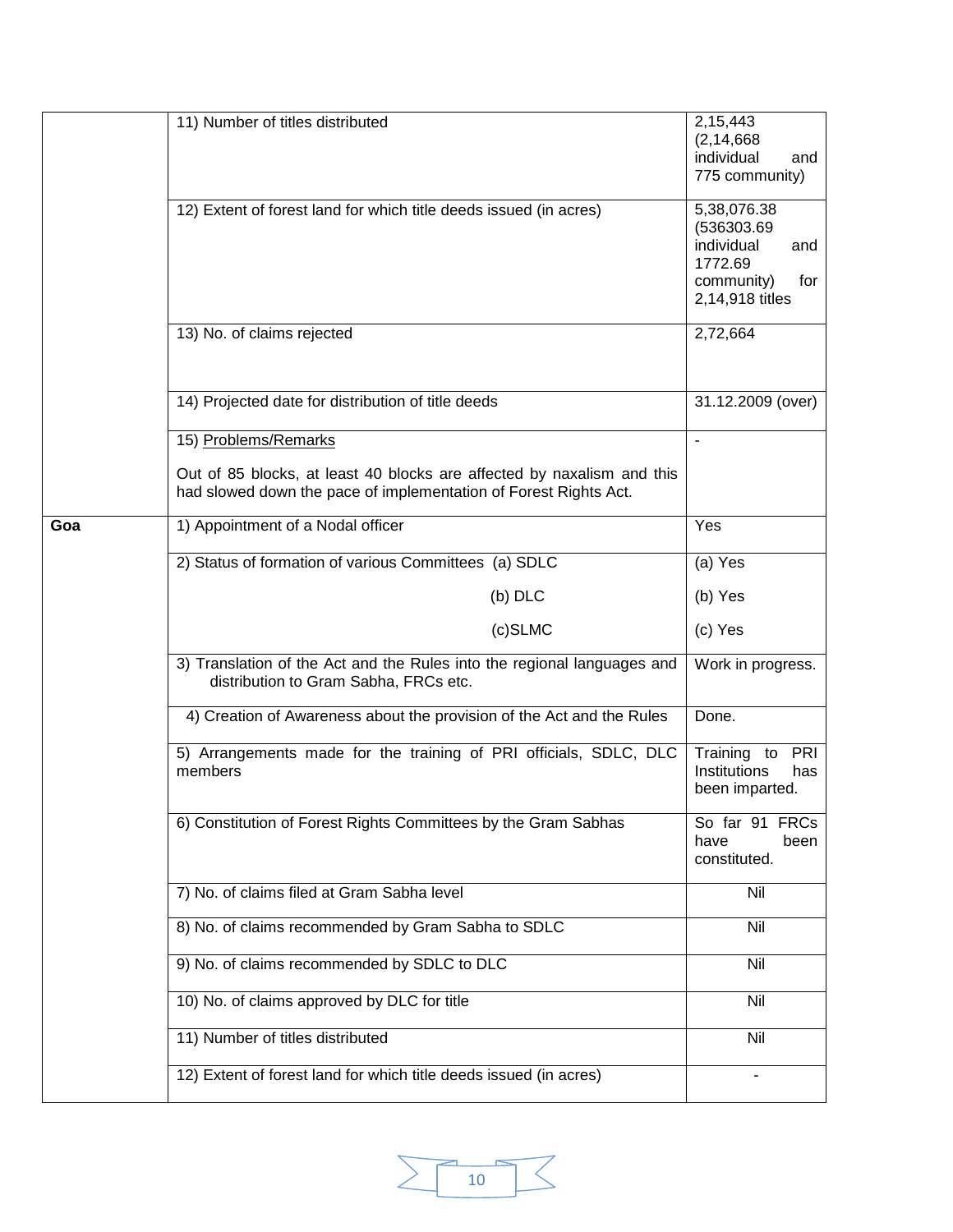|         | 13) No. of claims rejected                                                                                                                             | Nil                                                                |
|---------|--------------------------------------------------------------------------------------------------------------------------------------------------------|--------------------------------------------------------------------|
|         | 14) Projected date for distribution of title deeds                                                                                                     |                                                                    |
|         | 15) Problems/Remarks:<br>Claims in CRZ areas are to be processed. There are objections<br>from OBC population. Progress, therefore, is lagging behind. | $\overline{\phantom{m}}$                                           |
| Gujarat | 1) Appointment of a Nodal officer                                                                                                                      | Yes                                                                |
|         | 2) Status of formation of various Committees (a) SDLC                                                                                                  | 18                                                                 |
|         | $(b)$ DLC                                                                                                                                              | 12                                                                 |
|         |                                                                                                                                                        |                                                                    |
|         | $(c)$ SLMC                                                                                                                                             | 01                                                                 |
|         | 3) Translation of the Act and the Rules into the regional languages and<br>distribution to Gram Sabha, FRCs etc.                                       | Yes                                                                |
|         | 4) Creation of Awareness about the provision of the Act and the Rules                                                                                  | Yes                                                                |
|         | 5) Arrangements made for the training of PRI officials, SDLC, DLC<br>members                                                                           | Yes                                                                |
|         | 6) Constitution of Forest Rights Committees by the Gram Sabhas                                                                                         | 5,775 FRCs have<br>been constituted.                               |
|         | 7) No. of claims filed at Gram Sabha level                                                                                                             | 1,91,592<br>(1,82,869)<br>individual<br>and<br>8,723 community     |
|         | 8) No. of claims recommended by Gram Sabha to SDLC                                                                                                     | 1,89,161<br>(1,82,018)<br>individual<br>and<br>7,143<br>community) |
|         | 9) No. of claims recommended by SDLC to DLC                                                                                                            | 50,156<br>(48, 175)<br>individual<br>and<br>1,981community)        |
|         | 10) No. of claims approved by DLC for title                                                                                                            | 40,029<br>(38, 421)<br>individual<br>and<br>1,608<br>community)    |
|         | 11) Number of titles distributed                                                                                                                       | 42,752<br>(40, 994)<br>individual<br>and<br>1,758<br>community)    |

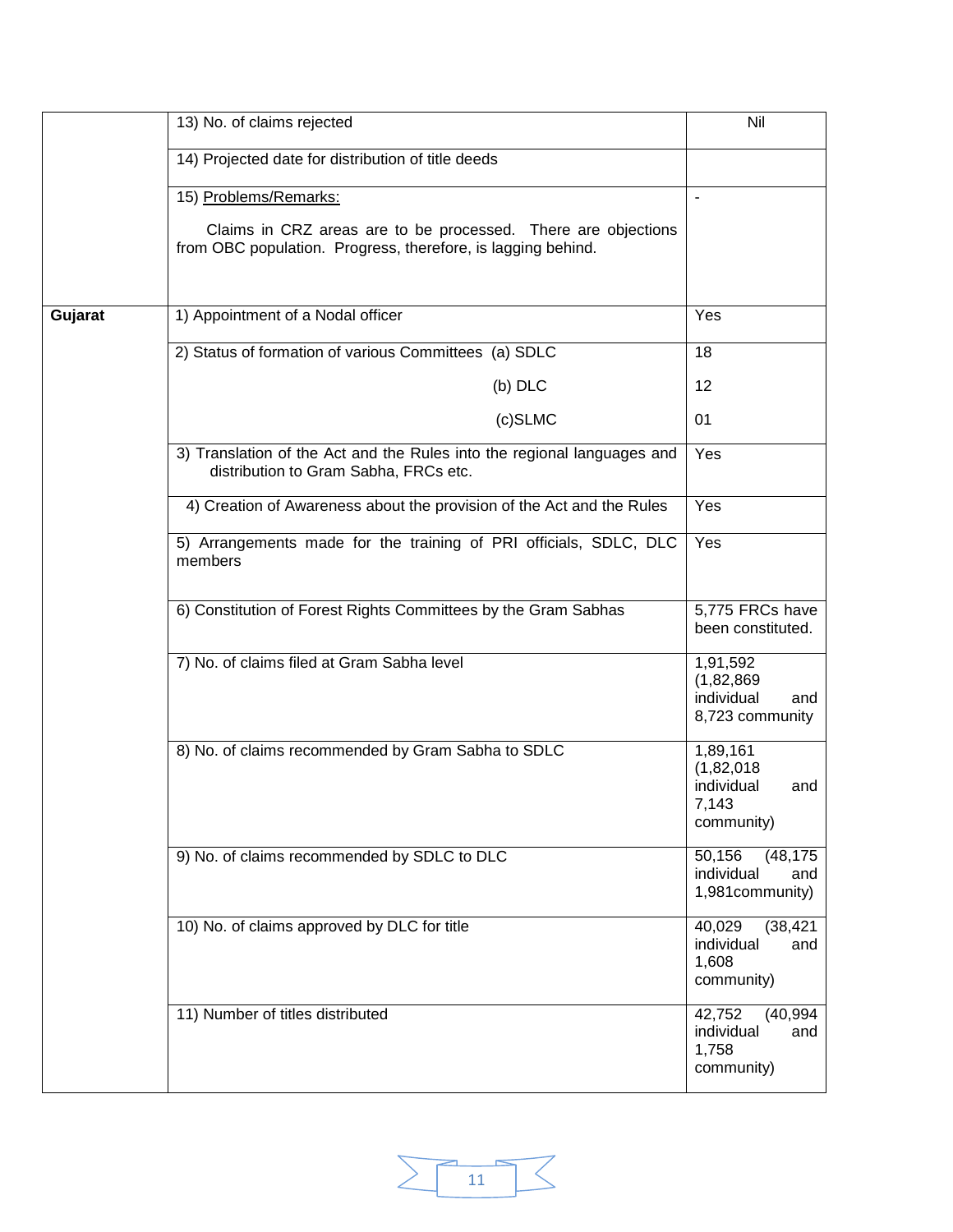|                                   | 12) Extent of forest land for which title deeds issued (in acres)                                                                                                                                                                                                                                                                                                                                                                                                                                     | 51570.79<br>Acres<br>for 40,994 titles                          |
|-----------------------------------|-------------------------------------------------------------------------------------------------------------------------------------------------------------------------------------------------------------------------------------------------------------------------------------------------------------------------------------------------------------------------------------------------------------------------------------------------------------------------------------------------------|-----------------------------------------------------------------|
|                                   | 13) No. of claims rejected                                                                                                                                                                                                                                                                                                                                                                                                                                                                            | 19,613<br>(14, 573)<br>individual<br>and<br>5,040<br>community) |
|                                   | 14) Projected date for distribution of title deeds                                                                                                                                                                                                                                                                                                                                                                                                                                                    | 30.11.2012                                                      |
|                                   | 15) Problems/Remarks:                                                                                                                                                                                                                                                                                                                                                                                                                                                                                 |                                                                 |
|                                   | 1. Member of Gujarat Tribal Advisory Council had raised concern<br>over high rate of rejected claims and the matter was discussed<br>in the meeting held on 01.06.2011 and it was decided to review<br>all rejected claims at various level. Following the decision of<br>GTAC, Government of Gujarat has created a special review cell<br>on 01.08.2011 and circulated procedure to review all rejected<br>claims.<br>2. As a result, number of claims disposed of has been reduced<br>considerably. |                                                                 |
| Haryana                           | The State Govt. has informed that there are no Scheduled Tribes and<br>other traditional forest dwellers living in the forests of Haryana                                                                                                                                                                                                                                                                                                                                                             |                                                                 |
| <b>Himachal</b><br><b>Pradesh</b> | 1) Appointment of a Nodal officer                                                                                                                                                                                                                                                                                                                                                                                                                                                                     | Yes                                                             |
|                                   | 2) Status of formation of various Committees (a) SDLC                                                                                                                                                                                                                                                                                                                                                                                                                                                 | Yes                                                             |
|                                   | $(b)$ DLC                                                                                                                                                                                                                                                                                                                                                                                                                                                                                             | Yes                                                             |
|                                   | (c)SLMC                                                                                                                                                                                                                                                                                                                                                                                                                                                                                               | Yes                                                             |
|                                   | 3) Translation of the Act and the Rules into the regional languages and<br>distribution to Gram Sabha, FRCs etc.                                                                                                                                                                                                                                                                                                                                                                                      | No need                                                         |
|                                   | 4) Creation of Awareness about the provision of the Act and the Rules                                                                                                                                                                                                                                                                                                                                                                                                                                 | Yes                                                             |
|                                   | 5) Arrangements made for the training of PRI officials, SDLC, DLC<br>members                                                                                                                                                                                                                                                                                                                                                                                                                          | Yes                                                             |
|                                   | 6) Constitution of Forest Rights Committees by the Gram Sabhas                                                                                                                                                                                                                                                                                                                                                                                                                                        | Yes, in all 151<br>Gram Sabha                                   |
|                                   | 7) No. of claims filed at Gram Sabha level                                                                                                                                                                                                                                                                                                                                                                                                                                                            | 5,692                                                           |
|                                   | 8) No. of claims recommended by Gram Sabha to SDLC                                                                                                                                                                                                                                                                                                                                                                                                                                                    | 2,888                                                           |
|                                   | 9) No. of claims recommended by SDLC to DLC                                                                                                                                                                                                                                                                                                                                                                                                                                                           | 1097                                                            |
|                                   | 10) No. of claims approved by DLC for title                                                                                                                                                                                                                                                                                                                                                                                                                                                           | 346                                                             |
|                                   | 11) Number of titles distributed                                                                                                                                                                                                                                                                                                                                                                                                                                                                      | 346                                                             |
|                                   | 12) Extent of forest land for which title deeds issued (in acres)                                                                                                                                                                                                                                                                                                                                                                                                                                     | 0.3548                                                          |

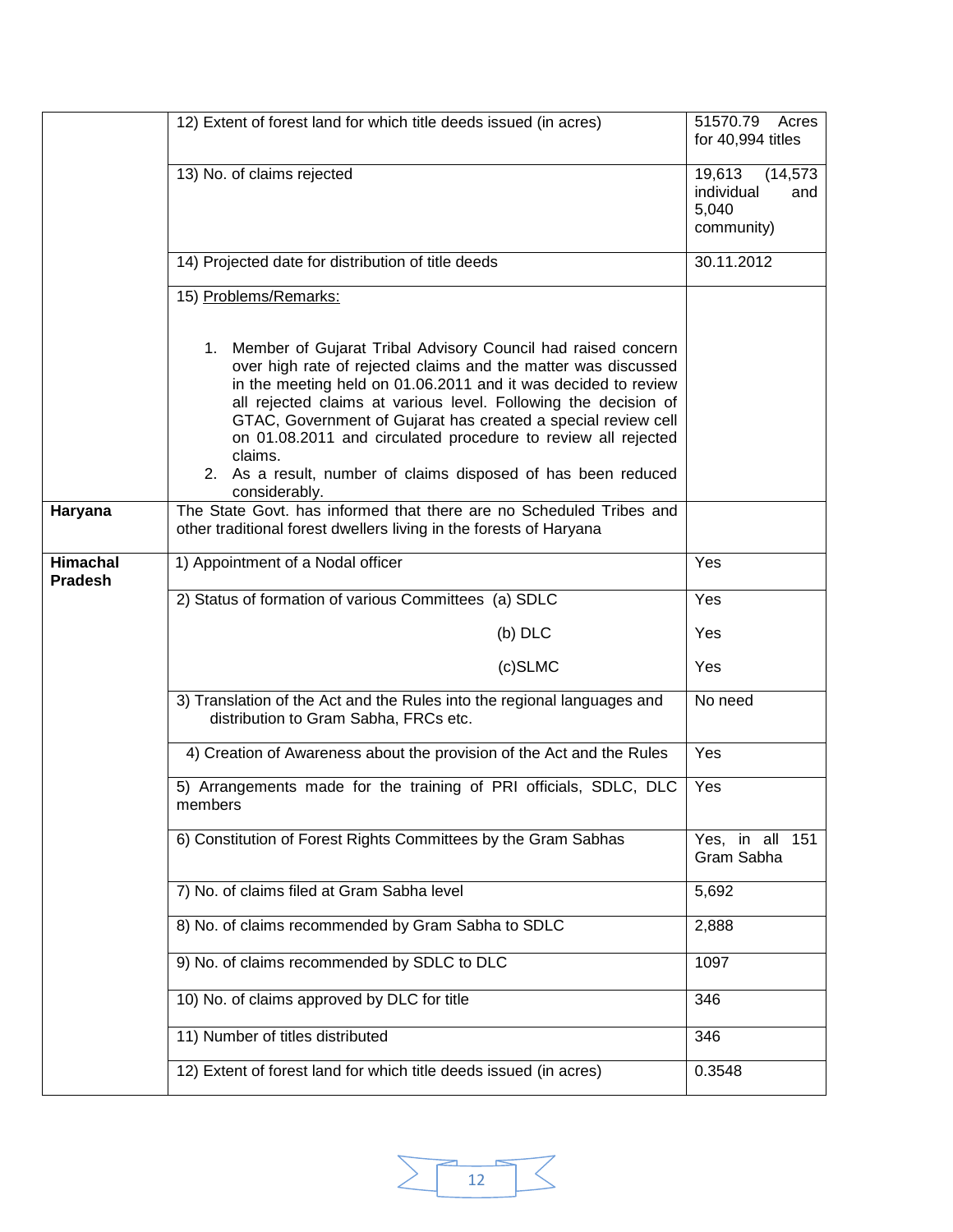|                  | 13) No. of claims rejected                                                                                                                                                                                                                                                                                                            | 2,144                    |
|------------------|---------------------------------------------------------------------------------------------------------------------------------------------------------------------------------------------------------------------------------------------------------------------------------------------------------------------------------------|--------------------------|
|                  | 14) Projected date for distribution of title deeds                                                                                                                                                                                                                                                                                    | $\overline{\phantom{a}}$ |
|                  | 15) Problems/Remarks:                                                                                                                                                                                                                                                                                                                 |                          |
|                  | Pace of implementation of Forest Rights Act in this State has<br>1.<br>been considerably affected by migration of tribal population from<br>snow-bound areas during winter season last year;<br>Promulgation of Model Code of Conduct from March to May last<br>2.<br>year for the Elections;<br>Sowing season in May and June.<br>3. |                          |
| <b>Jharkhand</b> | 1) Appointment of a Nodal officer                                                                                                                                                                                                                                                                                                     | Yes                      |
|                  | 2) Status of formation of various Committees (a) SDLC                                                                                                                                                                                                                                                                                 | Yes                      |
|                  | $(b)$ DLC                                                                                                                                                                                                                                                                                                                             | Yes                      |
|                  | (c)SLMC                                                                                                                                                                                                                                                                                                                               | Yes                      |
|                  | 3) Translation of the Act and the Rules into the regional languages and                                                                                                                                                                                                                                                               | Yes                      |
|                  | distribution to Gram Sabha, FRCs etc.                                                                                                                                                                                                                                                                                                 |                          |
|                  | 4) Creation of Awareness about the provision of the Act and the Rules                                                                                                                                                                                                                                                                 | Yes                      |
|                  | 5) Arrangements made for the training of PRI officials, SDLC, DLC<br>members                                                                                                                                                                                                                                                          | Yes                      |
|                  | 6) Constitution of Forest Rights Committees by the Gram Sabhas                                                                                                                                                                                                                                                                        | 20,484                   |
|                  | 7) No. of claims filed at Gram Sabha level                                                                                                                                                                                                                                                                                            | 42,003                   |
|                  | 8) No. of claims recommended by Gram Sabha to SDLC                                                                                                                                                                                                                                                                                    | 23,617                   |
|                  | 9) No. of claims recommended by SDLC to DLC                                                                                                                                                                                                                                                                                           | 17,046                   |
|                  | 10) No. of claims approved by DLC for title                                                                                                                                                                                                                                                                                           | 16,351                   |
|                  | 11) Number of titles distributed                                                                                                                                                                                                                                                                                                      | 15,296                   |
|                  | 12) Extent of forest land for which title deeds issued (in acres)                                                                                                                                                                                                                                                                     | 37,678.93                |
|                  | 13) No. of claims rejected                                                                                                                                                                                                                                                                                                            | 16,958                   |
|                  | 14) Projected date for distribution of title deeds                                                                                                                                                                                                                                                                                    | $\overline{\phantom{a}}$ |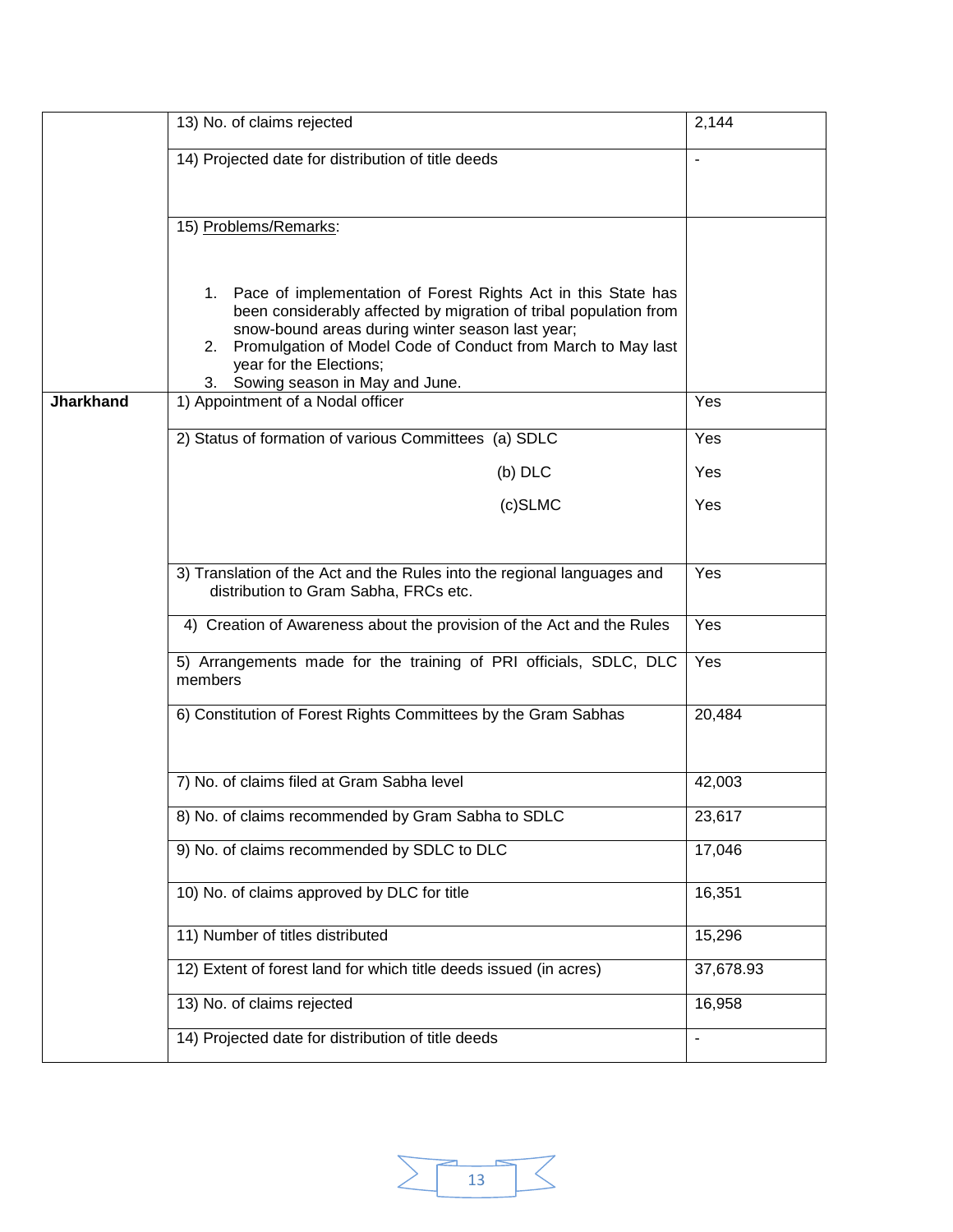|           | 15) Problems/Remarks:                                                                                            |                                                                                                        |
|-----------|------------------------------------------------------------------------------------------------------------------|--------------------------------------------------------------------------------------------------------|
|           | Forest areas are affected by left wing extremism.                                                                |                                                                                                        |
| Karnataka | 1) Appointment of a Nodal officer                                                                                | Yes                                                                                                    |
|           | 2) Status of formation of various Committees (a) SDLC                                                            | Yes                                                                                                    |
|           | $(b)$ DLC                                                                                                        | Yes                                                                                                    |
|           | (c)SLMC                                                                                                          | Yes                                                                                                    |
|           |                                                                                                                  |                                                                                                        |
|           | 3) Translation of the Act and the Rules into the regional languages and<br>distribution to Gram Sabha, FRCs etc. | Yes                                                                                                    |
|           | 4) Creation of Awareness about the provision of the Act and the Rules                                            | Yes                                                                                                    |
|           | 5) Arrangements made for the training of PRI officials, SDLC, DLC<br>members                                     | Has<br>been<br>undertaken                                                                              |
|           | 6) Constitution of Forest Rights Committees by the Gram Sabhas                                                   | 2,521 FRCs have<br>been constituted                                                                    |
|           | 7) No. of claims filed at Gram Sabha level                                                                       | 1,68,718<br>(1,63,638)<br>individual (24,107<br>STs and 14,153<br>OTFDs)<br>and<br>3,080<br>community) |
|           | 8) No. of claims recommended by Gram Sabha to SDLC                                                               | 48,266                                                                                                 |
|           | 9) No. of claims recommended by SDLC to DLC                                                                      | 6,899                                                                                                  |
|           | 10) No. of claims approved by DLC for title                                                                      | $\blacksquare$                                                                                         |
|           | 11) Number of titles distributed                                                                                 | 6,577<br>(6, 487)<br>individual and 90<br>community)                                                   |
|           | 12) Extent of forest land for which title deeds issued (in acres)                                                | 34856.77                                                                                               |
|           | 13) No. of claims rejected                                                                                       | 1,56,031<br>(1,53,820)<br>individual<br>and<br>2211 community)                                         |
|           | 14) Projected date for distribution of title deeds                                                               | 31-12-2009<br>(over)                                                                                   |
|           | 15) Problems/Remarks:                                                                                            | Not reported                                                                                           |

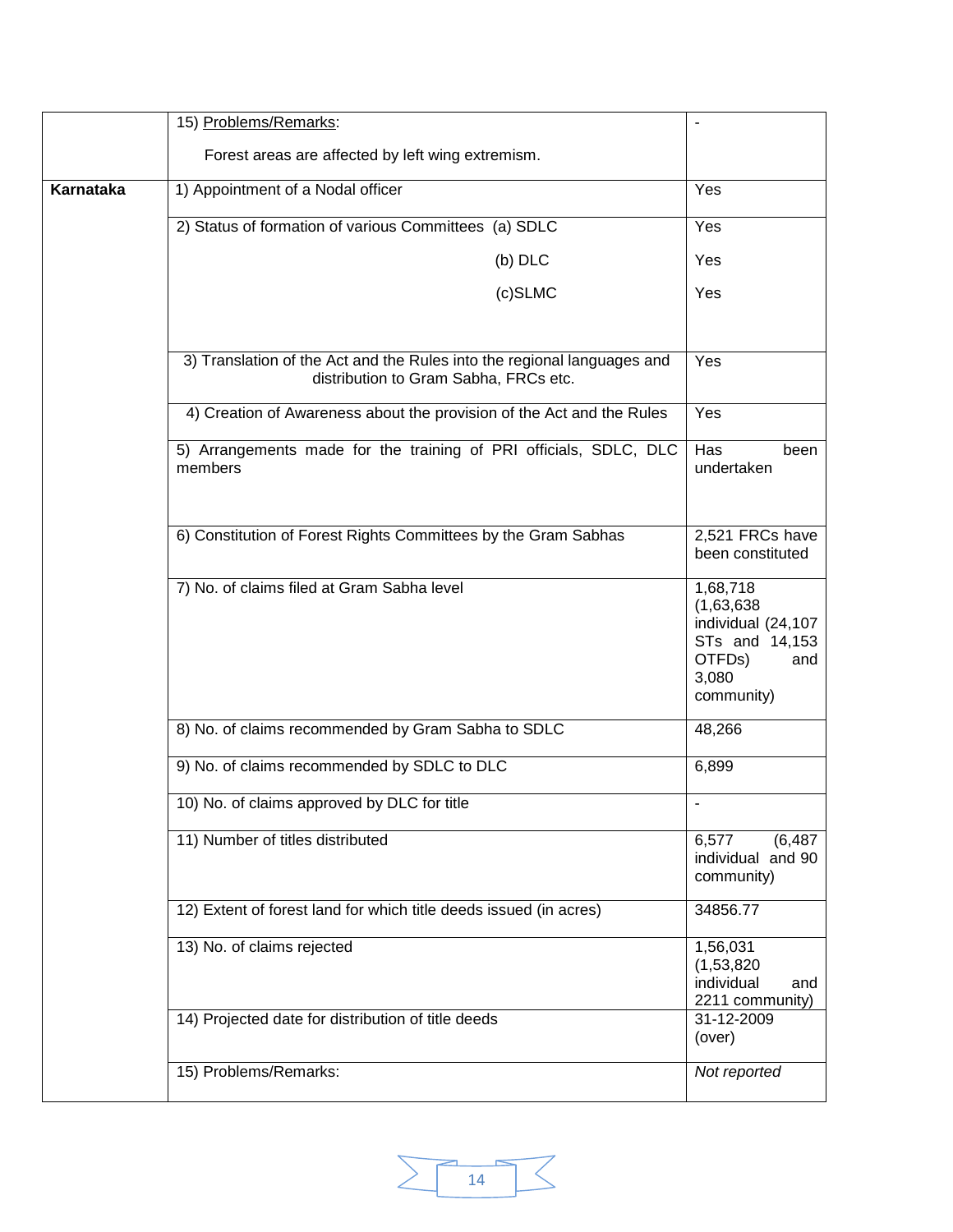|        |                                                                                                                  | Yes                                                             |
|--------|------------------------------------------------------------------------------------------------------------------|-----------------------------------------------------------------|
| Kerala | 1) Appointment of a Nodal officer                                                                                |                                                                 |
|        | 2) Status of formation of various Committees (a) SDLC                                                            | Yes                                                             |
|        | $(b)$ DLC                                                                                                        | Yes                                                             |
|        | (c)SLMC                                                                                                          | Yes                                                             |
|        |                                                                                                                  |                                                                 |
|        | 3) Translation of the Act and the Rules into the regional languages and<br>distribution to Gram Sabha, FRCs etc. | Yes                                                             |
|        | 4) Creation of Awareness about the provision of the Act and the Rules                                            | Yes                                                             |
|        | 5) Arrangements made for the training of PRI officials, SDLC, DLC<br>members                                     | Yes                                                             |
|        | 6) Constitution of Forest Rights Committees by the Gram Sabhas                                                   | 510 FRCs have<br>been constituted                               |
|        | 7) No. of claims filed at Gram Sabha level                                                                       | 37,535<br>(36, 140)<br>individual<br>and<br>1,395<br>community) |
|        | 8) No. of claims recommended by Gram Sabha to SDLC                                                               | 35,049<br>(34, 821)<br>individual<br>and<br>228 community)      |
|        | 9) No. of claims recommended by SDLC to DLC                                                                      | 29,932                                                          |
|        | 10) No. of claims approved by DLC for title                                                                      | 25,278                                                          |
|        | 11) Number of titles distributed                                                                                 | 23,167<br>(24, 163)<br>individual and 4<br>community)           |
|        | 12) Extent of forest land for which title deeds issued (in acres)                                                | 32,104                                                          |
|        | 13) No. of claims rejected                                                                                       | 4,252                                                           |
|        | 14) Projected date for distribution of title deeds                                                               | $\overline{a}$                                                  |
|        | 15) Problems/Remarks:/Remarks:                                                                                   | $\overline{\phantom{a}}$                                        |
|        | Due to high density in forest, only manual survey is feasible. This<br>takes much time.                          |                                                                 |
|        |                                                                                                                  |                                                                 |
|        |                                                                                                                  |                                                                 |

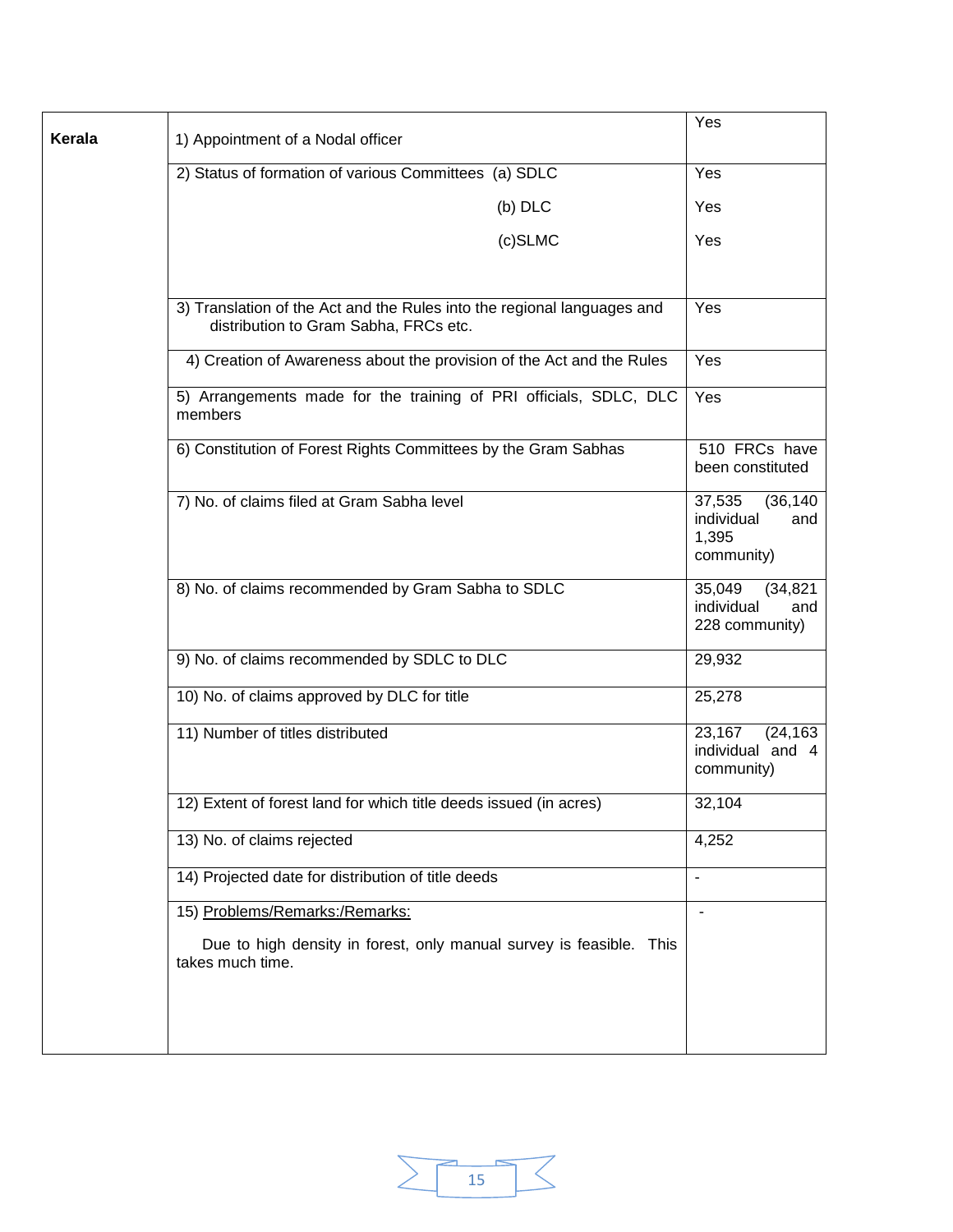| <b>Madhya</b><br>Pradesh | 1) Appointment of a Nodal officer                                                                                | Yes                                                                                                                                            |
|--------------------------|------------------------------------------------------------------------------------------------------------------|------------------------------------------------------------------------------------------------------------------------------------------------|
|                          | 2) Status of formation of various Committees (a) SDLC                                                            | Yes                                                                                                                                            |
|                          | $(b)$ DLC                                                                                                        | Yes                                                                                                                                            |
|                          | (c)SLMC                                                                                                          | Yes                                                                                                                                            |
|                          | 3) Translation of the Act and the Rules into the regional languages and<br>distribution to Gram Sabha, FRCs etc. | Yes                                                                                                                                            |
|                          | 4) Creation of Awareness about the provision of the Act and the Rules                                            | Yes                                                                                                                                            |
|                          | 5) Arrangements made for the training of PRI officials, SDLC, DLC<br>members                                     | Yes                                                                                                                                            |
|                          | 6) Constitution of Forest Rights Committees by the Gram Sabhas                                                   | Yes                                                                                                                                            |
|                          | 7) No. of claims filed at Gram Sabha level                                                                       | 4,80,500<br>$[4,63,818$ individual<br>16,682<br>and<br>community]                                                                              |
|                          | 8) No. of claims recommended by Gram Sabha to SDLC                                                               | 4,77,600                                                                                                                                       |
|                          | 9) No. of claims recommended by SDLC and sending to DLC                                                          | 4,68,377                                                                                                                                       |
|                          | 10) No. of claims approved by DLC for title                                                                      | 1,84,912 [1,73,204<br>individual<br>and<br>11,708 community]                                                                                   |
|                          | 11) Number of titles distributed                                                                                 | 1,75,904 (1,66,496<br>individual<br>and<br>9,408 community)<br>distributed<br>and<br>9,008 title deeds<br>are<br>ready<br>for<br>distribution. |
|                          | 12) Extent of forest land for which title deeds issued (in acres)                                                | 6,93,986.42                                                                                                                                    |
|                          | 13) No. of claims rejected                                                                                       | 2,77,731<br>$(ST-42.87%)$<br>(OTFD-95.78%)                                                                                                     |
|                          | 14) Projected date for distribution of title deeds                                                               | 30.06.2013                                                                                                                                     |
|                          | 15) Problems/Remarks:                                                                                            | Not reported                                                                                                                                   |

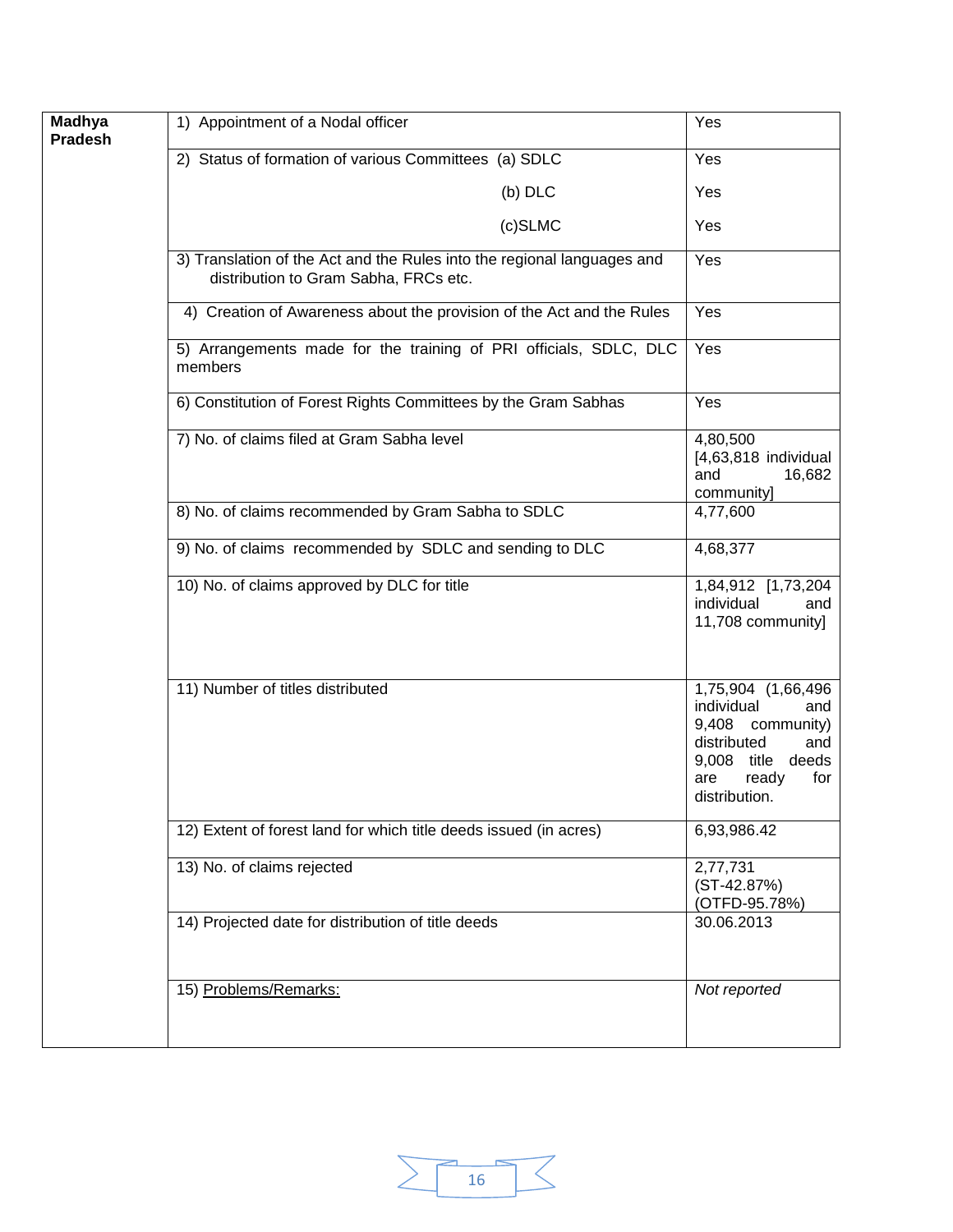| <b>Maharashtra</b> | 1) Appointment of a Nodal officer                                                                                | Yes                                                                   |     |
|--------------------|------------------------------------------------------------------------------------------------------------------|-----------------------------------------------------------------------|-----|
|                    | 2) Status of formation of various Committees<br>(a) SDLC<br>(b) DLC<br>(c)SLMC                                   | Yes<br>Yes<br>Yes                                                     |     |
|                    | 3) Translation of the Act and the Rules into the regional languages and<br>distribution to Gram Sabha, FRCs etc. | Yes                                                                   |     |
|                    | 4) Creation of Awareness about the provision of the Act and the Rules                                            | $\overline{Y}$ es                                                     |     |
|                    | 5) Arrangements made for the training of PRI officials, SDLC, DLC<br>members                                     | Yes                                                                   |     |
|                    | 6) Constitution of Forest Rights Committees by the Gram Sabhas                                                   | Yes                                                                   |     |
|                    | 7) No. of claims filed at Gram Sabha level                                                                       | 3,45,975<br>(3, 40, 927)<br>individual<br>5,048<br>community)         | and |
|                    | 8) No. of claims recommended by Gram Sabha to SDLC                                                               | 2,95,480<br>(2,90,500)<br>individual<br>4,980<br>community)           | and |
|                    | 9) No. of claims recommended by SDLC to DLC                                                                      | 1,15,014<br>(1, 13, 912)<br>individual<br>3,102<br>community)         | and |
|                    | 10) No. of claims approved by DLC for title                                                                      | 1,09,458<br>(1,06,661)<br>individual<br>2,797community)               | and |
|                    | 11) Number of titles distributed                                                                                 | 1,03,225<br>(1,01,356)<br>individual<br>1,869<br>community)           | and |
|                    | 12) Extent of forest land for which title deeds issued (in acres)                                                | 7,90,735.35<br>2,36,577.45<br>individual<br>5,54,157.90<br>community) | and |

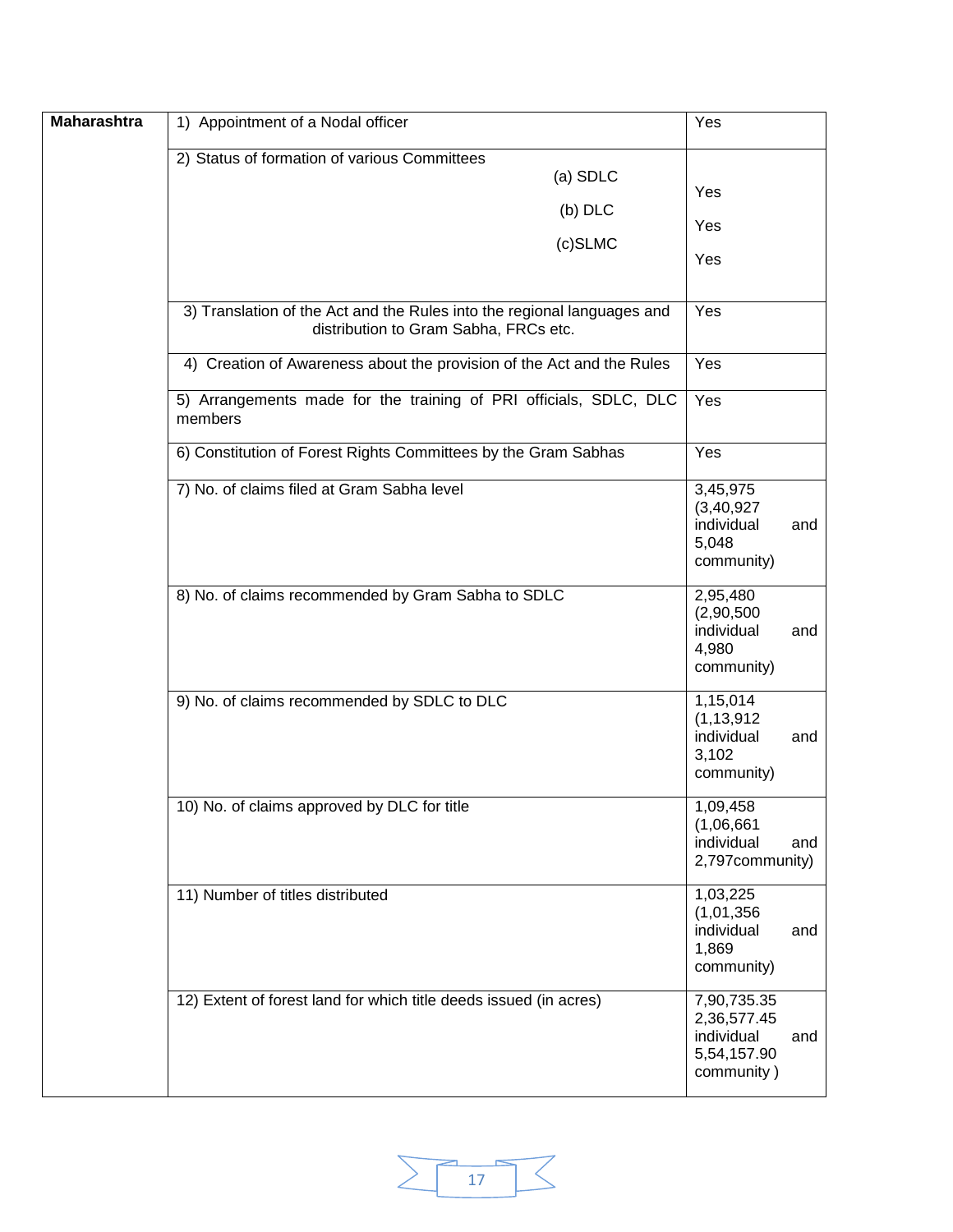|                | 13) No. of claims rejected<br>14) Projected date for distribution of title deeds                                                                                                                                                                                                                                                                                                                                                                                                                                               | 2,33,689<br>(2, 31, 689)<br>individual and<br>2,000<br>community)<br>June 2010 (over)                                                                                        |
|----------------|--------------------------------------------------------------------------------------------------------------------------------------------------------------------------------------------------------------------------------------------------------------------------------------------------------------------------------------------------------------------------------------------------------------------------------------------------------------------------------------------------------------------------------|------------------------------------------------------------------------------------------------------------------------------------------------------------------------------|
|                | 15) Problems/Remarks:<br>Large number of false claimants have filed claims.                                                                                                                                                                                                                                                                                                                                                                                                                                                    |                                                                                                                                                                              |
| <b>Manipur</b> | Reasons why no action has been initiated for implementation of the Act<br>are not available nor were they forthcoming in the Review Meeting held<br>on 11.11.2008 and also during the Conference held on 4 <sup>th</sup> and 5 <sup>th</sup><br>November 2009.<br>Problems/ Remarks:<br>In tribal communities and tribal chiefs are already holding ownership<br>of forest land as their ancestral land in non-Reserved Forest Area.<br>Therefore, implementation of the Forest Rights Act is perceived minimal<br>in Manipur. | NO RESPONSE                                                                                                                                                                  |
| Meghalaya      | 1) Appointment of a Nodal officer<br>2) Status of formation of various Committees (a) SDLC<br>$(b)$ DLC<br>(c)SLMC<br>3) Translation of the Act and the Rules into the regional languages and                                                                                                                                                                                                                                                                                                                                  | Yes<br>Monitoring<br>Committees<br>at<br>District and Sub-<br>Divisional<br>levels<br>have<br>been set<br><b>SLMC</b><br>up. The<br>has<br>been<br>constituted.<br><b>No</b> |
|                | distribution to Gram Sabha, FRCs etc.<br>4) Creation of Awareness about the provision of the Act and the Rules<br>5) Arrangements made for the training of PRI officials, SDLC, DLC<br>members<br>6) Constitution of Forest Rights Committees by the Gram Sabhas<br>7) No. of claims filed at Gram Sabha level                                                                                                                                                                                                                 | information<br>No<br>available<br><b>No</b><br>information<br>available<br>information<br>No<br>available<br>$\overline{a}$                                                  |
|                | 8) No. of claims recommended by Gram Sabha to SDLC                                                                                                                                                                                                                                                                                                                                                                                                                                                                             | $\overline{a}$                                                                                                                                                               |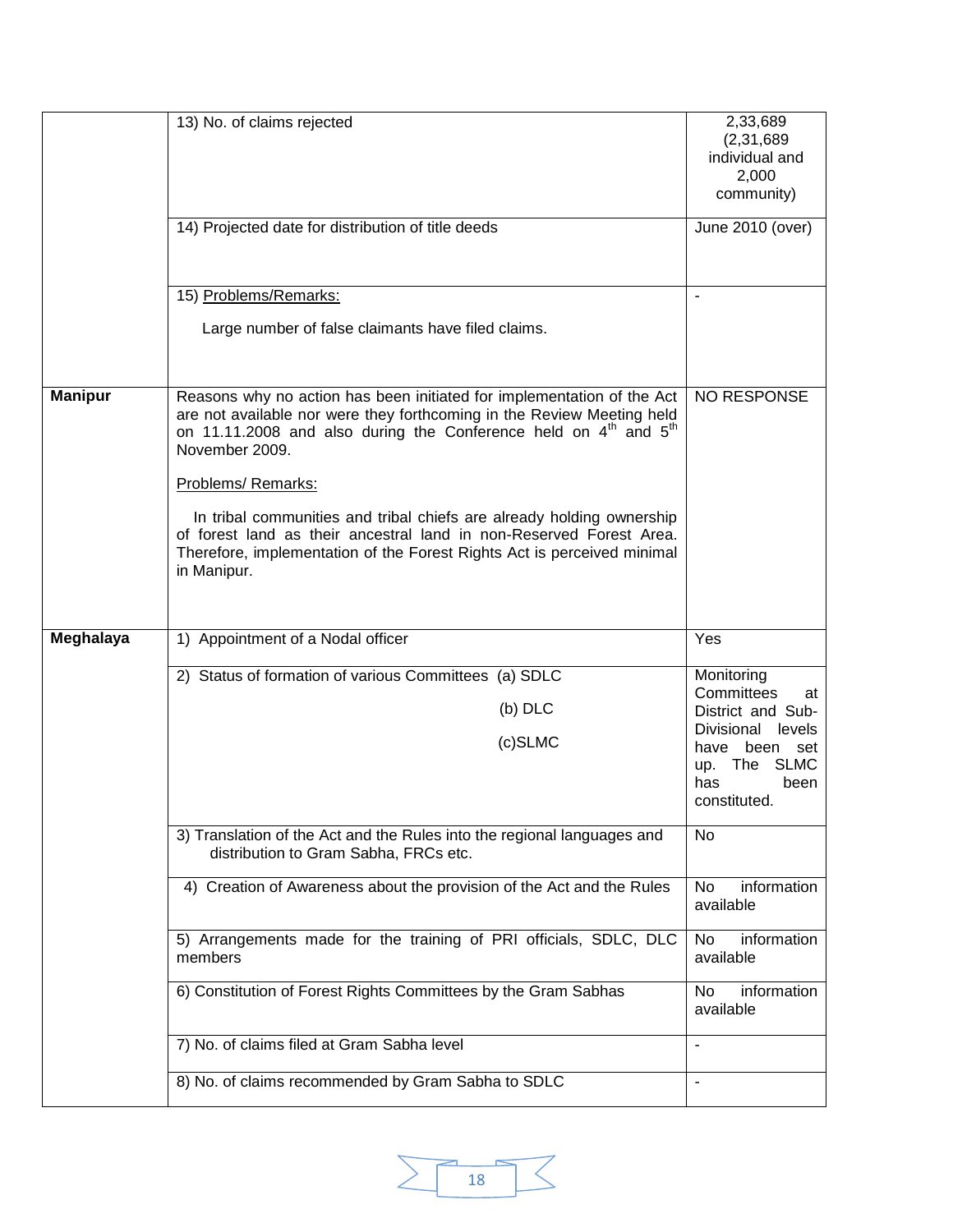|                | 9) No. of claims recommended by SDLC to DLC                                                                                | $\blacksquare$                                                          |
|----------------|----------------------------------------------------------------------------------------------------------------------------|-------------------------------------------------------------------------|
|                | 10) No. of claims approved by DLC for title                                                                                | $\blacksquare$                                                          |
|                | 11) Number of titles distributed                                                                                           | $\overline{\phantom{a}}$                                                |
|                | 12) Extent of forest land for which title deeds issued (in acres)                                                          | $\blacksquare$                                                          |
|                | 13) No. of claims rejected                                                                                                 |                                                                         |
|                | 14) Projected date for distribution of title deeds                                                                         | No projected date<br>fixed so far by the<br><b>State</b><br>Government. |
|                | 15) Problems/Remarks:s                                                                                                     |                                                                         |
|                | 96% of forest land is owned by clan / community / individuals.<br>Implementation of the Act has, therefore, limited scope. |                                                                         |
| <b>Mizoram</b> | 1) Appointment of a Nodal officer                                                                                          | <b>No</b>                                                               |
|                | 2) Status of formation of various Committees                                                                               | (a) Yes (b) Yes                                                         |
|                | (a) SDLC (b) DLC (c)SLMC                                                                                                   | (c) Yes                                                                 |
|                | 3) Translation of the Act and the Rules into the regional languages and<br>distribution to Gram Sabha, FRCs etc.           | Yes                                                                     |
|                | 4) Creation of Awareness about the provision of the Act and the Rules                                                      | Is being made                                                           |
|                | 5) Arrangements made for the training of PRI officials, SDLC, DLC<br>members                                               | <b>No</b>                                                               |
|                | 6) Constitution of Forest Rights Committees by the Gram Sabhas                                                             | Yes                                                                     |
|                | 7) No. of claims filed at Gram Sabha level                                                                                 | $\blacksquare$                                                          |
|                | 8) No. of claims recommended by Gram Sabha to SDLC                                                                         |                                                                         |
|                | 9) No. of claims recommended by SDLC to DLC                                                                                | $\blacksquare$                                                          |
|                | 10) No. of claims approved by DLC for title                                                                                | $\overline{a}$                                                          |
|                | 11) Number of titles distributed                                                                                           | $\blacksquare$                                                          |
|                | 12) Extent of forest land for which title deeds issued (in acres)                                                          | $\blacksquare$                                                          |
|                | 13) No. of claims rejected                                                                                                 |                                                                         |

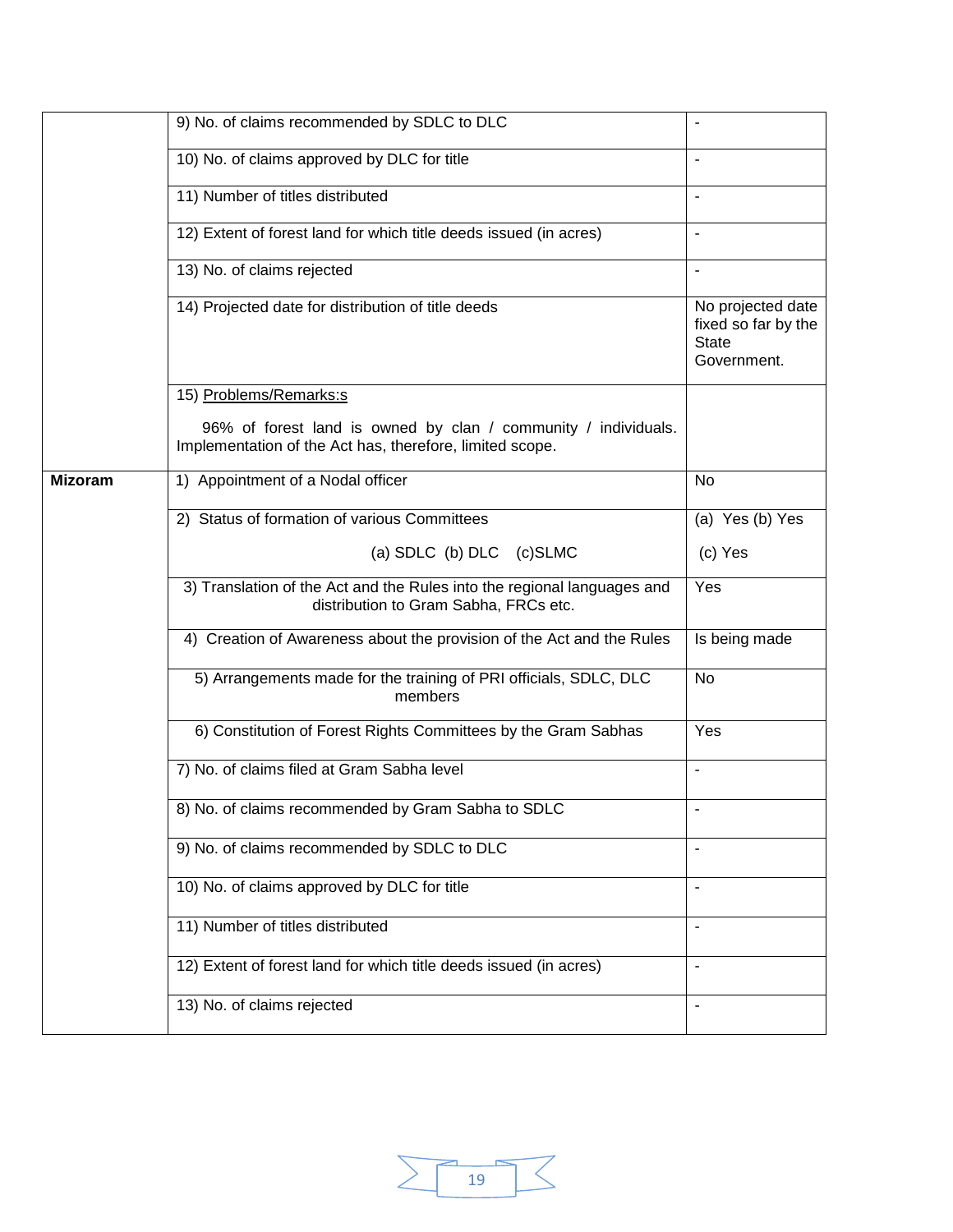|          | 14) Projected date for distribution of title deeds                                                                                                                                                                                                                                                                                                                                                              | No projected date<br>fixed so far by the<br><b>State</b><br>Government. |
|----------|-----------------------------------------------------------------------------------------------------------------------------------------------------------------------------------------------------------------------------------------------------------------------------------------------------------------------------------------------------------------------------------------------------------------|-------------------------------------------------------------------------|
|          | 15) Problems/Remarks:                                                                                                                                                                                                                                                                                                                                                                                           |                                                                         |
|          | The Act was to be approved by the State Legislative Assembly as<br>per the Article 371 (G) of the Constitution. In the sitting on 29.10.2009 of<br>its Fourth Session, the Sixth Legislative Assembly of Mizoram has<br>resolved that the Forest Rights Act shall be adopted in the entire State of<br>Mizoram with effect from 31.12.2009. The same has also been notified<br>by Govt. of Mizoram on 3.3.2010. |                                                                         |
| Nagaland | Government of Nagaland has informed that the land holding system and<br>the village system of the Naga people is peculiar in that the people are<br>the landowners. There are no tribes or group of people or forest<br>dwellers in the State of Nagaland.                                                                                                                                                      |                                                                         |
|          | Hence, the Scheduled Tribes and Other Traditional Forest Dwellers<br>(Recognition of Forest Rights) Act, 2006 per se may not be applicable to<br>the State of Nagaland. However, a committee has been constituted to<br>examine the applicability of the Act in Nagaland as per provision of Art.<br>371(A) of Constitution of India                                                                            |                                                                         |
| Orissa   | 1) Appointment of a Nodal officer                                                                                                                                                                                                                                                                                                                                                                               | Yes                                                                     |
|          | 2) Status of formation of various Committees                                                                                                                                                                                                                                                                                                                                                                    | (a) Yes (b) Yes                                                         |
|          | (a) $SDLC$ (b) $DLC$ (c) $SLMC$                                                                                                                                                                                                                                                                                                                                                                                 | (c) Yes                                                                 |
|          | 3) Translation of the Act and the Rules into the regional languages and<br>distribution to Gram Sabha, FRCs etc.                                                                                                                                                                                                                                                                                                | Yes                                                                     |
|          | 4) Creation of Awareness about the provision of the Act and the Rules                                                                                                                                                                                                                                                                                                                                           | Yes                                                                     |
|          | 5) Arrangements made for the training of PRI officials, SDLC, DLC<br>members                                                                                                                                                                                                                                                                                                                                    | Yes                                                                     |
|          | 6) Constitution of Forest Rights Committees by the Gram Sabhas                                                                                                                                                                                                                                                                                                                                                  | Yes                                                                     |
|          | 7) No. of claims filed at Gram Sabha level                                                                                                                                                                                                                                                                                                                                                                      | 5,24,162<br>(5, 19, 055)<br>individual<br>and<br>5,107community)        |
|          | 8) No. of claims recommended by Gram Sabha to SDLC                                                                                                                                                                                                                                                                                                                                                              | 4,36,149<br>(4, 32, 299)<br>individual<br>and<br>3,850<br>community)    |

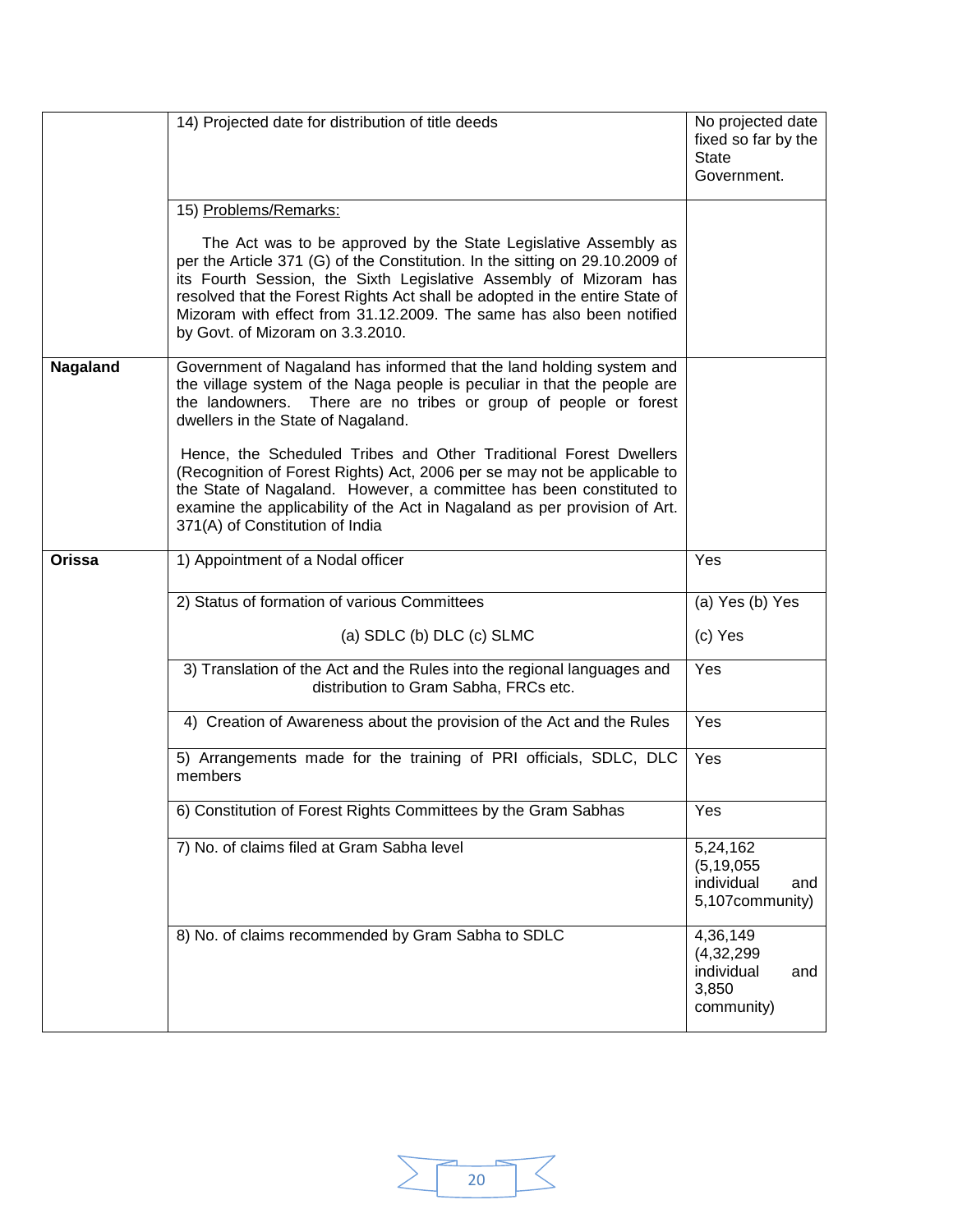|           | 9) No. of claims recommended by SDLC to DLC                                                                      | 3,44,343<br>(3, 41, 264)<br>individual<br>and<br>3,079<br>community)                       |
|-----------|------------------------------------------------------------------------------------------------------------------|--------------------------------------------------------------------------------------------|
|           | 10) No. of claims approved by DLC for title                                                                      | 3,38,746<br>(3, 35, 763)<br>individual<br>and<br>2,983community)                           |
|           | 11) Number of titles distributed                                                                                 | 3,20,149<br>(3, 18, 375)<br>individual<br>and<br>1,774<br>community)                       |
|           | 12) Extent of forest land for which title deeds issued (in acres)                                                | 6,03,002.35<br>(5,08,365.33)<br>individual<br>and<br>94,637.02<br>community)               |
|           | 13) No. of claims rejected                                                                                       | 1,38,576<br>(1, 37, 962)<br>individual<br>and<br>614 community)                            |
|           | 14) Projected date for distribution of title deeds                                                               | <b>Balance</b><br>certificate of title<br>to be distributed<br>within next fort-<br>night. |
|           | 15) Problems/Remarks:                                                                                            |                                                                                            |
|           | Certain forest land in the State is unsurveyed & detailed<br>maps/records are not available;                     |                                                                                            |
| Rajasthan | 1) Appointment of a Nodal officer                                                                                | Yes                                                                                        |
|           | 2) Status of formation of various Committees                                                                     | (a) Yes (b) Yes                                                                            |
|           | $(a)$ SDLC<br>(b) DLC (c)SLMC                                                                                    | (c) Yes                                                                                    |
|           | 3) Translation of the Act and the Rules into the regional languages and<br>distribution to Gram Sabha, FRCs etc. | Yes                                                                                        |
|           | 4) Creation of Awareness about the provision of the Act and the Rules                                            | Yes                                                                                        |
|           | 5) Arrangements made for the training of PRI officials, SDLC, DLC<br>members                                     | Yes                                                                                        |
|           | 6) Constitution of Forest Rights Committees by the Gram Sabhas                                                   | Yes                                                                                        |
|           | 7) No. of claims filed at Gram Sabha level                                                                       | 68,501                                                                                     |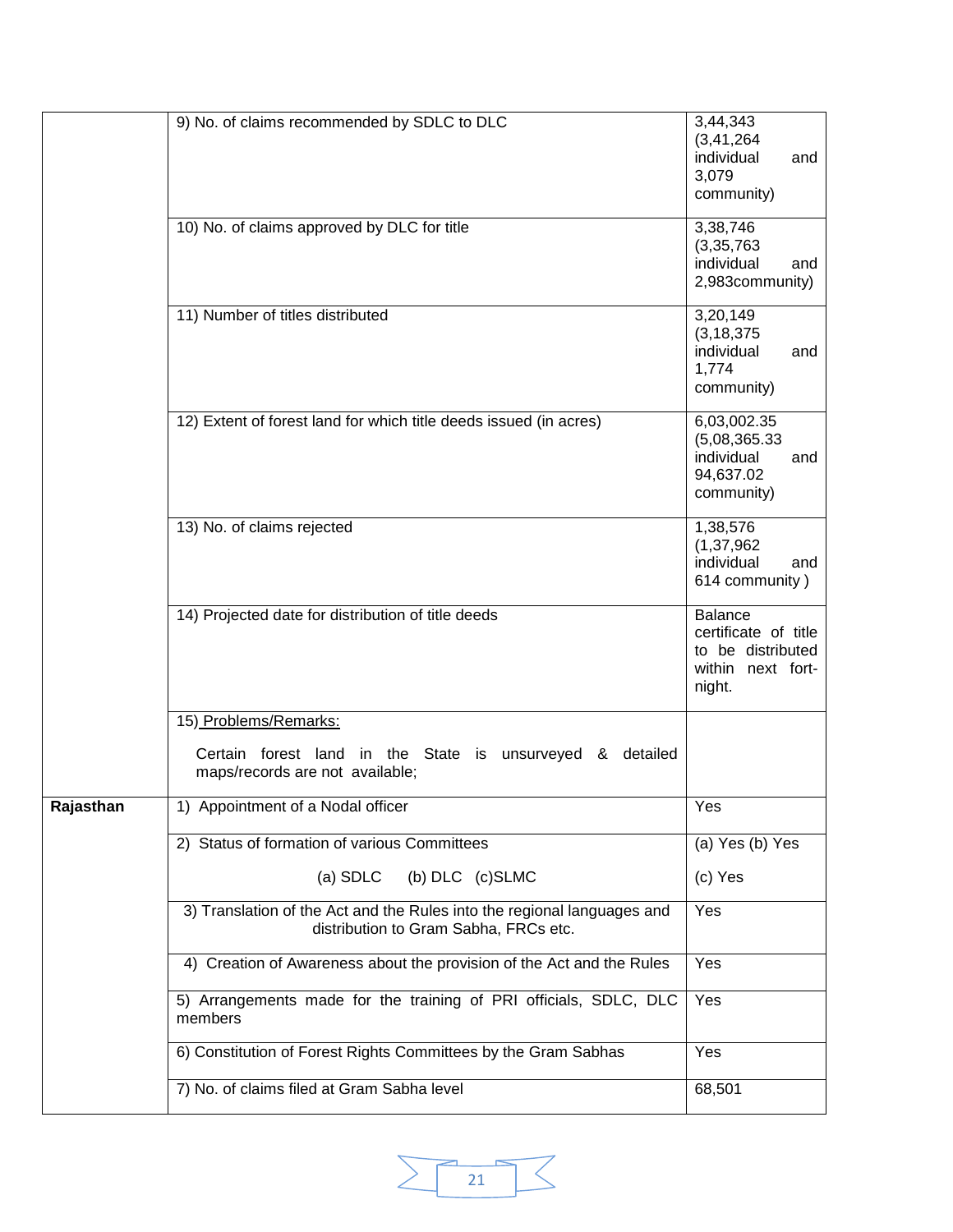|                   | 8) No. of claims recommended by Gram Sabha to SDLC                                                                                                                                                                                                                                                                                                                                                                                                                                                                                                                                                                                                        | 43,939                                                                 |
|-------------------|-----------------------------------------------------------------------------------------------------------------------------------------------------------------------------------------------------------------------------------------------------------------------------------------------------------------------------------------------------------------------------------------------------------------------------------------------------------------------------------------------------------------------------------------------------------------------------------------------------------------------------------------------------------|------------------------------------------------------------------------|
|                   | 9) No. of claims recommended by SDLC to DLC                                                                                                                                                                                                                                                                                                                                                                                                                                                                                                                                                                                                               | 32,972                                                                 |
|                   | 10) No. of claims approved by DLC for title                                                                                                                                                                                                                                                                                                                                                                                                                                                                                                                                                                                                               | 32,398                                                                 |
|                   | 11) Number of titles distributed                                                                                                                                                                                                                                                                                                                                                                                                                                                                                                                                                                                                                          | 33,645<br>(33, 586)<br>individual and 59<br>community)                 |
|                   | 12) Extent of forest land for which title deeds issued (in acres)                                                                                                                                                                                                                                                                                                                                                                                                                                                                                                                                                                                         | 50,899.87<br>(50, 477.72)<br>individual<br>and<br>422.15<br>community) |
|                   | 13) No. of claims rejected                                                                                                                                                                                                                                                                                                                                                                                                                                                                                                                                                                                                                                | 31,441                                                                 |
|                   | 14) Projected date for distribution of title deeds                                                                                                                                                                                                                                                                                                                                                                                                                                                                                                                                                                                                        |                                                                        |
|                   | 15) Problems/Remarks:                                                                                                                                                                                                                                                                                                                                                                                                                                                                                                                                                                                                                                     | Not reported.                                                          |
| <b>Sikkim</b>     | The Government of Sikkim has issued a notification dated 28.1.2008<br>regarding constitution of an Expert Committee for identification of Critical<br>Wildlife habitats in Protected Areas (PAs) and have also constituted the<br>various Committees under the Act namely SDLC, DLC and SLMC, but<br>has not sent any report regarding the progress of implementation of the<br>Act in the State so far.<br>Problems/ Remarks:<br>In Sikkim, there are no Forest Dwelling STs and Other Traditional<br>Forest Dwellers in the true sense of the terms. Most of the STs of Sikkim<br>hold revenue land in their own name and they are not solely dependent |                                                                        |
| <b>Tamil Nadu</b> | on the forests for their livelihood.<br>1) Appointment of a Nodal officer                                                                                                                                                                                                                                                                                                                                                                                                                                                                                                                                                                                 | Yes                                                                    |
|                   |                                                                                                                                                                                                                                                                                                                                                                                                                                                                                                                                                                                                                                                           |                                                                        |
|                   | 2) Status of formation of various Committees (a) SDLC                                                                                                                                                                                                                                                                                                                                                                                                                                                                                                                                                                                                     | Yes                                                                    |
|                   | $(b)$ DLC<br>$(c)$ SLMC                                                                                                                                                                                                                                                                                                                                                                                                                                                                                                                                                                                                                                   | Yes<br>Yes                                                             |
|                   |                                                                                                                                                                                                                                                                                                                                                                                                                                                                                                                                                                                                                                                           |                                                                        |
|                   | 3) Translation of the Act and the Rules into the regional languages and<br>distribution to Gram Sabha, FRCs etc.                                                                                                                                                                                                                                                                                                                                                                                                                                                                                                                                          | Yes                                                                    |
|                   | 4) Creation of Awareness about the provision of the Act and the Rules                                                                                                                                                                                                                                                                                                                                                                                                                                                                                                                                                                                     | Has started in a<br>limited way                                        |
|                   | 5) Arrangements made for the training of PRI officials, SDLC, DLC<br>members                                                                                                                                                                                                                                                                                                                                                                                                                                                                                                                                                                              | $\overline{\phantom{a}}$                                               |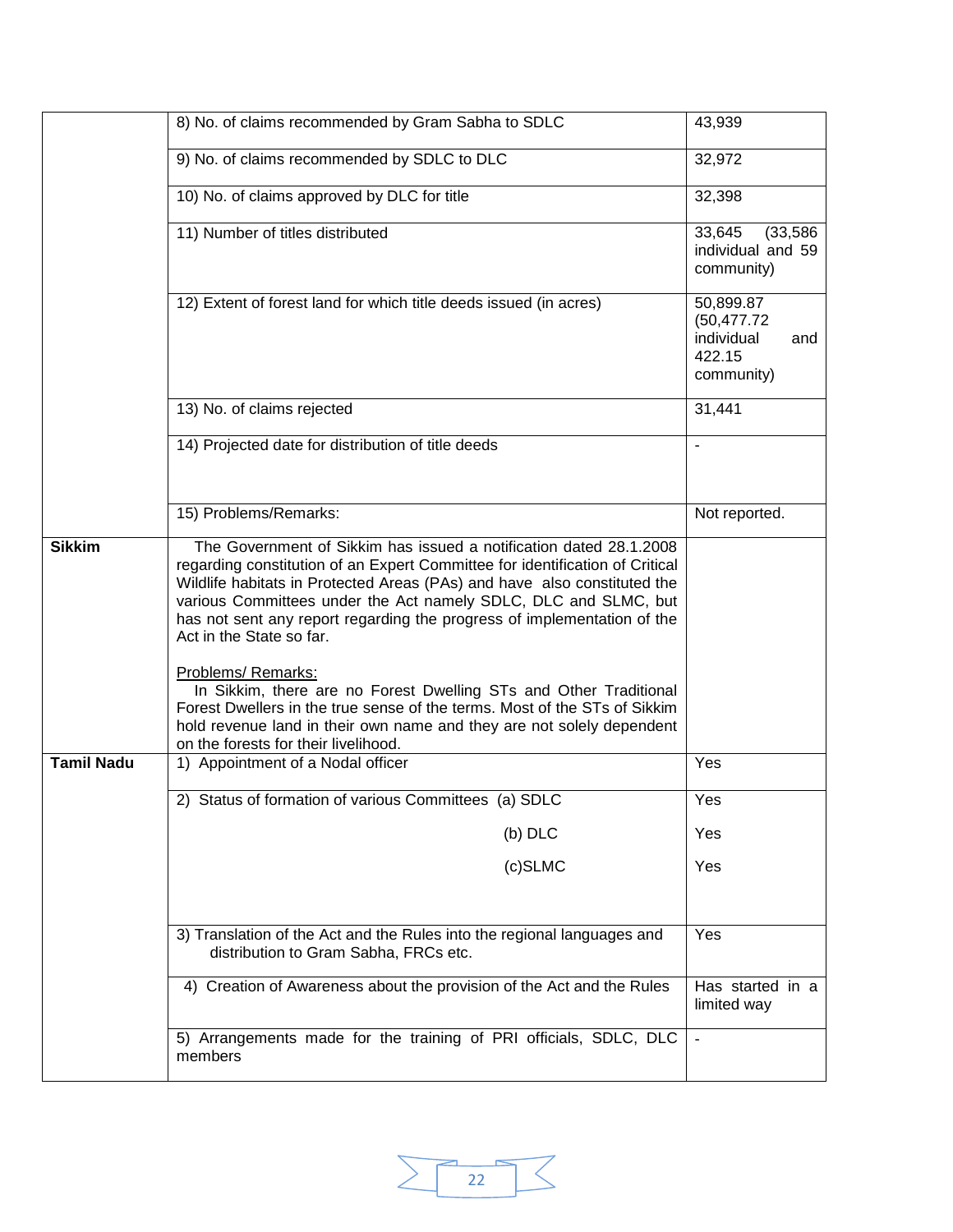|                | 6) Constitution of Forest Rights Committees by the Gram Sabhas                                                                                                                                                                                                                                                                                                                                                          | Work of setting<br>up FRCs<br>has<br>Gram<br>started.<br>Sabha meetings<br>convened<br>on<br>15.08.2008 |
|----------------|-------------------------------------------------------------------------------------------------------------------------------------------------------------------------------------------------------------------------------------------------------------------------------------------------------------------------------------------------------------------------------------------------------------------------|---------------------------------------------------------------------------------------------------------|
|                | 7) No. of claims filed at Gram Sabha level                                                                                                                                                                                                                                                                                                                                                                              | 21,781<br>(18, 420)<br>individual<br>and<br>3,361<br>community)                                         |
|                | 8) No. of claims recommended by Gram Sabha to SDLC                                                                                                                                                                                                                                                                                                                                                                      | Number<br>not<br>available                                                                              |
|                | 9) No. of claims recommended by SDLC to DLC                                                                                                                                                                                                                                                                                                                                                                             | Number<br>not<br>available                                                                              |
|                | 10) No. of claims approved by DLC for title                                                                                                                                                                                                                                                                                                                                                                             | 3,723                                                                                                   |
|                | 11) Number of titles distributed                                                                                                                                                                                                                                                                                                                                                                                        | 3,723 ready                                                                                             |
|                | 12) Extent of forest land for which title deeds issued (in acres)                                                                                                                                                                                                                                                                                                                                                       | Not Available                                                                                           |
|                | 13) No. of claims rejected                                                                                                                                                                                                                                                                                                                                                                                              | $\blacksquare$                                                                                          |
|                | 14) Projected date for distribution of title deeds                                                                                                                                                                                                                                                                                                                                                                      | 31-12-2009<br>(over)                                                                                    |
|                | 15) Problems/Remarks:                                                                                                                                                                                                                                                                                                                                                                                                   |                                                                                                         |
|                | Title deeds would be distributed after the vacation of restrictive<br>order of Madras High Court.                                                                                                                                                                                                                                                                                                                       |                                                                                                         |
|                | As the High Court of Madras has not yet vacated the stay,<br>distribution of titles deeds could not be executed. In fact, High Court of<br>Madras have now passed orders on 22.4.2010 in W.P. No. 4533 of<br>2008, 2762 and 2839 of 2009 and M.P. Nos. 1 & 3/08 & M.P. No. 1/2009<br>in W.P. No. 2762/09 and formed a Committee to verify the correctness<br>of beneficiaries numbering 2312 by visiting the districts. |                                                                                                         |
|                |                                                                                                                                                                                                                                                                                                                                                                                                                         |                                                                                                         |
| <b>Tripura</b> | 1) Appointment of a Nodal officer                                                                                                                                                                                                                                                                                                                                                                                       | Yes                                                                                                     |
|                | 2) Status of formation of various Committees (a) SDLC                                                                                                                                                                                                                                                                                                                                                                   | Yes                                                                                                     |
|                | $(b)$ DLC                                                                                                                                                                                                                                                                                                                                                                                                               | Yes                                                                                                     |
|                | (c)SLMC                                                                                                                                                                                                                                                                                                                                                                                                                 | Yes                                                                                                     |
|                |                                                                                                                                                                                                                                                                                                                                                                                                                         |                                                                                                         |

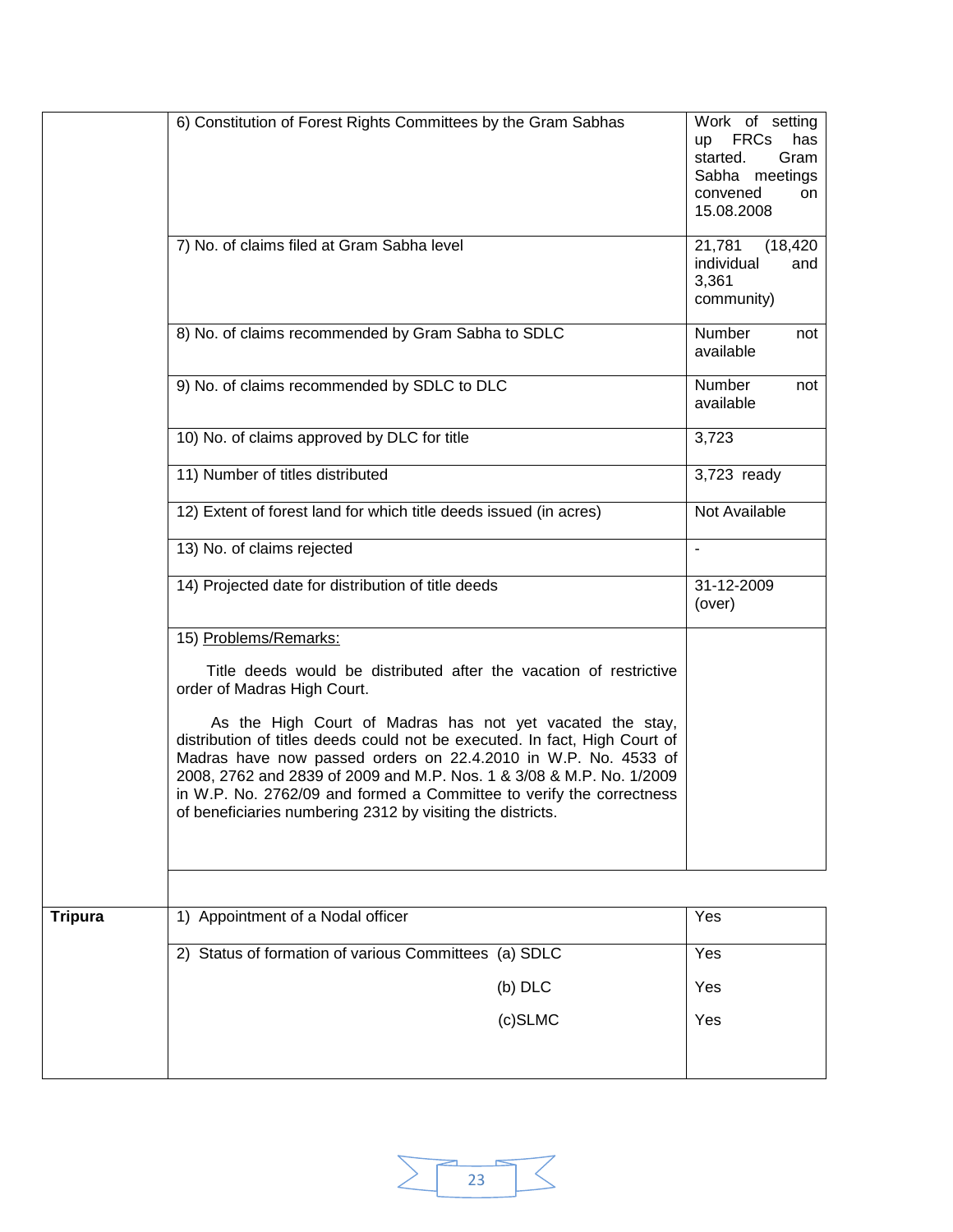| 3) Translation of the Act and the Rules into the regional languages and<br>distribution to Gram Sabha, FRCs etc. | Yes                                                                                                     |
|------------------------------------------------------------------------------------------------------------------|---------------------------------------------------------------------------------------------------------|
| 4) Creation of Awareness about the provision of the Act and the Rules                                            | Yes                                                                                                     |
| 5) Arrangements made for the training of PRI officials, SDLC, DLC<br>members                                     | Workshop<br>organized for the<br>officials<br>οf<br>PRI/SDLC/DLC.                                       |
| 6) Constitution of Forest Rights Committees by the Gram Sabhas                                                   | 1,040                                                                                                   |
| 7) No. of claims filed at Gram Sabha level                                                                       | 1,82,617<br>(1,82,340)<br>individual<br>and<br>277 community)                                           |
| 8) No. of claims recommended by Gram Sabha to SDLC                                                               | 1,49,008<br>(1, 48, 906)<br>individual<br>and<br>102 community)                                         |
| 9) No. of claims recommended by SDLC to DLC                                                                      | 1,32,472<br>(1, 32, 376)<br>individual and 96<br>community)                                             |
| 10) No. of claims approved by DLC for title                                                                      | 1,20,473<br>(1, 20, 418)<br>individual and 55<br>community)                                             |
| 11) Number of titles distributed                                                                                 | 1,20,473<br>(1, 20, 418)<br>individual and 55<br>community)                                             |
| 12) Extent of forest land for which title deeds issued (in acres)                                                | 4, 16, 555. 58<br>(4, 16, 498.79)<br>individual<br>and<br>56.79<br>community)<br>for<br>1,16,100 titles |
| 13) No. of claims rejected                                                                                       | 21,384<br>(21, 164)<br>individual<br>and<br>220 Community)                                              |
| 14) Projected date for distribution of title deeds                                                               | <b>Not Given</b>                                                                                        |
| 15) Problems/Remarks:                                                                                            | Not reported.                                                                                           |

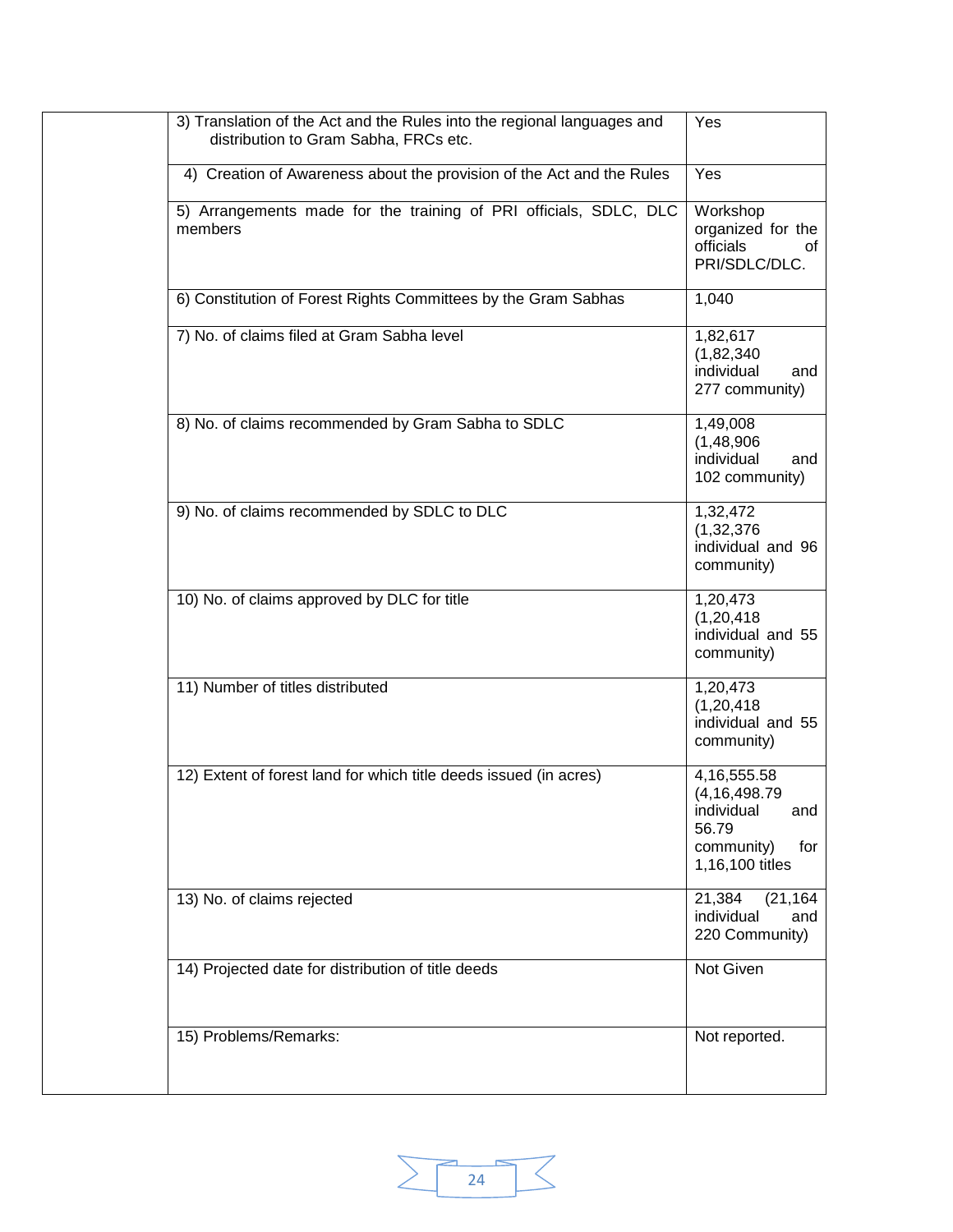| <b>Uttar Pradesh</b> | 1) Appointment of a Nodal officer                                                                                | Yes                                                             |
|----------------------|------------------------------------------------------------------------------------------------------------------|-----------------------------------------------------------------|
|                      | 2) Status of formation of various Committees (a) SDLC                                                            | 43                                                              |
|                      | (b) DLC                                                                                                          | 17                                                              |
|                      | $(c)$ SLMC                                                                                                       | 01                                                              |
|                      |                                                                                                                  |                                                                 |
|                      | 3) Translation of the Act and the Rules into the regional languages and<br>distribution to Gram Sabha, FRCs etc. | No need                                                         |
|                      | 4) Creation of Awareness about the provision of the Act and the Rules                                            | Yes                                                             |
|                      | 5) Arrangements made for the training of PRI officials, SDLC, DLC<br>members                                     | Yes                                                             |
|                      | 6) Constitution of Forest Rights Committees by the Gram Sabhas                                                   | 1107                                                            |
|                      | 7) No. of claims filed at Gram Sabha level                                                                       | (91, 298)<br>92,433<br>individual<br>and<br>1,135<br>community) |
|                      | 8) No. of claims recommended by Gram Sabha to SDLC                                                               | 19,064<br>(18, 208)<br>individual<br>and<br>856 community)      |
|                      | 9) No. of claims recommended by SDLC to DLC                                                                      | 17,705                                                          |
|                      | 10) No. of claims approved by DLC for title                                                                      | 17,705                                                          |
|                      | 11) Number of titles distributed                                                                                 | 17,705<br>(16, 891)<br>individual<br>and<br>814 community)      |
|                      | 12) Extent of forest land for which title deeds issued (in acres)                                                | 1,39,778.04                                                     |
|                      | 13) No. of claims rejected                                                                                       | 73,028<br>(72, 754)<br>individual<br>and<br>274 community)      |
|                      | 14) Projected date for distribution of title deeds                                                               | 31.08.2012                                                      |
|                      | 15) Problems/Remarks:                                                                                            | Not reported.                                                   |
| <b>Uttarakhand</b>   | 1) Appointment of a Nodal officer                                                                                | Yes                                                             |

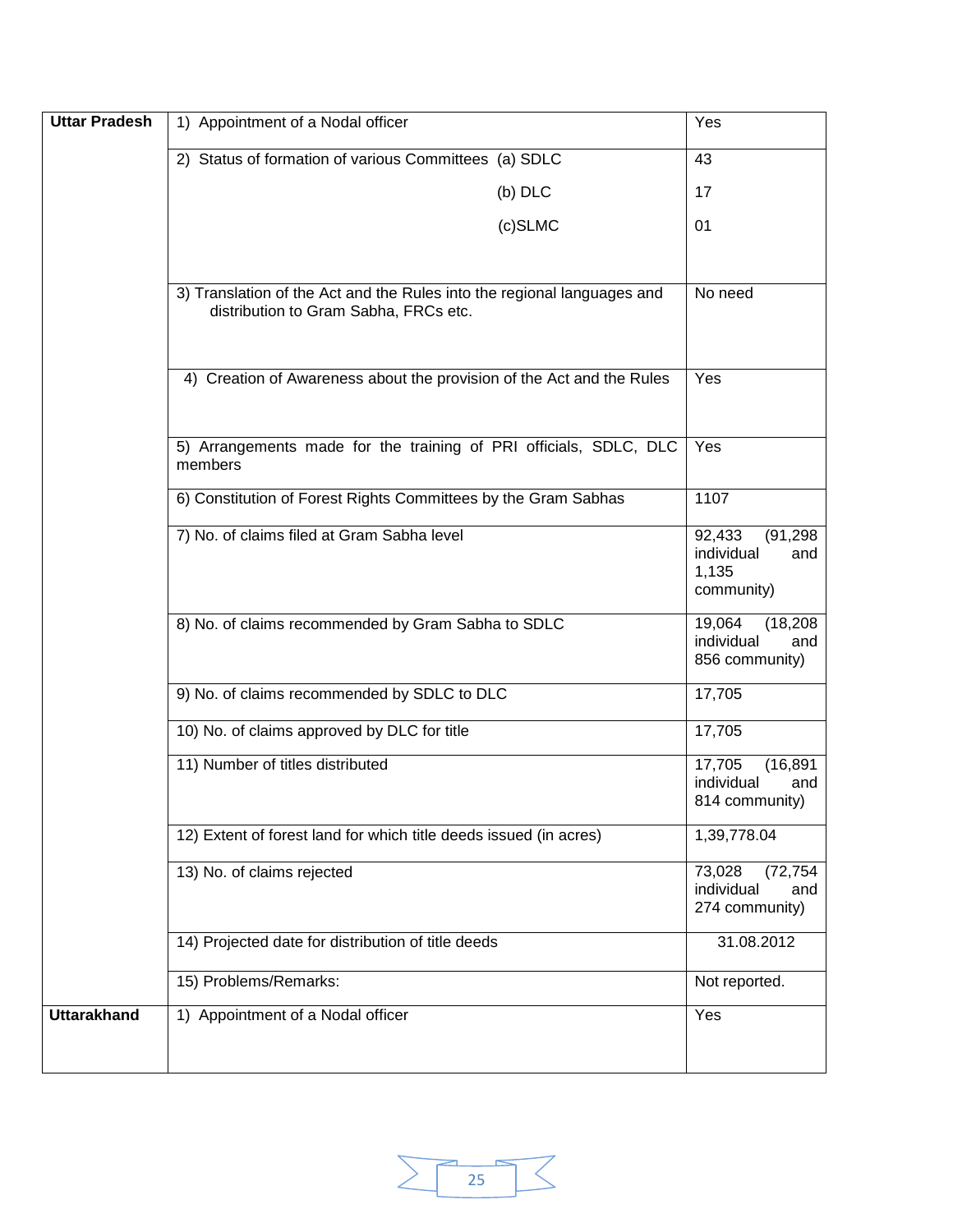|                    | 2) Status of formation of various Committees (a) SDLC                                                                                                                                                             | Yes                  |  |  |  |
|--------------------|-------------------------------------------------------------------------------------------------------------------------------------------------------------------------------------------------------------------|----------------------|--|--|--|
|                    | $(b)$ DLC                                                                                                                                                                                                         | Yes                  |  |  |  |
|                    | (c) SLMC                                                                                                                                                                                                          | Yes                  |  |  |  |
|                    |                                                                                                                                                                                                                   |                      |  |  |  |
|                    | 3) Translation of the Act and the Rules into the regional languages and                                                                                                                                           |                      |  |  |  |
|                    | distribution to Gram Sabha, FRCs etc.                                                                                                                                                                             |                      |  |  |  |
|                    | 4) Creation of Awareness about the provision of the Act and the Rules                                                                                                                                             |                      |  |  |  |
|                    | Yes                                                                                                                                                                                                               |                      |  |  |  |
|                    | 6) Constitution of Forest Rights Committees by the Gram Sabhas                                                                                                                                                    | Yes                  |  |  |  |
|                    | 7) No. of claims filed at Gram Sabha level                                                                                                                                                                        | 182                  |  |  |  |
|                    |                                                                                                                                                                                                                   |                      |  |  |  |
|                    |                                                                                                                                                                                                                   |                      |  |  |  |
|                    |                                                                                                                                                                                                                   |                      |  |  |  |
|                    | 11) Number of titles distributed                                                                                                                                                                                  |                      |  |  |  |
|                    | 12) Extent of forest land for which title deeds issued (in acres)                                                                                                                                                 | ÷,                   |  |  |  |
|                    | 13) No. of claims rejected                                                                                                                                                                                        | 1                    |  |  |  |
|                    | 14) Projected date for distribution of title deeds                                                                                                                                                                | 31-12-2009<br>(over) |  |  |  |
|                    | 15) Problems/Remarks:                                                                                                                                                                                             |                      |  |  |  |
|                    | Formation of committees could not be done earlier due to the<br>coming into force of model code of conduct for elections. The pace<br>of implementation of Forest Rights Act was therefore adversely<br>affected. |                      |  |  |  |
| <b>West Bengal</b> | 1) Appointment of a Nodal officer                                                                                                                                                                                 | Yes                  |  |  |  |
|                    | 2) Status of formation of various Committees (a) SDLC                                                                                                                                                             | Yes                  |  |  |  |
|                    | $(b)$ DLC                                                                                                                                                                                                         | Yes                  |  |  |  |
|                    | (c)SLMC                                                                                                                                                                                                           | Yes                  |  |  |  |

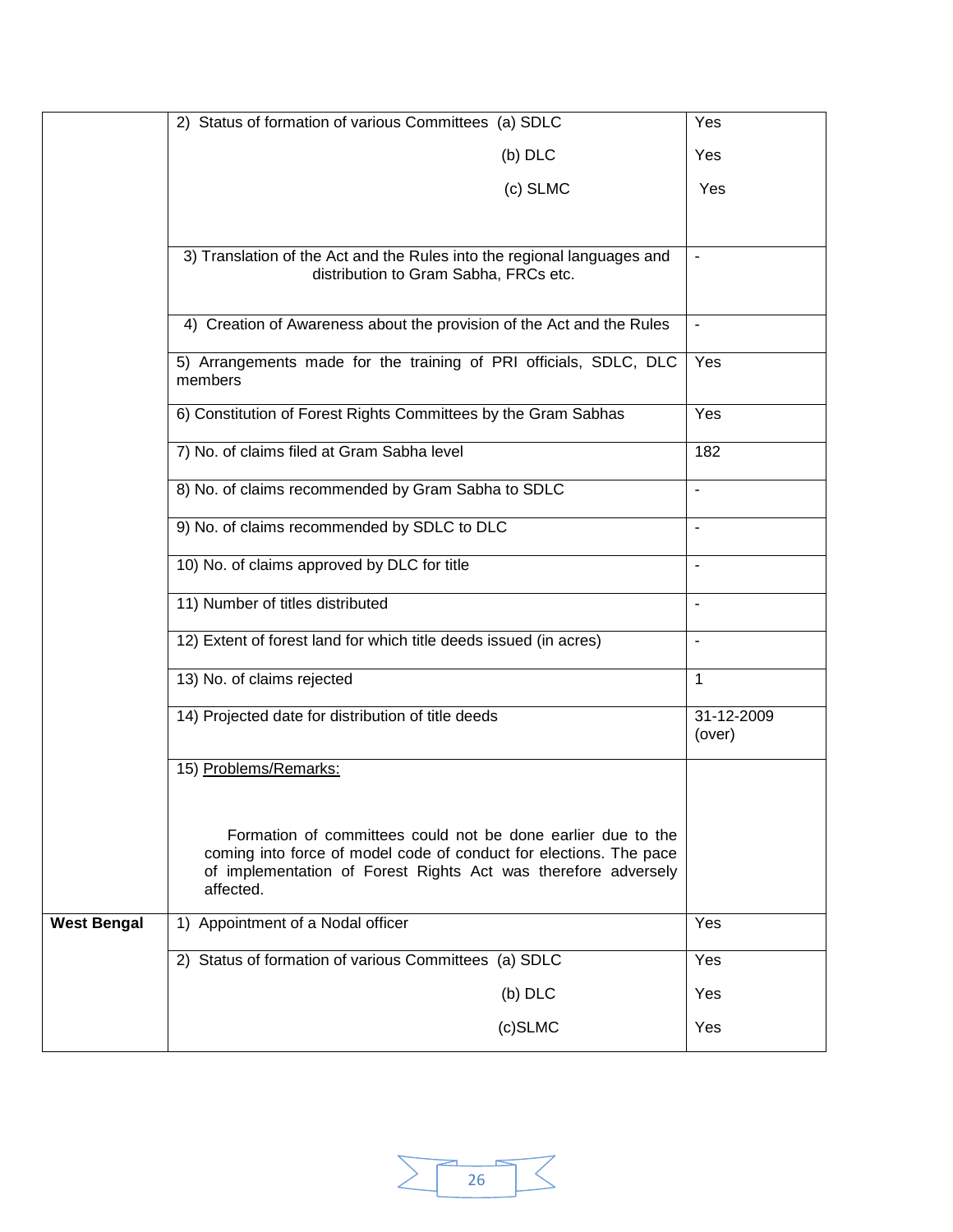|               | 3) Translation of the Act and the Rules into the regional languages and<br>distribution to Gram Sabha, FRCs etc.                                                                                                                                                                                            | Yes                                                                                             |
|---------------|-------------------------------------------------------------------------------------------------------------------------------------------------------------------------------------------------------------------------------------------------------------------------------------------------------------|-------------------------------------------------------------------------------------------------|
|               | 4) Creation of Awareness about the provision of the Act and the Rules                                                                                                                                                                                                                                       | Yes                                                                                             |
|               | 5) Arrangements made for the training of PRI officials, SDLC, DLC<br>members                                                                                                                                                                                                                                | Yes                                                                                             |
|               | 6) Constitution of Forest Rights Committees by the Gram Sabhas                                                                                                                                                                                                                                              | 2,819 FRCs have<br>been constituted                                                             |
|               | 7) No. of claims filed at Gram Sabha level                                                                                                                                                                                                                                                                  | 1,37,278                                                                                        |
|               | 8) No. of claims recommended by Gram Sabha to SDLC                                                                                                                                                                                                                                                          | 45,421                                                                                          |
|               | 9) No. of claims recommended by SDLC to DLC                                                                                                                                                                                                                                                                 | 34,746                                                                                          |
|               | 10) No. of claims approved by DLC for title                                                                                                                                                                                                                                                                 | 32,725                                                                                          |
|               | 11) Number of titles distributed                                                                                                                                                                                                                                                                            | 29,852<br>distributed<br>(29,744 individual<br>and<br>108<br>community)<br>and<br>$2,969$ ready |
|               | 12) Extent of forest land for which title deeds issued (in acres)                                                                                                                                                                                                                                           | 16,848.88                                                                                       |
|               | 13) No. of claims rejected                                                                                                                                                                                                                                                                                  | 79,891                                                                                          |
|               | 14) Projected date for distribution of title deeds                                                                                                                                                                                                                                                          | <b>State</b><br>Govt.<br>requires<br>more<br>time<br>for<br>completion of the<br>process.       |
|               | 15) Problems/Remarks:                                                                                                                                                                                                                                                                                       |                                                                                                 |
|               | The State Government has informed that most of the claims have<br>been filed in four districts namely Paschim Medinipur, Bankura,<br>Purulia & Jalpaiguri. Due to law and order problem in these districts,<br>the progress is very slow.<br>Hence, more time is required for<br>completion of the process. |                                                                                                 |
| A & N Islands | 1) Appointment of a Nodal officer                                                                                                                                                                                                                                                                           | Yes                                                                                             |

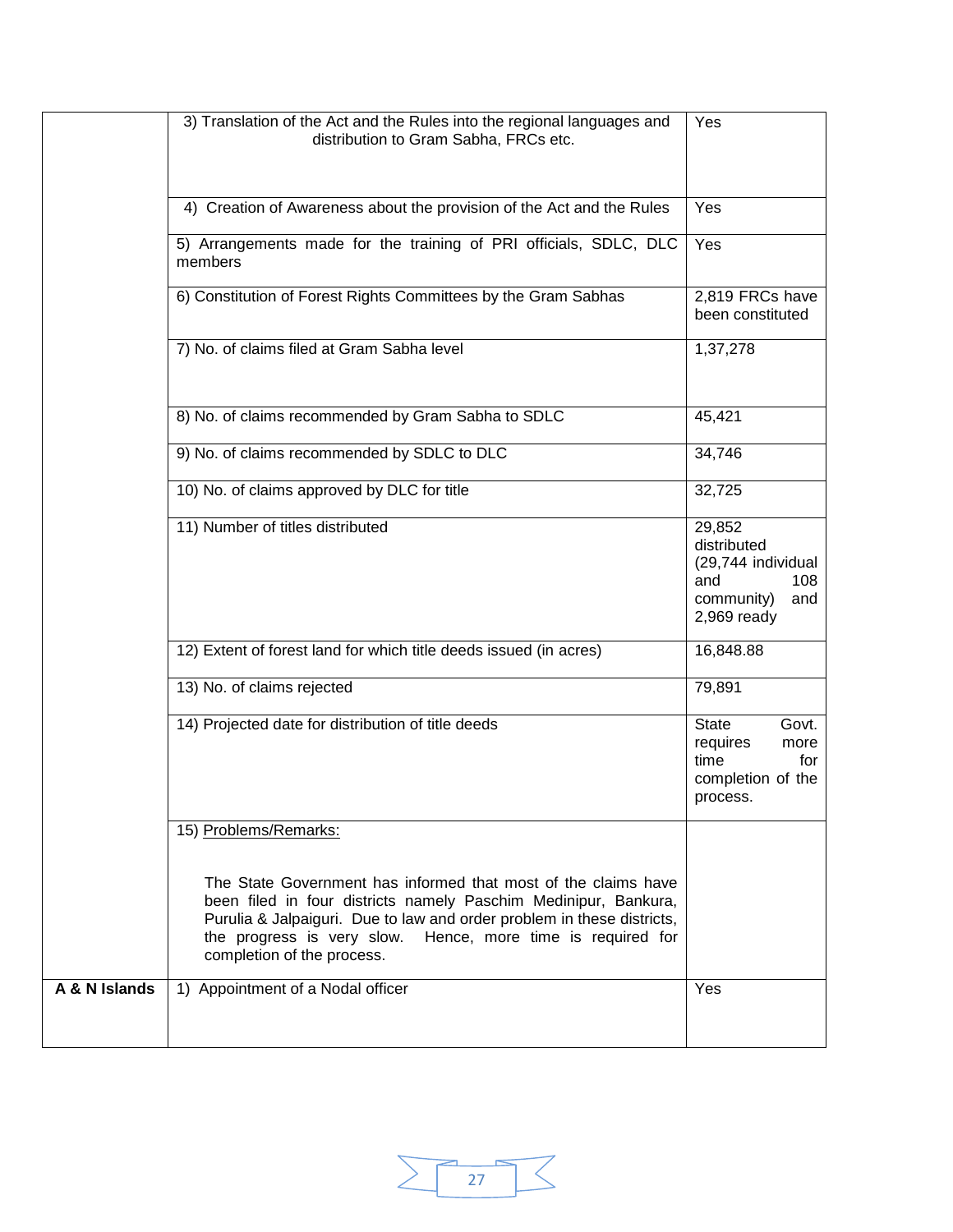| 2) Status of formation of various Committees (a) SDLC                                                            | Yes                                                                                                         |
|------------------------------------------------------------------------------------------------------------------|-------------------------------------------------------------------------------------------------------------|
| $(b)$ DLC                                                                                                        | Yes                                                                                                         |
| (c)SLMC                                                                                                          | Being<br>constituted.                                                                                       |
| 3) Translation of the Act and the Rules into the regional languages and<br>distribution to Gram Sabha, FRCs etc. | Translation<br>has<br>been completed<br>but publication of<br>translated<br>the<br>version yet not<br>done. |
| 4) Creation of Awareness about the provision of the Act and the Rules                                            | Yes                                                                                                         |
| 5) Arrangements made for the training of PRI officials, SDLC, DLC<br>members                                     | Under process                                                                                               |
| 6) Constitution of Forest Rights Committees by the Gram Sabhas                                                   | Yes                                                                                                         |
| 7) No. of claims filed at Gram Sabha level                                                                       | $\overline{\phantom{0}}$                                                                                    |
| 8) No. of claims recommended by Gram Sabha to SDLC                                                               | ä,                                                                                                          |
| 9) No. of claims recommended by SDLC to DLC                                                                      | $\blacksquare$                                                                                              |
| 10) No. of claims approved by DLC for title                                                                      | $\blacksquare$                                                                                              |
| 11) Number of titles distributed                                                                                 | $\blacksquare$                                                                                              |
| 12) Extent of forest land for which title deeds issued (in acres)                                                |                                                                                                             |
| 13) No. of claims rejected                                                                                       | $\blacksquare$                                                                                              |
| 14) Projected date for distribution of title deeds                                                               |                                                                                                             |

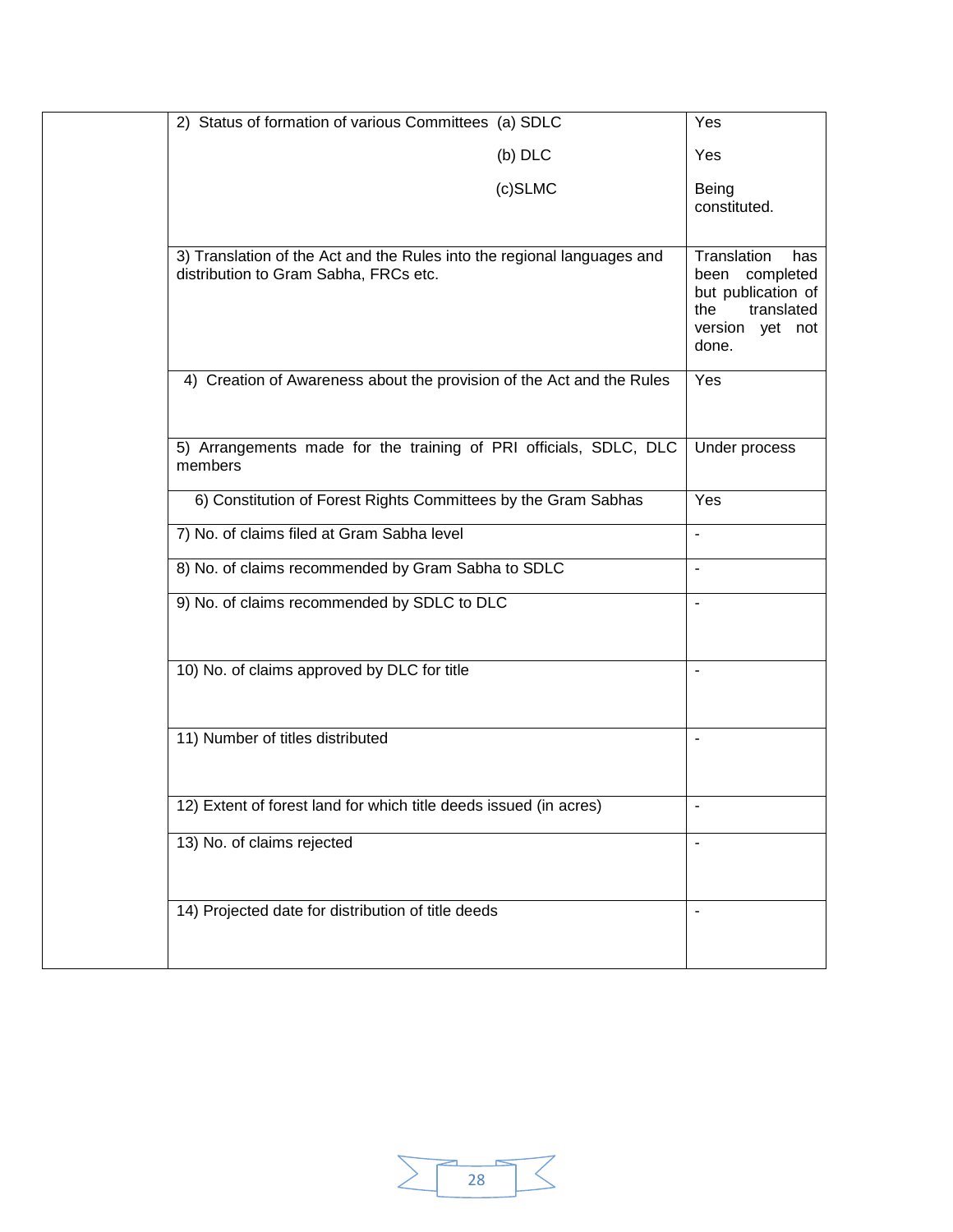|             | 15) Problems/Remarks:                                                                                                                                                                                                                                                                                                                                                                                                                                                                                                                                                                                                                                 |            |  |  |
|-------------|-------------------------------------------------------------------------------------------------------------------------------------------------------------------------------------------------------------------------------------------------------------------------------------------------------------------------------------------------------------------------------------------------------------------------------------------------------------------------------------------------------------------------------------------------------------------------------------------------------------------------------------------------------|------------|--|--|
|             |                                                                                                                                                                                                                                                                                                                                                                                                                                                                                                                                                                                                                                                       |            |  |  |
|             | The Andaman & Nicobar Administration has informed that there are no<br>non-tribal forest dwellers as defined in the Act in A&N Islands. The Act,<br>therefore, is applicable only to the Forest Dwelling Scheduled Tribes of<br>these islands. The area inhabited by the Scheduled Tribes of A&N<br>Islands has been declared as reserved area under the A&N Islands<br>Protection of Aboriginal Tribes (Regulation), 1956. The interest of the<br>tribals in the land situated in the reserved areas is fully protected under<br>the provision of the regulation. The tribal reserves have been notified as<br>reserved or protected forest reserve. |            |  |  |
| Daman & Diu | 1) Appointment of a Nodal officer                                                                                                                                                                                                                                                                                                                                                                                                                                                                                                                                                                                                                     | Yes        |  |  |
|             |                                                                                                                                                                                                                                                                                                                                                                                                                                                                                                                                                                                                                                                       |            |  |  |
|             | 2) Status of formation of various Committees (a) SDLC                                                                                                                                                                                                                                                                                                                                                                                                                                                                                                                                                                                                 | 02         |  |  |
|             | $(b)$ DLC                                                                                                                                                                                                                                                                                                                                                                                                                                                                                                                                                                                                                                             | 02         |  |  |
|             | $(c)$ SLMC                                                                                                                                                                                                                                                                                                                                                                                                                                                                                                                                                                                                                                            | 01         |  |  |
|             | 3) Translation of the Act and the Rules into the regional languages and<br>distribution to Gram Sabha, FRCs etc.                                                                                                                                                                                                                                                                                                                                                                                                                                                                                                                                      |            |  |  |
|             | 4) Creation of Awareness about the provision of the Act and the Rules                                                                                                                                                                                                                                                                                                                                                                                                                                                                                                                                                                                 |            |  |  |
|             | 5) Arrangements made for the training of PRI officials, SDLC, DLC<br><b>Members</b>                                                                                                                                                                                                                                                                                                                                                                                                                                                                                                                                                                   | Nil        |  |  |
|             | 6) Constitution of Forest Rights Committees by the Gram Sabhas                                                                                                                                                                                                                                                                                                                                                                                                                                                                                                                                                                                        | Nil        |  |  |
|             | 7) No. of claims filed at Gram Sabha level                                                                                                                                                                                                                                                                                                                                                                                                                                                                                                                                                                                                            | <b>Nil</b> |  |  |
|             | 8) No. of claims recommended by Gram Sabha to SDLC                                                                                                                                                                                                                                                                                                                                                                                                                                                                                                                                                                                                    | Nil        |  |  |
|             | 9) No. of claims recommended by SDLC to DLC                                                                                                                                                                                                                                                                                                                                                                                                                                                                                                                                                                                                           | Nil        |  |  |
|             | 10) No. of claims approved by DLC for title                                                                                                                                                                                                                                                                                                                                                                                                                                                                                                                                                                                                           | Nil        |  |  |
|             | 11) Number of titles distributed                                                                                                                                                                                                                                                                                                                                                                                                                                                                                                                                                                                                                      | Nil        |  |  |
|             | 12) Extent of forest land for which title deeds issued (in acres)                                                                                                                                                                                                                                                                                                                                                                                                                                                                                                                                                                                     | Nil        |  |  |
|             | 13) No. of claims rejected                                                                                                                                                                                                                                                                                                                                                                                                                                                                                                                                                                                                                            | Nil        |  |  |
|             | 14) Projected date for distribution of title deeds                                                                                                                                                                                                                                                                                                                                                                                                                                                                                                                                                                                                    | Not Given  |  |  |

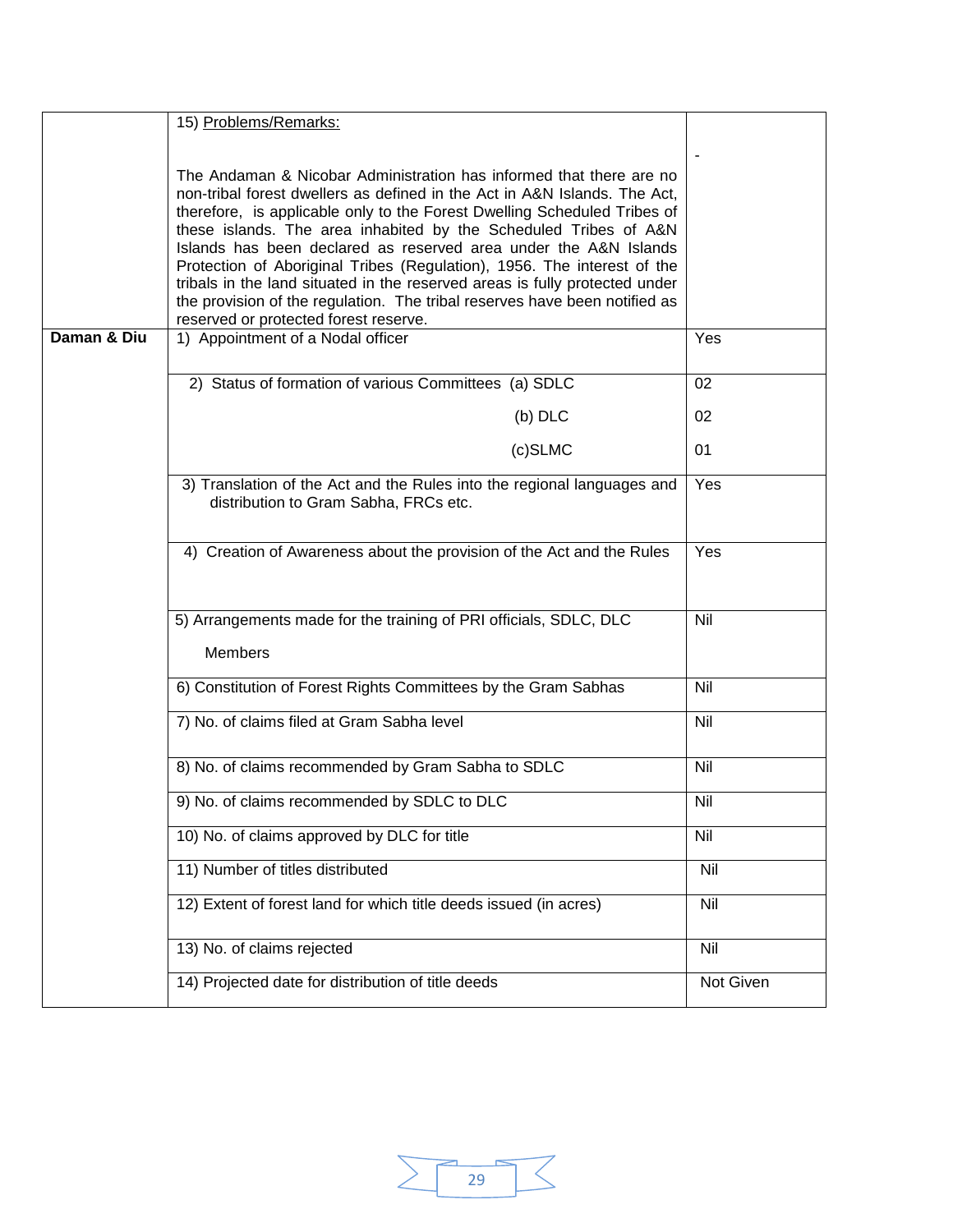|                         | 15) Problem / Remarks :                                                                                                                                                                                                                                                                                                                                                                                                                                                                                                  |                                                      |  |  |
|-------------------------|--------------------------------------------------------------------------------------------------------------------------------------------------------------------------------------------------------------------------------------------------------------------------------------------------------------------------------------------------------------------------------------------------------------------------------------------------------------------------------------------------------------------------|------------------------------------------------------|--|--|
|                         | Administration of Daman & Diu has informed vide their letter no.<br>TSP/533/2011-2012/183, dated: 17.1.2012 that the Chief Conservation<br>of Forest, Daman and Diu, has reported that there is no forest village in<br>U.T. of Daman Diu, However, Chief Executive Officer Dist. Panchayat<br>Daman & Diu & Collector of Both Daman & Diu Dist have been<br>requested to give publicity to the provision of the Scheduled Tribes and<br>Other Traditional Forest Dwellers (Recognition of Forest Rights), Act,<br>2006. |                                                      |  |  |
| Dadra & Nagar<br>Haveli | 1) Appointment of a Nodal officer                                                                                                                                                                                                                                                                                                                                                                                                                                                                                        | Yes                                                  |  |  |
|                         | 2) Status of formation of various Committees (a) SDLC                                                                                                                                                                                                                                                                                                                                                                                                                                                                    | Yes                                                  |  |  |
|                         | $(b)$ DLC                                                                                                                                                                                                                                                                                                                                                                                                                                                                                                                | Yes                                                  |  |  |
|                         | (c)SLMC                                                                                                                                                                                                                                                                                                                                                                                                                                                                                                                  | Yes                                                  |  |  |
|                         | Yes                                                                                                                                                                                                                                                                                                                                                                                                                                                                                                                      |                                                      |  |  |
|                         | 4) Creation of Awareness about the provision of the Act and the Rules                                                                                                                                                                                                                                                                                                                                                                                                                                                    |                                                      |  |  |
|                         | 5) Arrangements made for the training of PRI officials, SDLC, DLC<br>members                                                                                                                                                                                                                                                                                                                                                                                                                                             |                                                      |  |  |
|                         | 6) Constitution of Forest Rights Committees by the Gram Sabhas                                                                                                                                                                                                                                                                                                                                                                                                                                                           | $\blacksquare$                                       |  |  |
|                         | 7) No. of claims filed at Gram Sabha level                                                                                                                                                                                                                                                                                                                                                                                                                                                                               | $\overline{\phantom{a}}$                             |  |  |
|                         | 8) No. of claims recommended by Gram Sabha to SDLC                                                                                                                                                                                                                                                                                                                                                                                                                                                                       |                                                      |  |  |
|                         | 9) No. of claims recommended by SDLC to DLC                                                                                                                                                                                                                                                                                                                                                                                                                                                                              | $\overline{a}$                                       |  |  |
|                         | 10) No. of claims approved by DLC for title                                                                                                                                                                                                                                                                                                                                                                                                                                                                              |                                                      |  |  |
|                         | 11) Number of titles distributed                                                                                                                                                                                                                                                                                                                                                                                                                                                                                         |                                                      |  |  |
|                         | 12) Extent of forest land for which title deeds issued (in acres)                                                                                                                                                                                                                                                                                                                                                                                                                                                        | $\overline{\phantom{a}}$                             |  |  |
|                         | 13) No. of claims rejected                                                                                                                                                                                                                                                                                                                                                                                                                                                                                               | $\overline{\phantom{a}}$                             |  |  |
|                         | 14) Projected date for distribution of title deeds                                                                                                                                                                                                                                                                                                                                                                                                                                                                       | No projected date<br>fixed so far by the<br>UT Admn. |  |  |

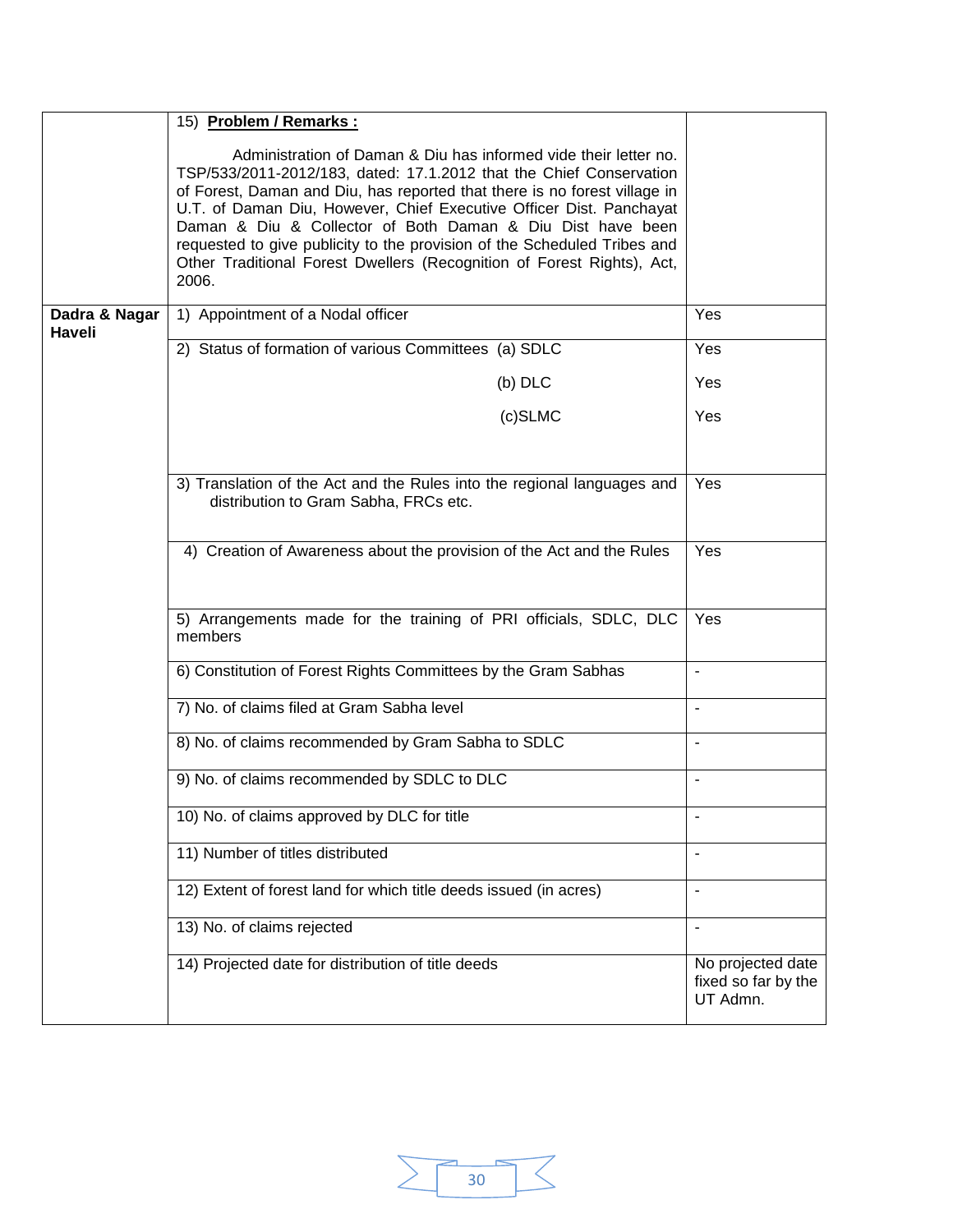|             | 15) Problems/Remarks: The Administration of Dadra & Nagar Haveli<br>has informed this Ministry that despite notices in advance and<br>propaganda, it has been difficult to hold gram sabha meetings in<br>absence of quorum of 2/3 of all members of such gram sabhas. All out<br>efforts are being made for constitution of Forest Rights Committees in all<br>the gram sabhas. Position in this regard will be known shortly. |  |
|-------------|---------------------------------------------------------------------------------------------------------------------------------------------------------------------------------------------------------------------------------------------------------------------------------------------------------------------------------------------------------------------------------------------------------------------------------|--|
| Lakshadweep | The UT Administration has intimated that there are no terrestrial forests<br>and no forest tribes or traditional forest dwellers in Lakshadweep.                                                                                                                                                                                                                                                                                |  |

\*\*\*\*\*\*

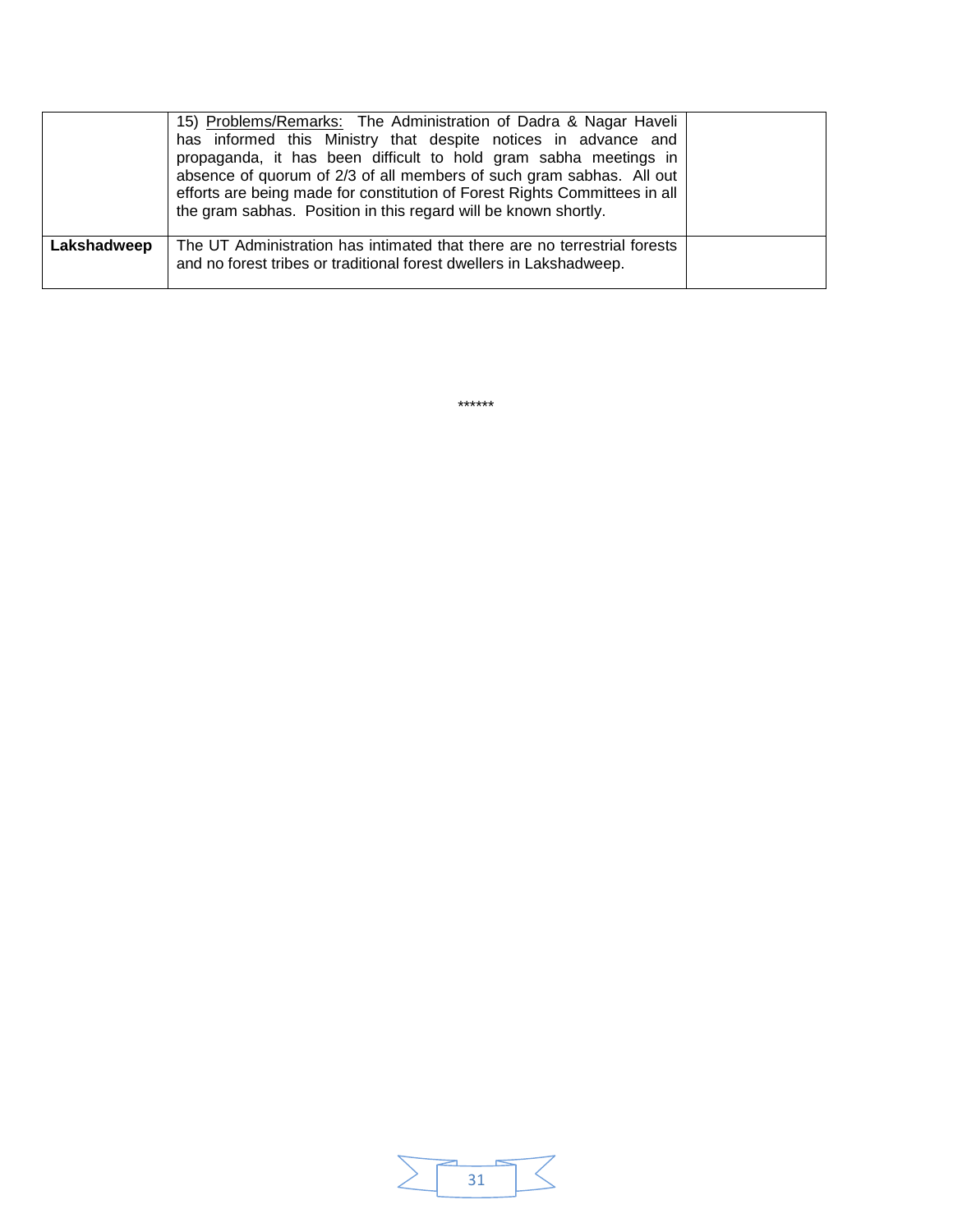**(A) Statement of claims and distribution of title deeds under the Scheduled Tribes and Other Traditional Forest Dwellers (Recognition of Forest Rights) Act, 2006** 

| SI.<br><b>No</b> | <b>State</b>         | Total number<br>of claims<br>received up to<br>31.05.2013            | <b>Claims</b><br>received<br>during the<br>current<br>month | <b>Total number</b><br>of claims<br>received up<br>to 30.06.2013  | Total number of<br>titles deeds<br>distributed/<br>ready up to<br>31.05.2013 | <b>Title</b><br>deeds<br>distrib<br>uted/<br>ready<br>during<br>the<br>current<br>month | <b>Total number</b><br>of titles deeds<br>distributed/<br>ready up to<br>30.06.2013 |
|------------------|----------------------|----------------------------------------------------------------------|-------------------------------------------------------------|-------------------------------------------------------------------|------------------------------------------------------------------------------|-----------------------------------------------------------------------------------------|-------------------------------------------------------------------------------------|
| 1.               | Andhra<br>Pradesh    | 3,30,479<br>(3,23,765)<br>individual<br>and<br>6,714<br>community    |                                                             | 3,30,479<br>(3, 23, 765)<br>individual and<br>6,714<br>community  | 1,67,797<br>(1,65,691)<br>individual<br>and<br>2,106<br>community)           |                                                                                         | 1,67,797<br>(1,65,691)<br>individual and<br>2,106<br>community)                     |
| 2.               | Arunachal<br>Pradesh | $\blacksquare$                                                       |                                                             | $\blacksquare$                                                    | $\overline{a}$                                                               |                                                                                         | $\blacksquare$                                                                      |
| 3.               | Assam                | 1,31,911<br>(1, 26, 718)<br>individual<br>and<br>5,193<br>community) | $\overline{\phantom{a}}$                                    | 1,31,911<br>(1, 26, 718)<br>individual and<br>5,193<br>community) | 36,267<br>(35, 407)<br>individual<br>and<br>860 community)                   | $\blacksquare$                                                                          | 36,267 (35,407<br>individual and<br>860<br>community)                               |
| 4.               | <b>Bihar</b>         | 2,930                                                                |                                                             | 2,930                                                             | 28                                                                           |                                                                                         | 28                                                                                  |
| 5.               | Chhattisgarh         | 4,92,068<br>(4, 87, 332)<br>individual<br>and<br>4,736<br>community) |                                                             | 4,92,068<br>(4, 87, 332)<br>individual and<br>4,736<br>community) | 2,15,443<br>(2, 14, 668)<br>individual<br>and<br>775 community)              |                                                                                         | 2,15,443<br>(2, 14, 668)<br>individual and<br>775<br>community)                     |
| 6.               | Goa                  | $\overline{\phantom{a}}$                                             |                                                             | $\blacksquare$                                                    | $\overline{\phantom{a}}$                                                     |                                                                                         | $\blacksquare$                                                                      |
| 7.               | Gujarat              | 1,91,592<br>(1,82,869)<br>individual and<br>8,723<br>community)      |                                                             | 1,91,592<br>(1,82,869)<br>individual and<br>8,723<br>community)   | 42,752<br>(40, 994)<br>individual<br>and<br>1,758<br>community)              |                                                                                         | 42,752 (40,994<br>individual and<br>1,758<br>community)                             |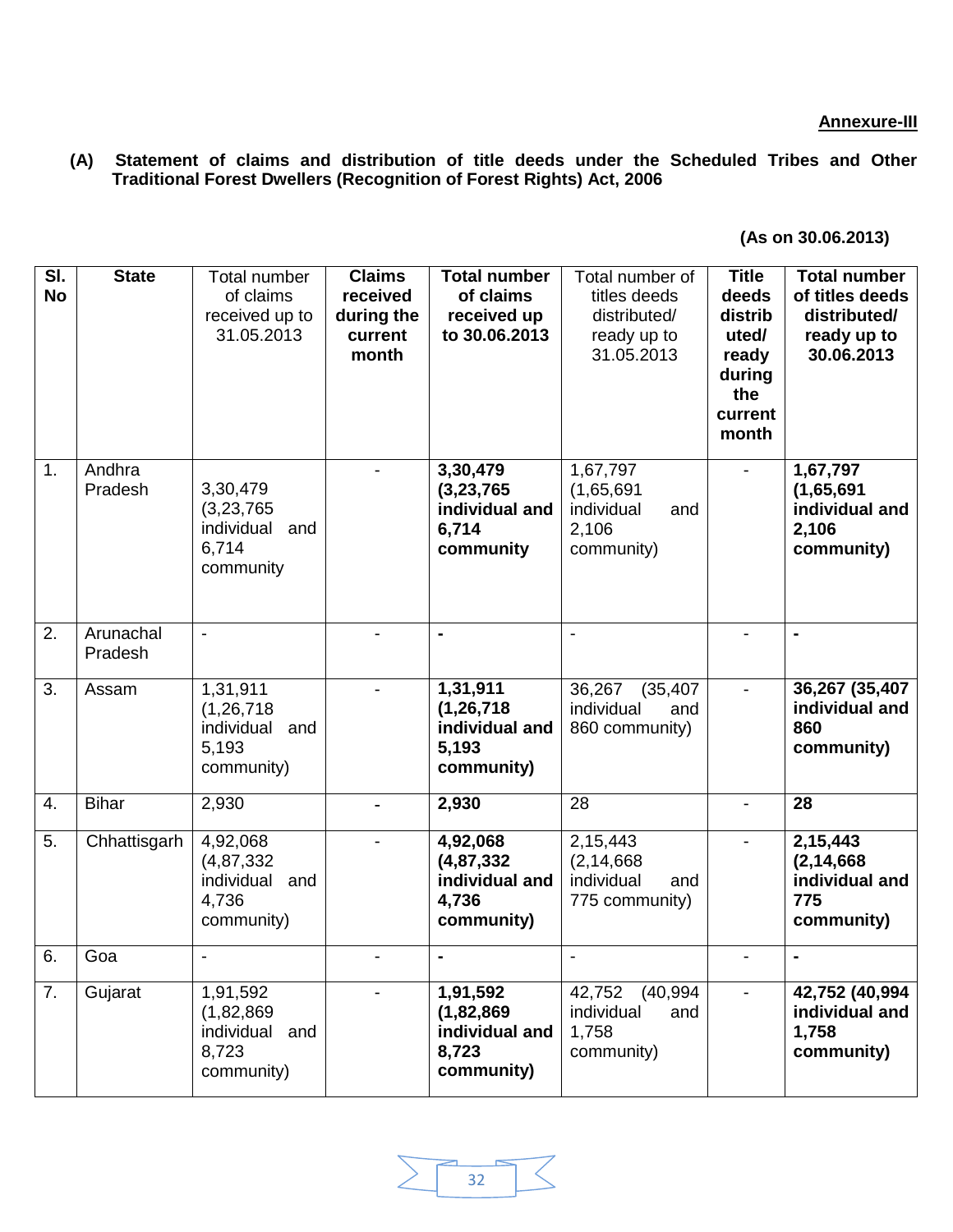| $\overline{\mathsf{SI}}$ .<br><b>No</b> | <b>State</b>        | Total number<br>of claims<br>received up to<br>31.05.2013          | <b>Claims</b><br>received<br>during the<br>current<br>month | <b>Total number</b><br>of claims<br>received up<br>to 30.06.2013  | Total number of<br>titles deeds<br>distributed/<br>ready up to<br>31.05.2013               | <b>Title</b><br>deeds<br>distrib<br>uted/<br>ready<br>during<br>the<br>current<br>month | <b>Total number</b><br>of titles deeds<br>distributed/<br>ready up to<br>30.06.2013                        |
|-----------------------------------------|---------------------|--------------------------------------------------------------------|-------------------------------------------------------------|-------------------------------------------------------------------|--------------------------------------------------------------------------------------------|-----------------------------------------------------------------------------------------|------------------------------------------------------------------------------------------------------------|
| 8.                                      | Himachal<br>Pradesh | 5,692                                                              |                                                             | 5,692                                                             | 346                                                                                        |                                                                                         | 346                                                                                                        |
| 9.                                      | Jharkhand           | 42,003                                                             |                                                             | 42,003                                                            | 15,296                                                                                     |                                                                                         | 15,296                                                                                                     |
| 10.                                     | Karnataka           | 1,63,385<br>(1,60,489)<br>individual<br>and<br>2,896<br>community) | 5,333                                                       | 1,68,718<br>(1,65,638)<br>individual and<br>3,080<br>community)   | (6, 487)<br>6,577<br>individual and 90<br>community)                                       |                                                                                         | 6,577<br>(6, 487)<br>individual and<br>90<br>community)                                                    |
| 11.                                     | Kerala              | 37,535 (36,140<br>individual and<br>1,395communi<br>ty)            |                                                             | 37,535 (36,140<br>individual and<br>1,395commun<br>ity)           | 23,167 (23,163<br>individual and 4<br>community)                                           |                                                                                         | 23, 167 (23, 163<br>individual and<br>community)                                                           |
| 12.                                     | Madhya<br>Pradesh   | 4,79,317<br>(4,63,075)<br>individual and<br>16,242<br>community)   | 1183                                                        | 4,80,500<br>(4,63,818)<br>individual and<br>16,682<br>community)  | 1,75,293<br>distributed<br>(1,65,920)<br>individual, 9,373<br>Community<br>and 8,802 ready | 611                                                                                     | 1,75,904<br>distributed<br>(1,66,496)<br>individual,<br>9,408<br><b>Community</b><br>9,008<br>and<br>ready |
| 13.                                     | Maharashtra         | 3,45,975<br>(3, 40, 927)<br>individual and<br>5,048<br>community)  |                                                             | 3,45,975<br>(3, 40, 927)<br>individual and<br>5,048<br>community) | 1,03,225<br>(1,01,356)<br>individual and<br>1,869<br>community)                            |                                                                                         | 1,03,225<br>(1,01,356)<br>individual and<br>1,869<br>community)                                            |
| 14.                                     | Manipur             | $\overline{\phantom{a}}$                                           | $\overline{\phantom{0}}$                                    | $\blacksquare$                                                    | $\blacksquare$                                                                             | $\blacksquare$                                                                          | $\blacksquare$                                                                                             |
| 15.                                     | Meghalaya           | $\overline{\phantom{a}}$                                           | $\blacksquare$                                              | $\blacksquare$                                                    | $\blacksquare$                                                                             | $\blacksquare$                                                                          | $\blacksquare$                                                                                             |
| 16.                                     | Mizoram             | $\overline{\phantom{a}}$                                           | -                                                           | $\blacksquare$                                                    | $\overline{\phantom{a}}$                                                                   | $\overline{\phantom{a}}$                                                                | $\blacksquare$                                                                                             |
| 17.                                     | Orissa              | 5,22,680<br>(5, 18, 075)<br>individual and<br>4,605<br>community)  | 1,482                                                       | 5,24,162<br>(5, 19, 055)<br>individual and<br>5,107<br>community) | 3,15,466<br>distributed<br>(3, 14, 420)<br>Individual<br>and<br>1,046<br>Community         | 4,683                                                                                   | 3,20,149<br>distributed<br>(3, 18, 375)<br>individual and<br>1,774<br>Community                            |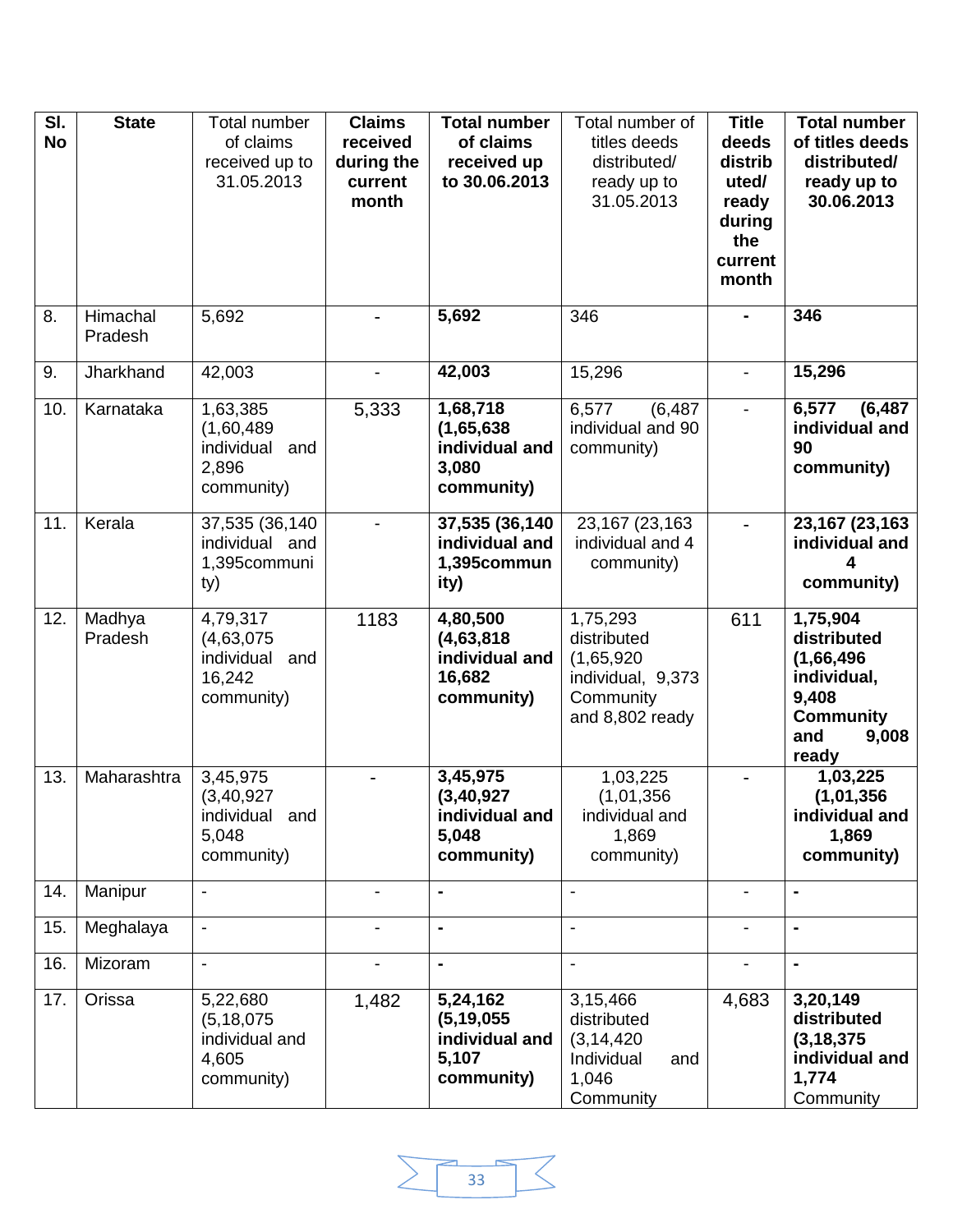| SI.       | <b>State</b>                               | Total number                     | <b>Claims</b>  | <b>Total number</b>     | Total number of             | <b>Title</b>   | <b>Total number</b>              |
|-----------|--------------------------------------------|----------------------------------|----------------|-------------------------|-----------------------------|----------------|----------------------------------|
| <b>No</b> |                                            | of claims                        | received       | of claims               | titles deeds                | deeds          | of titles deeds                  |
|           |                                            | received up to                   | during the     | received up             | distributed/                | distrib        | distributed/                     |
|           |                                            | 31.05.2013                       | current        | to 30.06.2013           | ready up to                 | uted/          | ready up to                      |
|           |                                            |                                  | month          |                         | 31.05.2013                  | ready          | 30.06.2013                       |
|           |                                            |                                  |                |                         |                             | during         |                                  |
|           |                                            |                                  |                |                         |                             | the            |                                  |
|           |                                            |                                  |                |                         |                             | current        |                                  |
|           |                                            |                                  |                |                         |                             | month          |                                  |
| 18.       | Rajasthan                                  |                                  |                | 68,501 (68,031          | 33,638<br>(33, 579)         | $\overline{7}$ | 33,645 (33,586                   |
|           |                                            | 68,272 (67,792<br>individual and | 239            | individual and          | individual<br>and           |                | individual and                   |
|           |                                            | 480                              |                | 480                     | 59 community)               |                | 59                               |
|           |                                            | community)                       |                | community)              |                             |                | community)-                      |
|           |                                            |                                  |                |                         |                             |                |                                  |
| 19.       | <b>Sikkim</b>                              | $\overline{\phantom{a}}$         | $\blacksquare$ | $\blacksquare$          | $\overline{a}$              |                | $\blacksquare$                   |
| 20.       | <b>Tamil Nadu</b>                          | 21,781 (18,420                   |                | 21,781 (18,420          | 3,723 ready#                |                | 3,723 ready#                     |
|           |                                            | individual and                   |                | individual and          |                             |                |                                  |
|           |                                            | 3,361                            |                | 3,361                   |                             |                |                                  |
|           |                                            | community)                       |                | community)              |                             |                |                                  |
|           |                                            |                                  |                |                         |                             |                |                                  |
| 21.       | Tripura                                    | 1,82,617                         | $\blacksquare$ | 1,82,617                | 1,20,473                    |                | 1,20,473                         |
|           |                                            | (1,82,340)                       |                | (1,82,340)              | (1, 20, 418)                |                | (1, 20, 418)                     |
|           |                                            | individual and                   |                | individual and          | individual<br>and           |                | individual and                   |
|           |                                            | 277                              |                | 277                     | 55 community)               |                | 55                               |
|           |                                            | community)                       |                | community)              |                             |                | community)                       |
| 22.       | Uttar                                      | 92,433 (91,298                   |                | 92,433 (91,298          | 17,705                      |                | 17,705                           |
|           | Pradesh                                    | individual and                   |                | individual and          | distributed                 |                | distributed                      |
|           |                                            | 1,135                            |                | 1,135                   | (16, 891)                   |                | (16, 891)                        |
|           |                                            | community)                       |                | community)              | individual<br>and           |                | individual and                   |
|           |                                            |                                  |                |                         | 814 community)              |                | 814                              |
|           |                                            |                                  |                |                         |                             |                | community)                       |
| 23.       | Uttarakhand                                | 182                              |                | 182                     |                             |                | $\blacksquare$                   |
|           |                                            |                                  |                |                         |                             |                |                                  |
| 24.       | West Bengal                                | 1,37,278                         |                | 1,37,278                | 29,852 (29,744)             |                | 29,852 (29,744<br>individual and |
|           |                                            | (1, 29, 454)                     |                | (1, 29, 454)            | individual<br>and           |                |                                  |
|           |                                            | individual and<br>7,824          |                | individual and<br>7,824 | 108 community)<br>and 2,969 |                | 108<br>community)                |
|           |                                            | community)                       |                | community)              | ready<br>for                |                | and 2,969                        |
|           |                                            |                                  |                |                         | distribution                |                | ready<br>for                     |
|           |                                            |                                  |                |                         |                             |                | distribution                     |
|           |                                            |                                  |                |                         |                             |                |                                  |
| 25.       | $\boldsymbol{\alpha}$<br>N<br>$\mathsf{A}$ | $\blacksquare$                   |                | $\blacksquare$          |                             |                | $\blacksquare$                   |
|           | Islands                                    |                                  |                |                         |                             |                |                                  |
| 26.       | &                                          |                                  |                |                         |                             |                |                                  |
|           | Daman<br>Diu                               | $\overline{\phantom{a}}$         |                | $\blacksquare$          |                             |                | $\blacksquare$                   |
|           |                                            |                                  |                |                         |                             |                |                                  |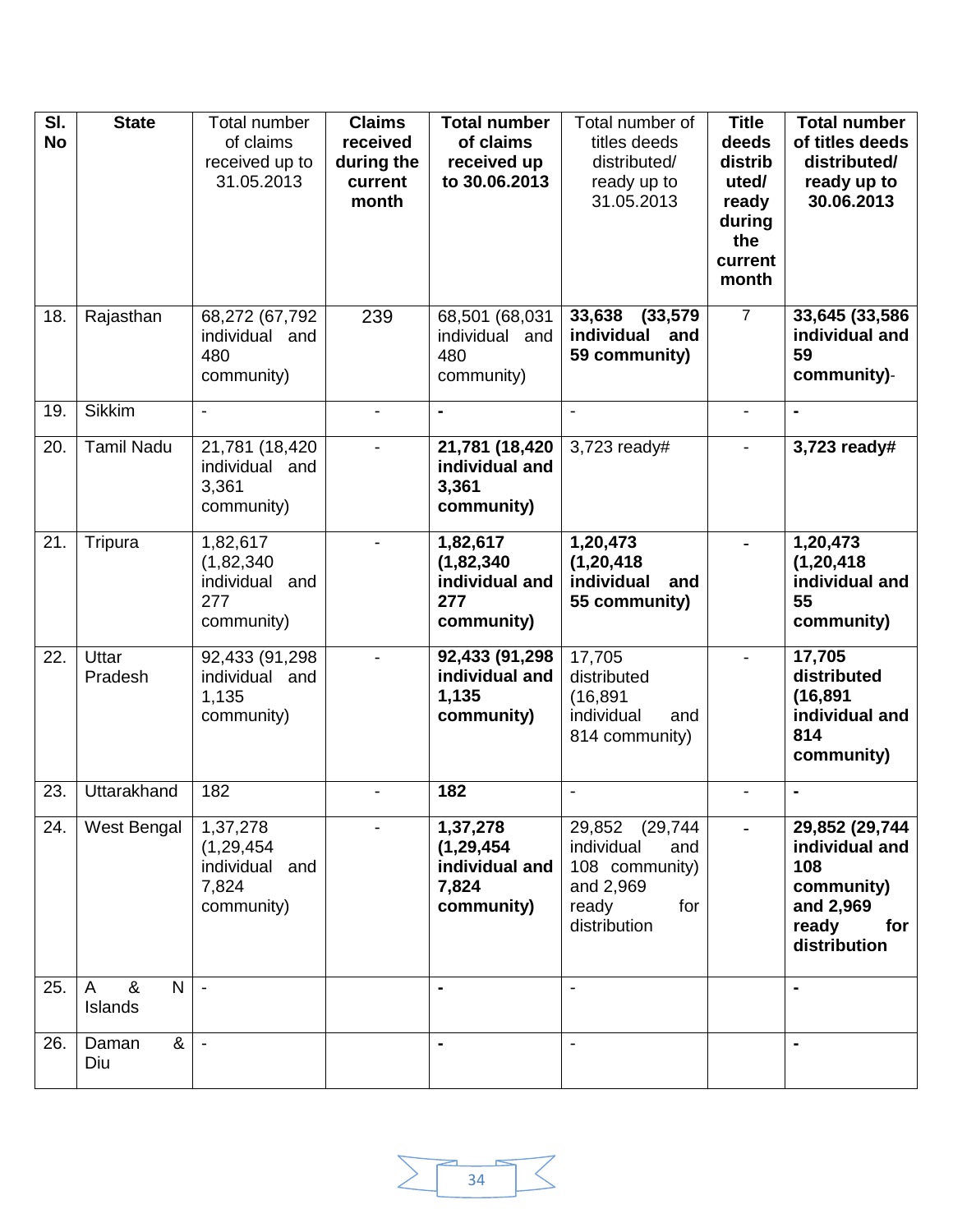| SI.<br><b>No</b> | <b>State</b>            | Total number<br>of claims<br>received up to<br>31.05.2013            | <b>Claims</b><br>received<br>during the<br>current<br>month | <b>Total number</b><br>of claims<br>received up<br>to 30.06.2013     | Total number of<br>titles deeds<br>distributed/<br>ready up to<br>31.05.2013                 | <b>Title</b><br>deeds<br>distrib<br>uted/<br>ready<br>during<br>the<br>current<br>month | <b>Total number</b><br>of titles deeds<br>distributed/<br>ready up to<br>30.06.2013             |
|------------------|-------------------------|----------------------------------------------------------------------|-------------------------------------------------------------|----------------------------------------------------------------------|----------------------------------------------------------------------------------------------|-----------------------------------------------------------------------------------------|-------------------------------------------------------------------------------------------------|
| 27.              | Dadra &<br>Nagar Haveli |                                                                      |                                                             |                                                                      |                                                                                              |                                                                                         |                                                                                                 |
|                  | Total                   | 32,48,130<br>(31,79,501<br>individual<br>and<br>68,629<br>community) | 8237                                                        | 32,56,367<br>(31, 86, 612)<br>individual and<br>69,755<br>community) | 13,03,325<br>(12, 84, 408)<br>Individual<br>and<br>18,917<br>community) and<br>15,494 ready. | 5301                                                                                    | 13,08,626<br>(12, 88, 946)<br>individual and<br>19,680<br>community)<br>15,700<br>and<br>ready. |

# **(B) Statement of claims and distribution of title deeds under the Scheduled Tribes and Other Traditional Forest Dwellers (Recognition of Forest Rights) Act, 2006**

| SI.<br>No. | <b>States</b>        | <b>No. of Claims</b><br>received                               | <b>No. of Titles</b><br><b>Distributed</b>               | <b>No. of Claims</b><br><b>Rejected</b> | <b>Total No. of Claims</b><br>Disposed off / %<br>respect of claims<br>received |
|------------|----------------------|----------------------------------------------------------------|----------------------------------------------------------|-----------------------------------------|---------------------------------------------------------------------------------|
| 1.         | Andhra<br>Pradesh    | 3,30,479<br>(3,23,765)<br>individual and 6,714<br>community)   | 1,67,797 (1,65,691<br>individual and<br>2,106 community) | 1,53,438                                | 3,21,235                                                                        |
|            |                      |                                                                |                                                          |                                         | (97.20%)                                                                        |
| 2.         | Arunachal<br>Pradesh | -                                                              |                                                          |                                         |                                                                                 |
| 3.         | Assam                | 1,31,911<br>(1, 26, 718)<br>individual and 5,193<br>community) | 36,267 (35,407)<br>individual and 860<br>community)      | 37,669                                  | 73,936<br>(56.04%)                                                              |
| 4.         | <b>Bihar</b>         | 2,930                                                          | 28                                                       | 1,644                                   | 1,672                                                                           |
|            |                      |                                                                |                                                          |                                         | (57.06%)                                                                        |
| 5.         | Chhattisgarh         | 4,92,068<br>(4, 87, 332)<br>individual and 4,736<br>community) | 2,15,443 (2,14,668)<br>individual and 775<br>community)  | 2,72,664                                | 4,88,107<br>(99.19%)                                                            |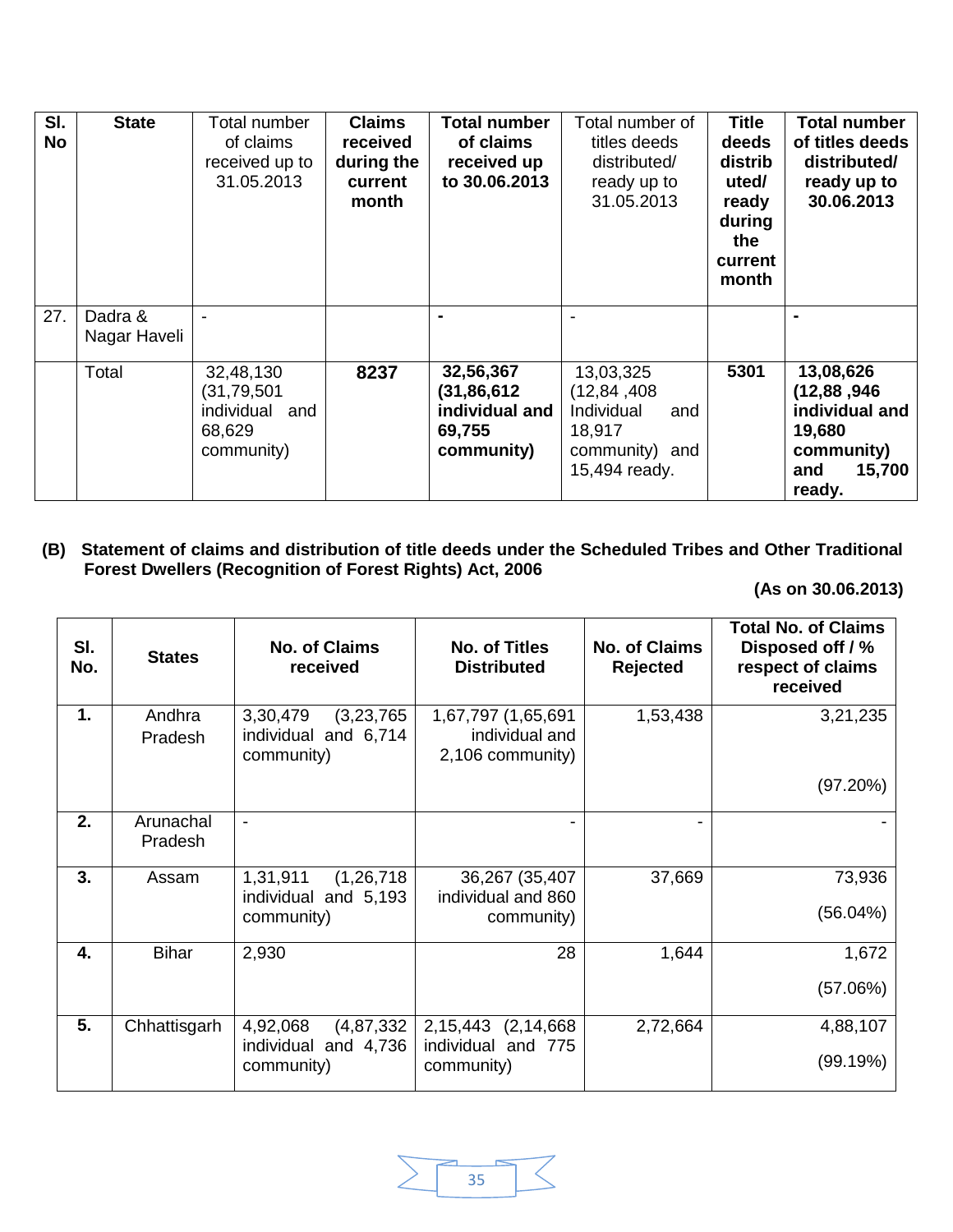| SI.<br>No. | <b>States</b>       | <b>No. of Claims</b><br>received                               | <b>No. of Titles</b><br><b>Distributed</b>                                                    | No. of Claims<br><b>Rejected</b>                                  | <b>Total No. of Claims</b><br>Disposed off / %<br>respect of claims<br>received |
|------------|---------------------|----------------------------------------------------------------|-----------------------------------------------------------------------------------------------|-------------------------------------------------------------------|---------------------------------------------------------------------------------|
| 6.         | Goa                 | $\overline{\phantom{0}}$                                       |                                                                                               |                                                                   |                                                                                 |
| 7.         | Gujarat             | (1,82,869)<br>1,91,592<br>individual and 8,723<br>community)   | 42,752 (40,994<br>individual and<br>1,758 community)                                          | 18,399(13,252<br>individual and<br>5,142<br>community)            | 61,151<br>$(31.91\%)$                                                           |
| 8.         | Himachal<br>Pradesh | 5,692                                                          | 346                                                                                           | 2,160                                                             | 2,506<br>(44.02%)                                                               |
| 9.         | Jharkhand           | 42,003                                                         | 15,296                                                                                        | 16,958                                                            | 32,254<br>(76.78%)                                                              |
| 10.        | Karnataka           | 1,68,718 (1,65,638<br>individual and 3,080<br>community)       | 6,577(6,487<br>individual and 90<br>community)                                                | 1,56,031<br>(1,53,820)<br>individual and<br>2,211<br>community)   | 1,62,608<br>(96.37%)                                                            |
| 11.        | Kerala              | 37,535 (36,140<br>individual and 1,395<br>community)           | 23,167 (23,163<br>individual and 4<br>community)                                              | 4,252                                                             | 27,419<br>$(73.04\%)$                                                           |
| 12.        | Madhya<br>Pradesh   | 4,80,500 (4,63,818<br>individual and 16,682<br>community)      | 1,75,904 distributed<br>(1,66,496)<br>individual,<br>9,408<br>Community<br>and<br>9,008 ready | 2,77,731                                                          | 4,53,635<br>$(94.40\%)$                                                         |
| 13.        | Maharashtra         | 3,45,975<br>(3,40,927 individual<br>and 5,048<br>community)    | 1,03,225 (1,01,356<br>individual and<br>1,869<br>community)                                   | 2,33,689<br>(2, 31, 689)<br>individual and<br>2,000<br>community) | 3,36,914<br>(97.38%)                                                            |
| 14.        | Manipur             |                                                                |                                                                                               |                                                                   |                                                                                 |
| 15.        | Meghalaya           |                                                                |                                                                                               |                                                                   |                                                                                 |
| 16.        | Mizoram             |                                                                |                                                                                               |                                                                   |                                                                                 |
| 17.        | Orissa              | (5, 19, 055)<br>5,24,162<br>individual and 5,107<br>community) | 3,20,149 distributed<br>(3, 18, 375)<br>individual<br>and<br>1,774 community)                 | 1,38,576<br>(1, 37, 962)<br>individual and<br>614<br>community)   | 4,58,725<br>(87.51%)                                                            |
| 18.        | Rajasthan           | 68,501<br>(68, 031)<br>individual<br>480<br>and                | 33,645 (33,586)<br>individual and 59                                                          | 31,441                                                            | 65,086                                                                          |

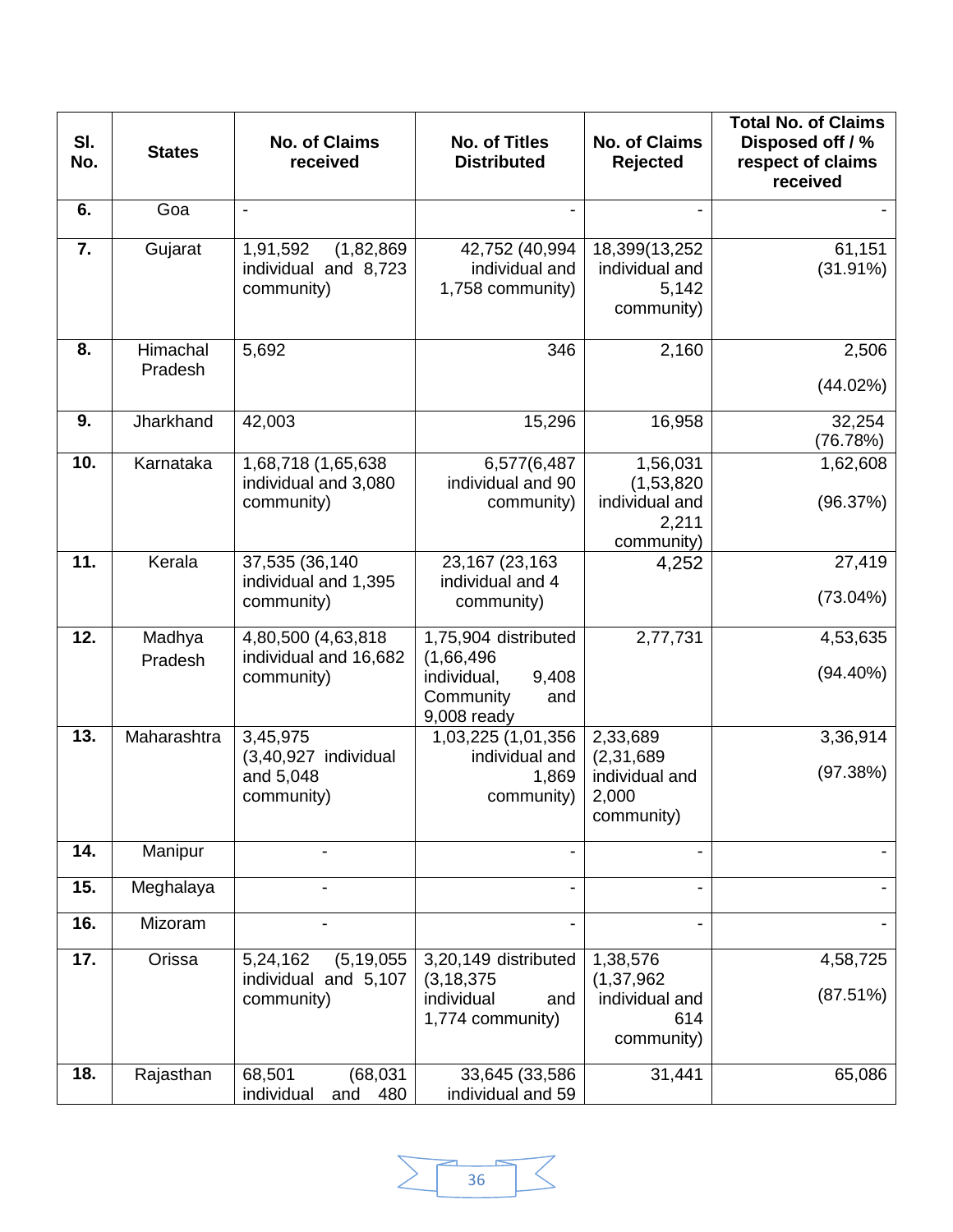| SI.<br>No. | <b>States</b>           | <b>No. of Claims</b><br>received                               | <b>No. of Titles</b><br><b>Distributed</b>                                          | <b>No. of Claims</b><br><b>Rejected</b>                    | <b>Total No. of Claims</b><br>Disposed off / %<br>respect of claims<br>received |
|------------|-------------------------|----------------------------------------------------------------|-------------------------------------------------------------------------------------|------------------------------------------------------------|---------------------------------------------------------------------------------|
|            |                         | community)                                                     | community)                                                                          |                                                            | $(95.01\%)$                                                                     |
| 19.        | <b>Sikkim</b>           |                                                                |                                                                                     |                                                            |                                                                                 |
| 20.        | Tamil Nadu              | 21,781<br>(18, 420)<br>individual and 3,361<br>community)      | (3,723 titles are<br>ready)                                                         |                                                            |                                                                                 |
| 21.        | Tripura                 | 1,82,617 (1,82,340<br>individual and 277<br>community)         | 1,20,473 (1,20,418)<br>individual and 55<br>community)                              | 21,384<br>(21, 164)<br>individual and<br>220<br>community) | 1,41,857<br>(77.68%)                                                            |
| 22.        | Uttar<br>Pradesh        | 92,433 (91,298<br>Individual and 1,135<br>community)           | 17,705 (16,891<br>individual and 814<br>community)                                  | 73,028                                                     | 90,733<br>(98.16%)                                                              |
| 23.        | Uttarakhand             | 182                                                            | -                                                                                   | 1                                                          | (0.54 %)                                                                        |
| 24.        | West Bengal             | 1,37,278<br>(1, 29, 454)<br>individual and 7,824<br>community) | 29,852 (29,744<br>individual and 108<br>community) and<br>2,969 titles are<br>ready | 79,891                                                     | 1,09,743<br>(79.94%)                                                            |
| 25.        | A & N Islands           |                                                                |                                                                                     |                                                            |                                                                                 |
| 26.        | Daman & Diu             |                                                                |                                                                                     |                                                            |                                                                                 |
| 27.        | Dadra &<br>Nagar Haveli |                                                                |                                                                                     |                                                            |                                                                                 |
|            | <b>Total</b>            | 32,56,367 (31,86,612<br>individual and<br>69,755 community)    | 13,08,626<br>and 15,700 ready.                                                      | 15,18,956                                                  | 28,27,582<br>(86.83%)                                                           |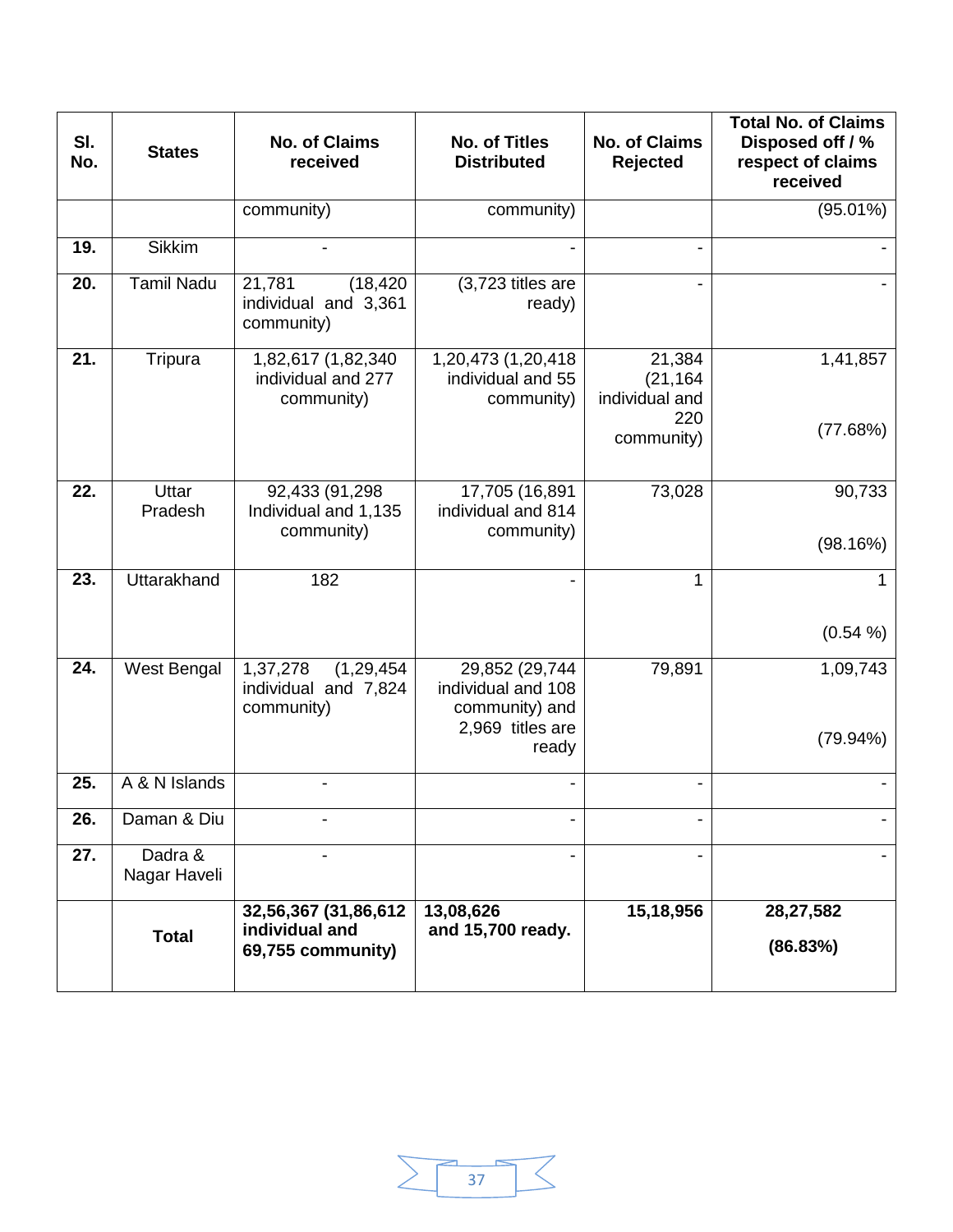**(C) Statement showing ranking in terms of percentage of titles distributed over number of claims received in each State under the Scheduled Tribes and Other Traditional Forest Dwellers (Recognition of Forest Rights) Act, 2006** 

| SI. No.        | <b>State</b>      | <b>Total number of</b><br>claims received | <b>Total number of titles</b><br>deeds distributed/<br>ready | % of titles distributed<br>over number of claims<br>received |  |
|----------------|-------------------|-------------------------------------------|--------------------------------------------------------------|--------------------------------------------------------------|--|
| $\mathbf{1}$   | Tripura           | 1,82,617                                  | 1,20,473 distributed                                         | 65.97%                                                       |  |
| $\overline{2}$ | Kerala            | 37,535                                    | 23,167 distributed                                           | 61.72%                                                       |  |
| 3              | Orissa            | 5,24,162                                  | 3,20,149 distributed                                         | 61.07%                                                       |  |
| $\overline{4}$ | Andhra<br>Pradesh | 3,30,479                                  | 1,67,797 distributed                                         | 50.77 %                                                      |  |
| 5              | Rajasthan         | 68,501                                    | 33,645distributed                                            | 49.11%                                                       |  |
| 6              | Chhattisgarh      | 4,92,068                                  | 2,15,443 distributed                                         | 43.78%                                                       |  |
| $\overline{7}$ | Madhya<br>Pradesh | 4,80,500                                  | 1,75,904 distributed and<br>9,008 ready                      | 36.60%                                                       |  |
| 8              | Jharkhand         | 42,003                                    | 15,296 distributed                                           | 36.41%                                                       |  |
| 9              | Maharashtra       | 3,45,975                                  | 1,03,225 distributed                                         | 29.83%                                                       |  |
| 10             | Assam             | 1,31,911                                  | 36,267 distributed                                           | 27.49 %                                                      |  |
| 11             | Gujarat           | 1,91,592                                  | 42,752 distributed                                           | 22.31%                                                       |  |
| 12             | West Bengal       | 1,37,278                                  | 29,852 distributed and<br>$2,969$ ready                      | 21.74%                                                       |  |
| 13             | Uttar<br>Pradesh  | 92,433                                    | 17,705 distributed                                           | 19.15%                                                       |  |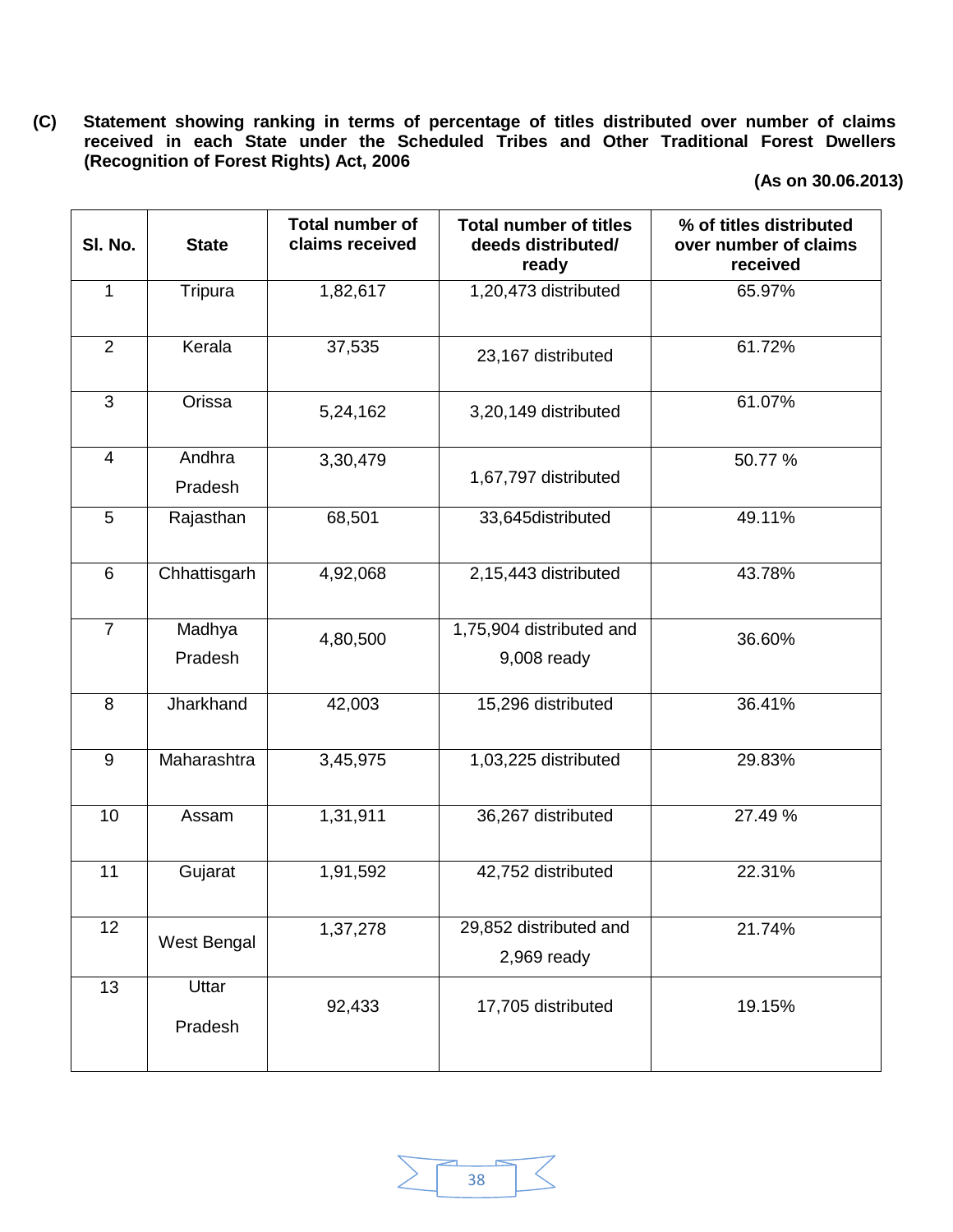| SI. No.         | <b>State</b>                 | Total number of<br>claims received | <b>Total number of titles</b><br>deeds distributed/<br>ready | % of titles distributed<br>over number of claims<br>received |
|-----------------|------------------------------|------------------------------------|--------------------------------------------------------------|--------------------------------------------------------------|
| 14              | Himachal<br>Pradesh          | 5,692                              | 346                                                          | 6.07%                                                        |
| 15              | Karnataka                    | 1,68,718                           | 6,577                                                        | $3.89\%$                                                     |
| 16              | <b>Bihar</b>                 | 2,930                              | $\overline{28}$                                              | 0.95 %                                                       |
| 17              | Tamil Nadu#                  | 21,781                             | 3,723 ready#                                                 | 0.00%                                                        |
| 18              | Uttarakhand                  | 182                                | $\overline{N}$ il                                            | 0.00%                                                        |
| 19              | Arunachal<br>Pradesh*        |                                    |                                                              |                                                              |
| 20              | Goa*                         |                                    |                                                              |                                                              |
| 21              | Manipur*                     |                                    |                                                              |                                                              |
| 22              | Meghalaya*                   |                                    |                                                              |                                                              |
| 23              | Mizoram*                     | $\blacksquare$                     |                                                              |                                                              |
| 24              | Sikkim*                      | $\blacksquare$                     |                                                              |                                                              |
| 25              | <b>A &amp; N</b><br>Islands* |                                    |                                                              |                                                              |
| 26              | Daman &<br>Diu*              |                                    |                                                              |                                                              |
| $\overline{27}$ | Dadra &                      |                                    |                                                              |                                                              |
|                 | Nagar                        |                                    |                                                              |                                                              |
|                 | Haveli*                      |                                    |                                                              |                                                              |
|                 | Total                        | 32,56,367                          | 13,08,626<br>and 15,700 ready                                | 40.18%                                                       |

\* No claims received.

# High Court's restrictive order.

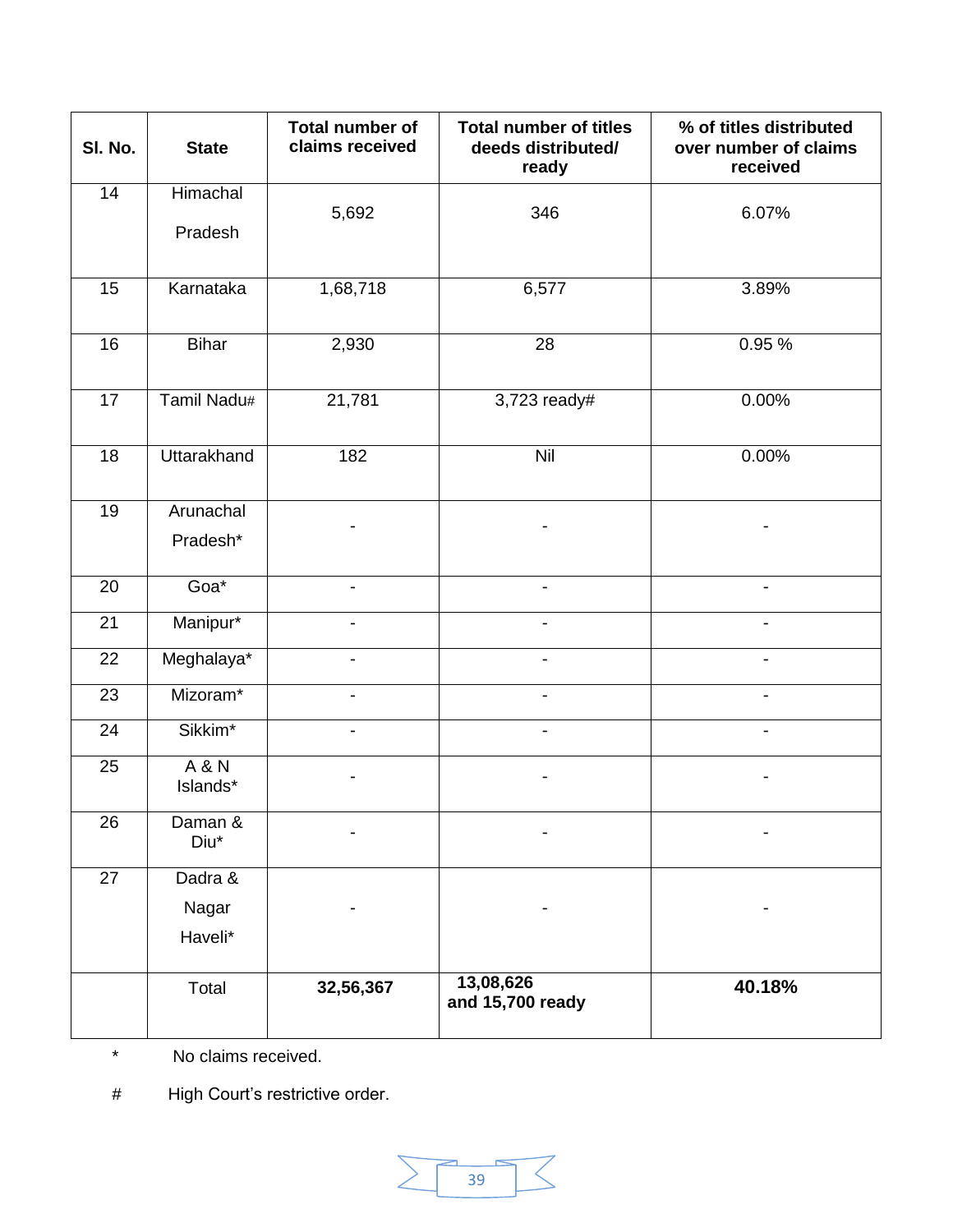**Status of implementation of the Scheduled Tribes and Other Traditional Forest Dwellers (Recognition of Forest Rights) Act, 2006 in the Left Wing Extremism (LWE) affected States** 

**<sup>(</sup>As on 30.06.2013)**

| S.Nd | <b>State</b>         | <b>No. of Claims</b><br>received                                          | No. of titles<br>distributed                                                 | $\overline{N}$ o. of<br>claims<br>rejected                                 | <b>Total No of Claims</b><br>Disposed & %age<br>of disposal |
|------|----------------------|---------------------------------------------------------------------------|------------------------------------------------------------------------------|----------------------------------------------------------------------------|-------------------------------------------------------------|
|      |                      |                                                                           |                                                                              |                                                                            |                                                             |
| 1.   | Andhra Pradesh       | 3,30,479<br>(3,23,765)<br>individual and<br>6,714 community)              | 1,67,797<br>$(1,65,691)$ individual<br>and 2,106<br>community)               | 1,53,438                                                                   | 3, 21, 235 (97. 20%)                                        |
| 2.   | <b>Bihar</b>         | 2,930                                                                     | 28                                                                           | 1,644                                                                      | 1,672 (57.06%)                                              |
| 3.   | Chhattisgarh         | 4,92,068<br>(4, 87, 332)<br>individual and<br>4,736 community)            | 2,15,443<br>$(2, 14, 668$ individual<br>and 775 community)                   | 2,72,664                                                                   | 4, 88, 107 (99.19%)                                         |
| 4.   | Jharkhand            | 42,003                                                                    | 15,296                                                                       | 16,958                                                                     | 32,254 (76.78%)                                             |
| 5.   | Madhya Pradesh       | 4,80,500<br>(4,63,818)<br>individual and<br>16,682<br>community)          | 1,75,904 (1,66,496)<br>Individual and 9,408<br>community)<br>and 9,008 ready | 2,77,731                                                                   | 4, 53, 635 (94. 40%)                                        |
| 6.   | Maharashtra          | 3,45,975<br>(3, 40, 927)<br>individual and<br>5,048 community)            | 1,03,225 (1,01,356<br>individual and 1,869<br>community)                     | 2,33,689<br>(2, 31, 689)<br>individual and<br>2,000<br>community)          | 3, 36, 914 (97.38%)                                         |
| 7.   | Orissa               | 5,24,162<br>(5, 19, 055)<br>individual and<br>5,107 community)            | 3,20,149 distributed<br>(3, 18, 375)<br>individual and 1,774<br>community)   | 1,38,576<br>(1, 37, 962)<br>individual and<br>614 community)               | 4, 58, 725 (87.51%)                                         |
| 8.   | <b>Uttar Pradesh</b> | 92,433<br>(91,298 individual<br>and 1,135<br>community)                   | 17,705<br>(16,891 individual<br>and 814 community)                           | 73,028                                                                     | 90,733 (98.16%)                                             |
| 9.   | West Bengal          | 1,37,278<br>(1, 29, 454)<br>individual and<br>7,824 community)            | 29,852 (29,744<br>individual and 108<br>community) and<br>$2,969$ ready      | 79,891                                                                     | $\overline{1,09,743}$ (79.94%)                              |
|      | <b>Total</b>         | 24,47,828<br>(24,00,582)<br>individual and<br>47,246<br><b>Community)</b> | 10,45,399<br>(10, 28, 545)<br>individual and<br>16,854 community)            | 12,47,619<br>(12, 45, 005)<br>individual and<br>2,614<br><b>Community)</b> | 22, 93, 018<br>(93.67%)                                     |